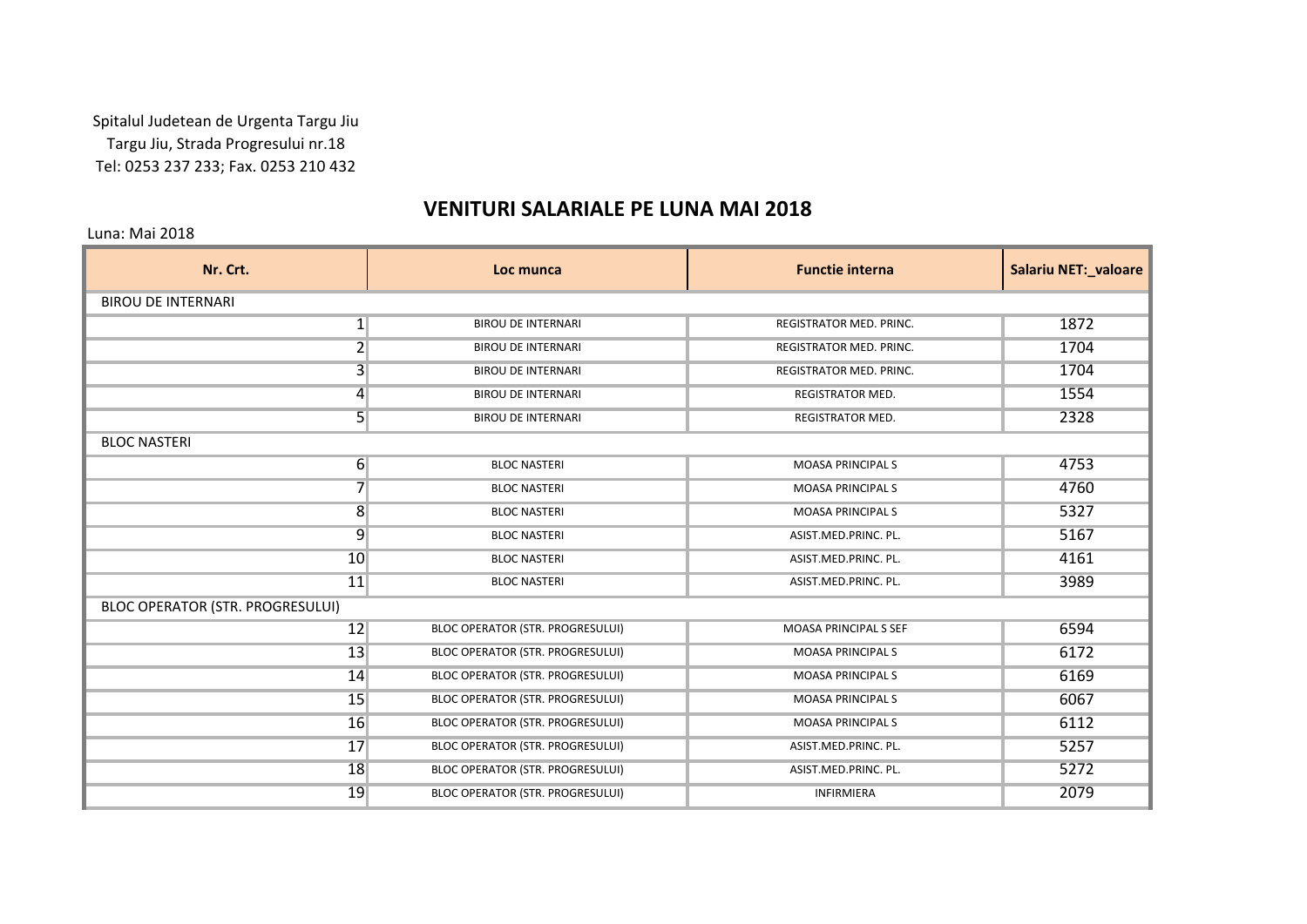| Nr. Crt.                                | Loc munca                                      | <b>Functie interna</b> | <b>Salariu NET: valoare</b> |
|-----------------------------------------|------------------------------------------------|------------------------|-----------------------------|
| 20                                      | <b>BLOC OPERATOR (STR. PROGRESULUI)</b>        | <b>INFIRMIERA</b>      | 2595                        |
| 21                                      | <b>BLOC OPERATOR (STR. PROGRESULUI)</b>        | <b>INFIRMIERA</b>      | 2276                        |
| 22                                      | <b>BLOC OPERATOR (STR. PROGRESULUI)</b>        | <b>INFIRMIERA</b>      | 2318                        |
| 23                                      | BLOC OPERATOR (STR. PROGRESULUI)               | INGRIJITOARE           | 2431                        |
| BLOC OPERATOR (STR. TUDOR VLADIMIRESCU) |                                                |                        |                             |
| 24                                      | BLOC OPERATOR (STR. TUDOR VLADIMIRESCU)        | ASIST.MED.PRINC.S SEF  | 6752                        |
| 25                                      | BLOC OPERATOR (STR. TUDOR VLADIMIRESCU)        | ASIST.MED.PRINC.S SEF  | 5186                        |
| 26                                      | BLOC OPERATOR (STR. TUDOR VLADIMIRESCU)        | ASISTENT MED. PRINC. S | 5865                        |
| 27                                      | BLOC OPERATOR (STR. TUDOR VLADIMIRESCU)        | ASISTENT MED. PRINC. S | 5630                        |
| 28                                      | BLOC OPERATOR (STR. TUDOR VLADIMIRESCU)        | ASISTENT MED. PRINC. S | 5916                        |
| 29                                      | BLOC OPERATOR (STR. TUDOR VLADIMIRESCU)        | ASISTENT MED. PRINC. S | 5867                        |
| 30                                      | BLOC OPERATOR (STR. TUDOR VLADIMIRESCU)        | ASISTENT MED. PRINC. S | 5719                        |
| 31                                      | BLOC OPERATOR (STR. TUDOR VLADIMIRESCU)        | ASISTENT MED. PRINC. S | 5766                        |
| 32                                      | BLOC OPERATOR (STR. TUDOR VLADIMIRESCU)        | ASISTENT MED. PRINC. S | 5663                        |
| 33                                      | BLOC OPERATOR (STR. TUDOR VLADIMIRESCU)        | ASISTENT MED. PRINC. S | 5916                        |
| 34                                      | BLOC OPERATOR (STR. TUDOR VLADIMIRESCU)        | ASISTENT MED. PRINC. S | 7500                        |
| 35                                      | BLOC OPERATOR (STR. TUDOR VLADIMIRESCU)        | ASIST.MED.PRINC. PL.   | 5244                        |
| 36                                      | BLOC OPERATOR (STR. TUDOR VLADIMIRESCU)        | ASIST.MED.PRINC. PL.   | 5183                        |
| 37                                      | BLOC OPERATOR (STR. TUDOR VLADIMIRESCU)        | ASIST.MED.PRINC. PL.   | 5244                        |
| 38                                      | <b>BLOC OPERATOR (STR. TUDOR VLADIMIRESCU)</b> | ASIST.MED.PRINC. PL.   | 5177                        |
| 39                                      | BLOC OPERATOR (STR. TUDOR VLADIMIRESCU)        | ASIST.MED.PRINC. PL.   | 5177                        |
| 40                                      | BLOC OPERATOR (STR. TUDOR VLADIMIRESCU)        | ASIST.MED.PRINC. PL.   | 5063                        |
| 41                                      | BLOC OPERATOR (STR. TUDOR VLADIMIRESCU)        | ASIST.MED.PRINC. PL.   | 5233                        |
| 42                                      | BLOC OPERATOR (STR. TUDOR VLADIMIRESCU)        | ASIST.MED.PRINC. PL.   | 5166                        |
| 43                                      | BLOC OPERATOR (STR. TUDOR VLADIMIRESCU)        | ASIST.MED.PRINC. PL.   | 5125                        |
| 44                                      | BLOC OPERATOR (STR. TUDOR VLADIMIRESCU)        | ASIST.MED.PRINC. PL.   | 5142                        |
| 45                                      | BLOC OPERATOR (STR. TUDOR VLADIMIRESCU)        | ASIST.MED.PRINC. PL.   | 5077                        |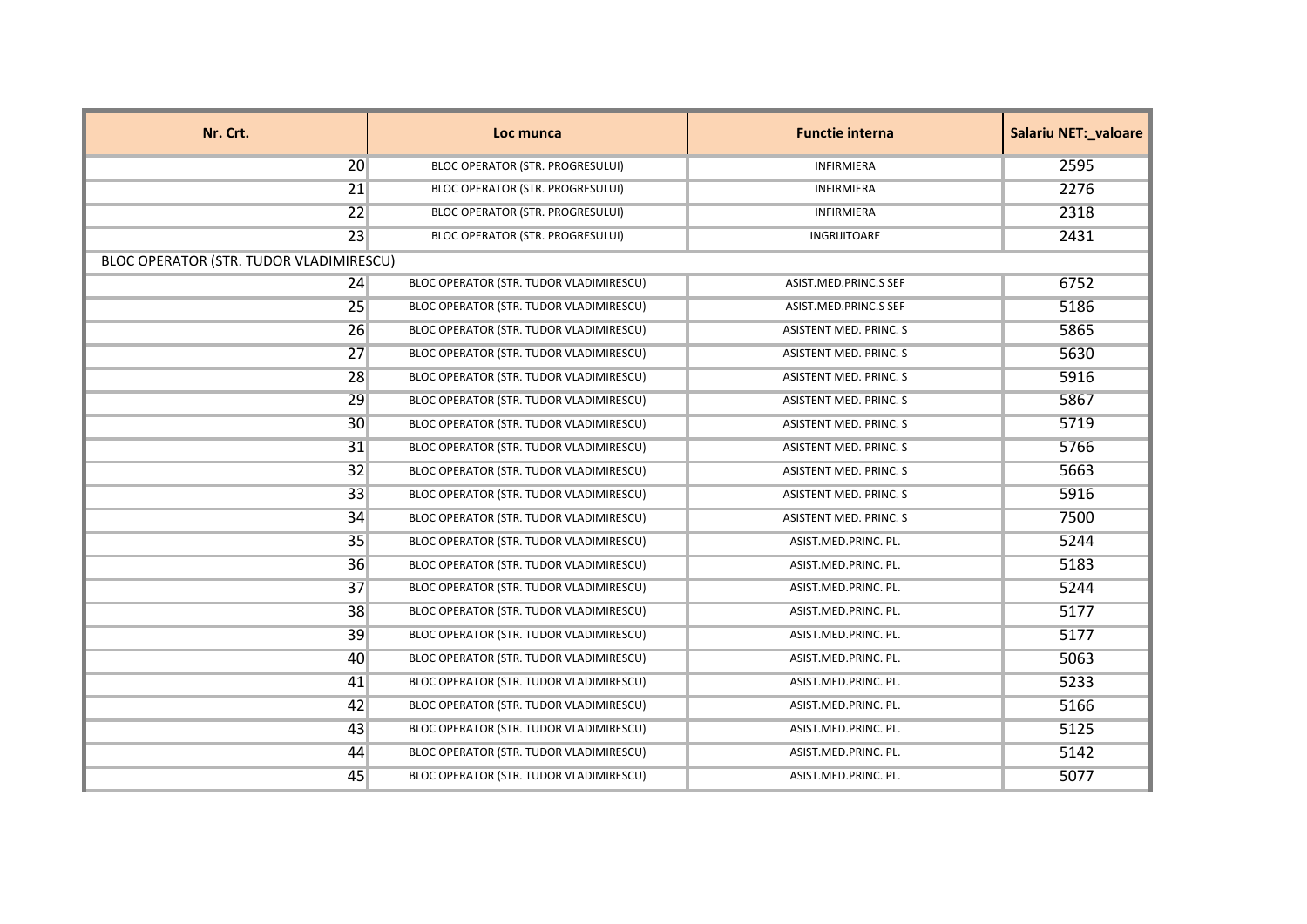| Nr. Crt.                   | Loc munca                               | <b>Functie interna</b>  | <b>Salariu NET: valoare</b> |
|----------------------------|-----------------------------------------|-------------------------|-----------------------------|
| 46                         | BLOC OPERATOR (STR. TUDOR VLADIMIRESCU) | ASIST.MED.PRINC. PL.    | 5244                        |
| 47                         | BLOC OPERATOR (STR. TUDOR VLADIMIRESCU) | ASIST.MED.PRINC. PL.    | 5077                        |
| 48                         | BLOC OPERATOR (STR. TUDOR VLADIMIRESCU) | ASIST.MED.PRINC. PL.    | 5191                        |
| 49                         | BLOC OPERATOR (STR. TUDOR VLADIMIRESCU) | ASIST.MED.PRINC. PL.    | 5073                        |
| 50                         | BLOC OPERATOR (STR. TUDOR VLADIMIRESCU) | ASIST.MED.PRINC. PL.    | 5234                        |
| 51                         | BLOC OPERATOR (STR. TUDOR VLADIMIRESCU) | ASIST.MED.PRINC. PL.    | 4951                        |
| 52                         | BLOC OPERATOR (STR. TUDOR VLADIMIRESCU) | ASIST.MED.PRINC. PL.    | 5047                        |
| 53                         | BLOC OPERATOR (STR. TUDOR VLADIMIRESCU) | ASIST.MED.PRINC. PL.    | 5015                        |
| 54                         | BLOC OPERATOR (STR. TUDOR VLADIMIRESCU) | ASIST.MED.PRINC. PL.    | 4910                        |
| 55                         | BLOC OPERATOR (STR. TUDOR VLADIMIRESCU) | ASIST.MED.PRINC. PL.    | 5064                        |
| 56                         | BLOC OPERATOR (STR. TUDOR VLADIMIRESCU) | ASIST.MED.PRINC. PL.    | 5178                        |
| 57                         | BLOC OPERATOR (STR. TUDOR VLADIMIRESCU) | ASIST.MED.PRINC. PL.    | 5204                        |
| 58                         | BLOC OPERATOR (STR. TUDOR VLADIMIRESCU) | ASIST.MED.PRINC. PL.    | 5177                        |
| 59                         | BLOC OPERATOR (STR. TUDOR VLADIMIRESCU) | INFIRMIERA              | 0                           |
| <b>60</b>                  | BLOC OPERATOR (STR. TUDOR VLADIMIRESCU) | INFIRMIERA              | 2097                        |
| 61                         | BLOC OPERATOR (STR. TUDOR VLADIMIRESCU) | <b>INFIRMIERA</b>       | 2329                        |
| 62                         | BLOC OPERATOR (STR. TUDOR VLADIMIRESCU) | <b>INFIRMIERA</b>       | 2330                        |
| 63                         | BLOC OPERATOR (STR. TUDOR VLADIMIRESCU) | INFIRMIERA              | 2248                        |
| 64                         | BLOC OPERATOR (STR. TUDOR VLADIMIRESCU) | <b>INFIRMIERA</b>       | 2131                        |
| 65                         | BLOC OPERATOR (STR. TUDOR VLADIMIRESCU) | <b>INFIRMIERA</b>       | 2269                        |
| 66                         | BLOC OPERATOR (STR. TUDOR VLADIMIRESCU) | INFIRMIERA              | 2056                        |
| 67                         | BLOC OPERATOR (STR. TUDOR VLADIMIRESCU) | INFIRMIERA DEB.         | 1936                        |
| <b>68</b>                  | BLOC OPERATOR (STR. TUDOR VLADIMIRESCU) | <b>INFIRMIERA DEB.</b>  | 2225                        |
| 69                         | BLOC OPERATOR (STR. TUDOR VLADIMIRESCU) | <b>BRANCARDIER</b>      | 1780                        |
| <b>CABINET ALERGOLOGIE</b> |                                         |                         |                             |
| 70                         | <b>CABINET ALERGOLOGIE</b>              | <b>MEDIC SPECIALIST</b> | $\mathbf{0}$                |
| 71                         | <b>CABINET ALERGOLOGIE</b>              | <b>MEDIC SPECIALIST</b> | 7335                        |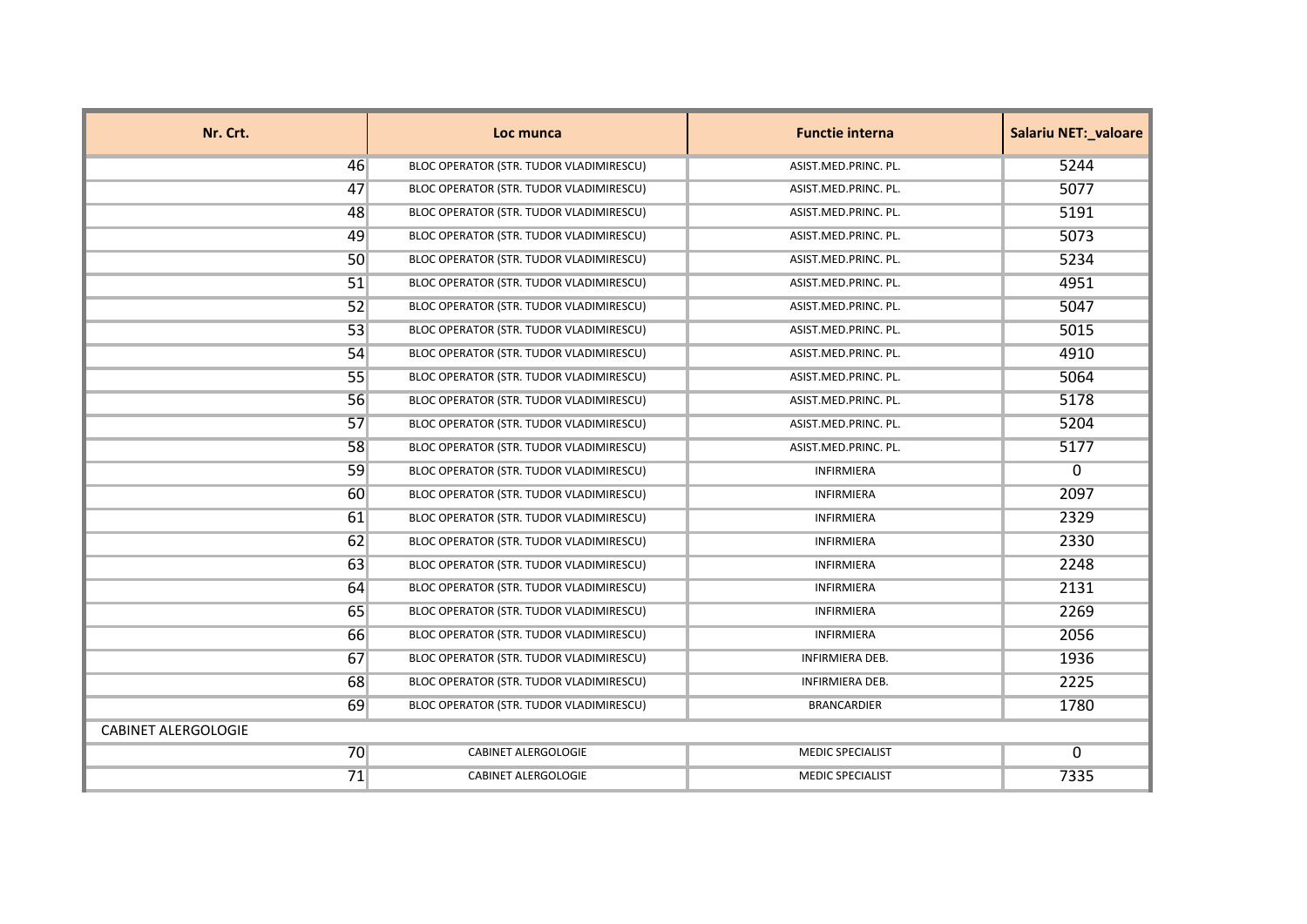| Nr. Crt.                                            | Loc munca                                           | <b>Functie interna</b>          | <b>Salariu NET:_valoare</b> |
|-----------------------------------------------------|-----------------------------------------------------|---------------------------------|-----------------------------|
| 72                                                  | <b>CABINET ALERGOLOGIE</b>                          | <b>ASISTENT MEDICAL S</b>       | 3075                        |
| <b>CABINET BOLI INFECTIOASE</b>                     |                                                     |                                 |                             |
| 73                                                  | <b>CABINET BOLI INFECTIOASE</b>                     | <b>MEDIC PRIMAR</b>             | 10321                       |
| 74                                                  | <b>CABINET BOLI INFECTIOASE</b>                     | <b>ASISTENT MED. PRINC. S</b>   | 3488                        |
| CABINET DE ASISTENTA SOCIALA                        |                                                     |                                 |                             |
| 75                                                  | CABINET DE ASISTENTA SOCIALA                        | <b>ASISTENT SOCIAL PRINC. S</b> | 3508                        |
| CABINET DIABET ZAHARAT, NUTRITIE SI BOLI METABOLICE |                                                     |                                 |                             |
| 761                                                 | CABINET DIABET ZAHARAT, NUTRITIE SI BOLI METABOLICE | <b>MEDIC SPECIALIST</b>         | 1962                        |
| 771                                                 | CABINET DIABET ZAHARAT, NUTRITIE SI BOLI METABOLICE | <b>MEDIC SPECIALIST</b>         | 6699                        |
| 781                                                 | CABINET DIABET ZAHARAT, NUTRITIE SI BOLI METABOLICE | <b>ASISTENT MED. PRINC. S</b>   | 3157                        |
| CABINET IN SPECIALITATEA CARDIOLOGIE                |                                                     |                                 |                             |
| 79                                                  | CABINET IN SPECIALITATEA CARDIOLOGIE                | ASIST.MED.PRINC. PL.            | 2877                        |
| 80                                                  | CABINET IN SPECIALITATEA CARDIOLOGIE                | ASIST.MED.PRINC. PL.            | 2877                        |
| CABINET IN SPECIALITATEA CHIRURGIE GENERALA         |                                                     |                                 |                             |
| 81                                                  | CABINET IN SPECIALITATEA CHIRURGIE GENERALA         | ASIST.MED.PRINC. PL.            | 2877                        |
| CABINET IN SPECIALITATEA DERMATO-VENEROLOGIE        |                                                     |                                 |                             |
| 82                                                  | CABINET IN SPECIALITATEA DERMATO-VENEROLOGIE        | ASIST.MED.PRINC. PL.            | 3105                        |
| CABINET IN SPECIALITATEA ENDOCRINOLOGIE             |                                                     |                                 |                             |
| 83                                                  | CABINET IN SPECIALITATEA ENDOCRINOLOGIE             | <b>ASISTENT MED. PRINC. S</b>   | 3260                        |
| CABINET IN SPECIALITATEA GASTROENTEROLOGIE          |                                                     |                                 |                             |
| 84                                                  | CABINET IN SPECIALITATEA GASTROENTEROLOGIE          | ASIST.MED.PRINC. PL.            | 2884                        |
| CABINET IN SPECIALITATEA MEDICINA INTERNA           |                                                     |                                 |                             |
| 85                                                  | CABINET IN SPECIALITATEA MEDICINA INTERNA           | ASIST.MED.PRINC. PL.            | 2802                        |
| CABINET IN SPECIALITATEA NEUROLOGIE                 |                                                     |                                 |                             |
| 86                                                  | CABINET IN SPECIALITATEA NEUROLOGIE                 | ASIST.MED.PRINC. PL.            | 2883                        |
| 87                                                  | CABINET IN SPECIALITATEA NEUROLOGIE                 | ASIST.MED. PL                   | 2565                        |
| CABINET IN SPECIALITATEA O.R.L                      |                                                     |                                 |                             |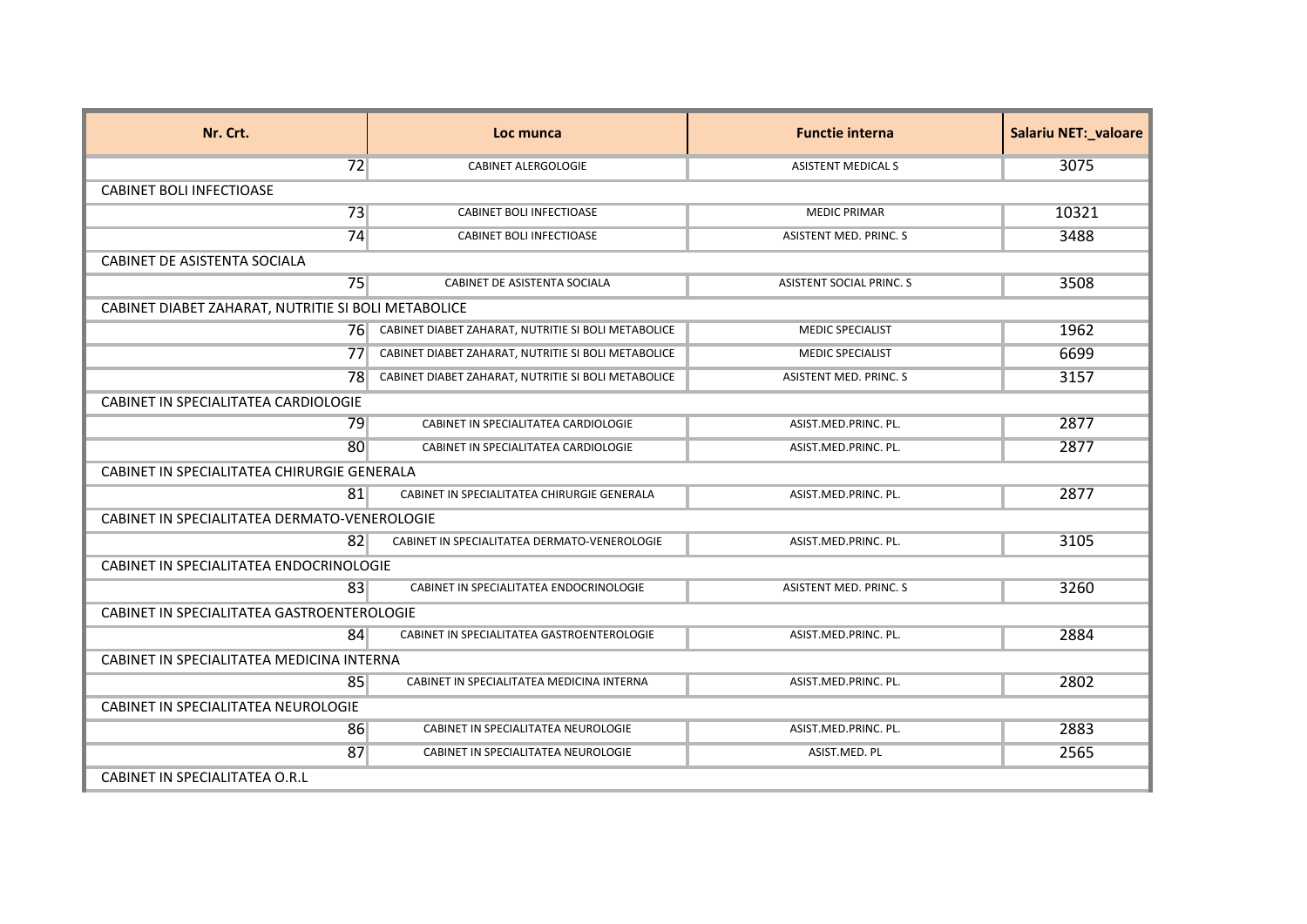| Nr. Crt.                                                            | Loc munca                                                              | <b>Functie interna</b>        | <b>Salariu NET:_valoare</b> |
|---------------------------------------------------------------------|------------------------------------------------------------------------|-------------------------------|-----------------------------|
| 88                                                                  | CABINET IN SPECIALITATEA O.R.L                                         | <b>ASISTENT MED. PRINC. S</b> | 3374                        |
| CABINET IN SPECIALITATEA OBSTETRICA-GINECOLOGIE                     |                                                                        |                               |                             |
| 89                                                                  | CABINET IN SPECIALITATEA OBSTETRICA-GINECOLOGIE                        | ASIST.MED.PRINC. PL.          | 2881                        |
| 90 <sup>1</sup>                                                     | CABINET IN SPECIALITATEA OBSTETRICA-GINECOLOGIE                        | ASIST.MED.PRINC. PL.          | 2886                        |
| CABINET IN SPECIALITATEA OFTALMOLOGIE                               |                                                                        |                               |                             |
| 91                                                                  | CABINET IN SPECIALITATEA OFTALMOLOGIE                                  | ASIST.MED.PRINC. PL.          | 3136                        |
| CABINET IN SPECIALITATEA ORTOPEDIE SI TRAUMATOLOGIE                 |                                                                        |                               |                             |
|                                                                     | 92 CABINET IN SPECIALITATEA ORTOPEDIE SI TRAUMATOLOGIE                 | ASISTENT MED. PRINC. S        | 3908                        |
| CABINET IN SPECIALITATEA PEDIATRIE                                  |                                                                        |                               |                             |
| 93                                                                  | CABINET IN SPECIALITATEA PEDIATRIE                                     | ASISTENT MED. PRINC. S        | 3447                        |
| 94                                                                  | CABINET IN SPECIALITATEA PEDIATRIE                                     | ASIST.MED.PRINC. PL.          | 2877                        |
| 95                                                                  | CABINET IN SPECIALITATEA PEDIATRIE                                     | ASIST.MED.PRINC. PL.          | 2881                        |
| CABINET IN SPECIALITATEA PSIHIATRIE                                 |                                                                        |                               |                             |
| 96                                                                  | CABINET IN SPECIALITATEA PSIHIATRIE                                    | ASIST.MED.PRINC. PL.          | 4432                        |
| 97                                                                  | CABINET IN SPECIALITATEA PSIHIATRIE                                    | ASIST.MED.PRINC. PL.          | 3857                        |
| CABINET IN SPECIALITATEA RECUPERARE, MEDICINA FIZICA SI BALNEOLOGIE |                                                                        |                               |                             |
| 98                                                                  | CABINET IN SPECIALITATEA RECOPERARE, MEDICINA FIZICA SI<br>BALNEOLOGIE | ASIST.MED.PRINC. PL.          | 2802                        |
| CABINET IN SPECIALITATEA UROLOGIE                                   |                                                                        |                               |                             |
| 99                                                                  | CABINET IN SPECIALITATEA UROLOGIE                                      | ASIST.MED.PRINC. PL.          | 2877                        |
| CABINET IN SPECIALITATEA PNEUMOLOGIE                                |                                                                        |                               |                             |
| 100                                                                 | CABINET IN SPECIALITATEA PNEUMOLOGIE                                   | ASISTENT MED. PRINC. S        | 3543                        |
| CABINET IN SPECIALITATEA PSIHOLOGIE                                 |                                                                        |                               |                             |
| 101                                                                 | CABINET IN SPECIALITATEA PSIHOLOGIE                                    | PSIHOLOG SPECIALIST           | 1857                        |
| CABINET MEDICINA DENTARA DE URGENTA                                 |                                                                        |                               |                             |
| 102                                                                 | CABINET MEDICINA DENTARA DE URGENTA                                    | MEDIC SPECIALIST-UPU+ATI      | 12044                       |
| 103                                                                 | CABINET MEDICINA DENTARA DE URGENTA                                    | MEDIC-UPU+ATI                 | 7735                        |
| 104                                                                 | CABINET MEDICINA DENTARA DE URGENTA                                    | ASIST.MED. PRINC. S-UPU+ATI   | 5939                        |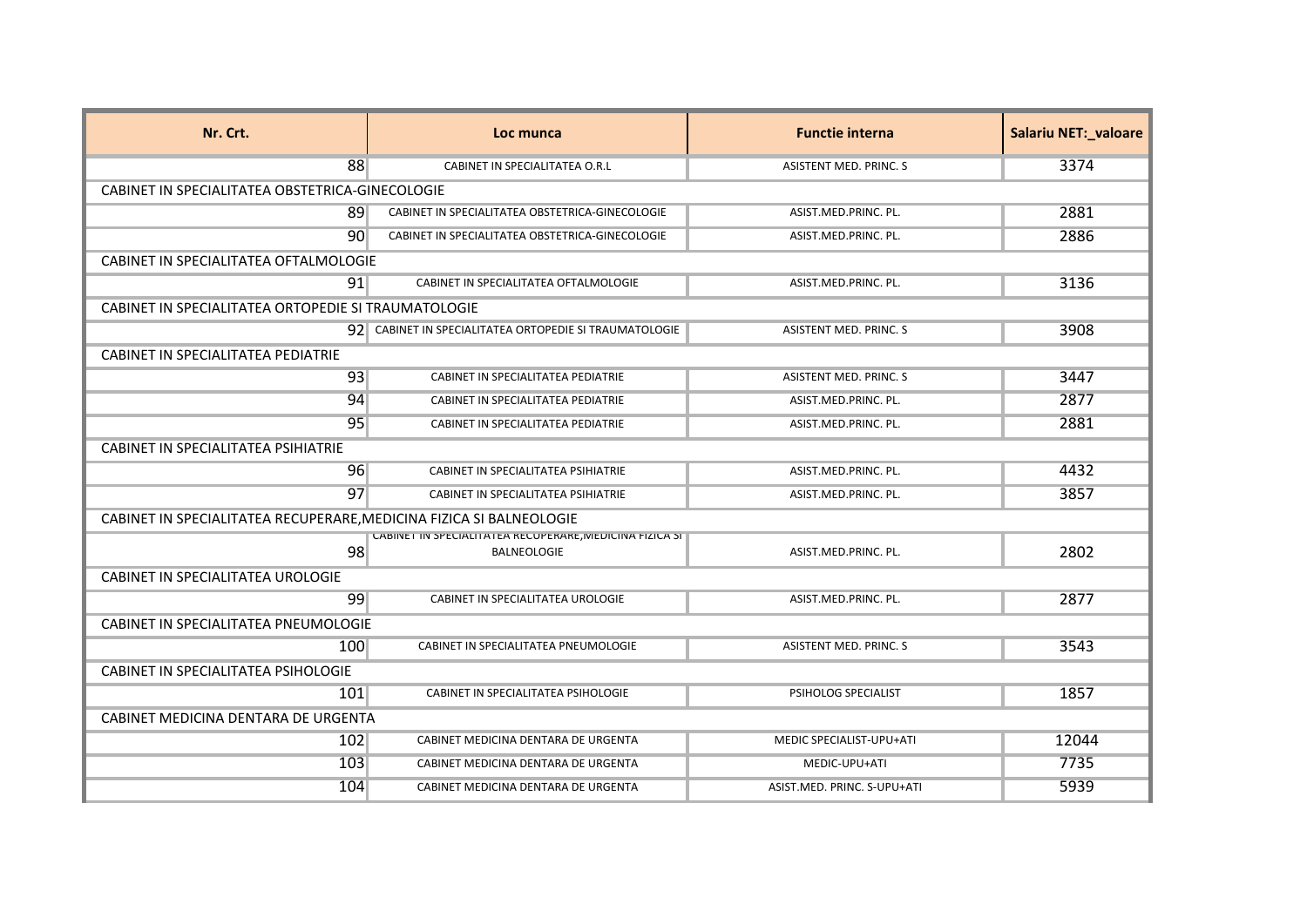| Nr. Crt.                           | Loc munca                           | <b>Functie interna</b>        | Salariu NET:_valoare |
|------------------------------------|-------------------------------------|-------------------------------|----------------------|
| 105                                | CABINET MEDICINA DENTARA DE URGENTA | ASIST.MED. PRINC.PL-UPU+ATI   | 5138                 |
| <b>CABINET MEDICINA MUNCII</b>     |                                     |                               |                      |
| 106                                | <b>CABINET MEDICINA MUNCIL</b>      | <b>MEDIC PRIMAR</b>           | 9164                 |
| 107                                | <b>CABINET MEDICINA MUNCII</b>      | ASIST.MED.PRINC. PL.          | 2819                 |
| <b>CABINET MEDICINA SPORTIVA</b>   |                                     |                               |                      |
| 108                                | CABINET MEDICINA SPORTIVA           | MEDIC SPECIALIST              | 6697                 |
| 109                                | CABINET MEDICINA SPORTIVA           | ASIST.MED.PRINC. PL.          | 2796                 |
| CABINET NEURO-PSIHIATRIE INFANTILA |                                     |                               |                      |
| 110                                | CABINET NEURO-PSIHIATRIE INFANTILA  | <b>MEDIC PRIMAR</b>           | 6286                 |
| 111                                | CABINET NEURO-PSIHIATRIE INFANTILA  | ASIST.MED.PRINC. PL.          | 3822                 |
| <b>CABINET ONCOLOGIE MEDICALA</b>  |                                     |                               |                      |
| 112                                | CABINET ONCOLOGIE MEDICALA          | <b>MEDIC PRIMAR</b>           | 11315                |
| 113                                | CABINET ONCOLOGIE MEDICALA          | <b>ASISTENT MED. PRINC. S</b> | 3155                 |
| CABINET PLANIFICARE FAMILIALA      |                                     |                               |                      |
| 114                                | CABINET PLANIFICARE FAMILIALA       | <b>MEDIC PRIMAR</b>           | 9398                 |
| 115                                | CABINET PLANIFICARE FAMILIALA       | <b>MEDIC PRIMAR</b>           | 9398                 |
| 116                                | CABINET PLANIFICARE FAMILIALA       | ASIST.MED.PRINC. PL.          | 2819                 |
| 117                                | CABINET PLANIFICARE FAMILIALA       | ASIST.MED.PRINC. PL.          | 2819                 |
| <b>CAMERA DE GARDA</b>             |                                     |                               |                      |
| 118                                | <b>CAMERA DE GARDA</b>              | ASISTENT MED. PRINC. S        | 4677                 |
| 119                                | CAMERA DE GARDA                     | <b>ASISTENT MED. PRINC. S</b> | 4411                 |
| 120                                | <b>CAMERA DE GARDA</b>              | <b>ASISTENT MED. PRINC. S</b> | 4045                 |
| 121                                | <b>CAMERA DE GARDA</b>              | <b>ASISTENT MED. PRINC. S</b> | 4226                 |
| 122                                | CAMERA DE GARDA                     | ASISTENT MED. PRINC. S        | 5492                 |
| 123                                | CAMERA DE GARDA                     | ASIST.MED.PRINC. PL.          | 4080                 |
| 124                                | CAMERA DE GARDA                     | ASIST.MED.PRINC. PL.          | 3733                 |
| 125                                | <b>CAMERA DE GARDA</b>              | ASIST.MED.PRINC. PL.          | 4338                 |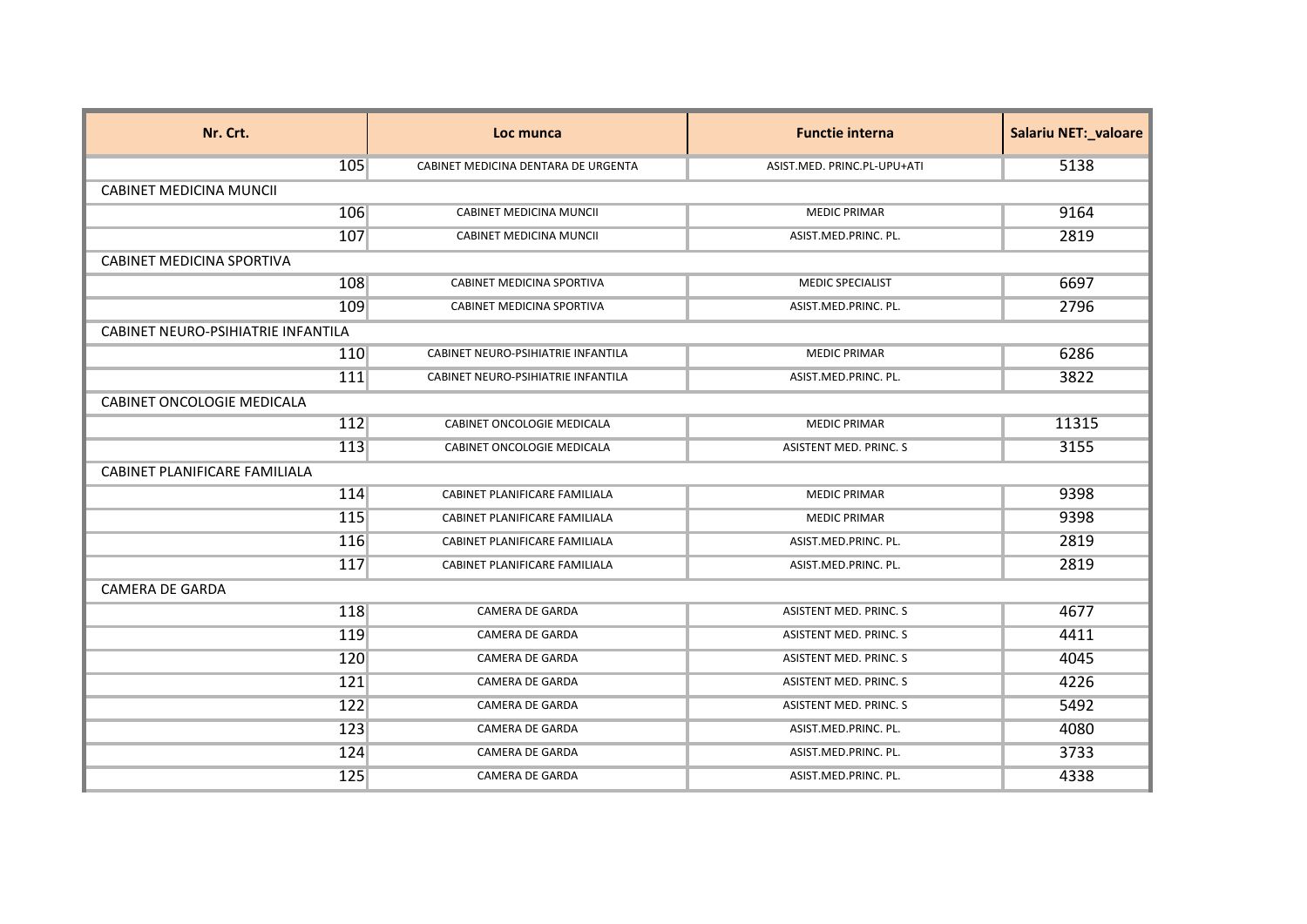| Nr. Crt.                    | Loc munca                                         | <b>Functie interna</b>   | <b>Salariu NET:_valoare</b> |  |
|-----------------------------|---------------------------------------------------|--------------------------|-----------------------------|--|
| 126                         | <b>CAMERA DE GARDA</b>                            | ASIST.MED.PRINC. PL.     | 4289                        |  |
| 127                         | <b>CAMERA DE GARDA</b>                            | ASIST.MED.PRINC. PL.     | 4025                        |  |
| 128                         | <b>CAMERA DE GARDA</b>                            | ASIST.MED.PRINC. PL.     | 3543                        |  |
| 129                         | <b>CAMERA DE GARDA</b>                            | ASIST.MED.PRINC. PL.     | 4080                        |  |
| 130                         | <b>CAMERA DE GARDA</b>                            | ASIST.MED.PRINC. PL.     | 4137                        |  |
| 131                         | <b>CAMERA DE GARDA</b>                            | ASIST.MED.PRINC. PL.     | 4068                        |  |
| 132                         | <b>CAMERA DE GARDA</b>                            | ASIST.MED.DEB.PL         | 3339                        |  |
| 133                         | CAMERA DE GARDA                                   | <b>BRANCARDIER</b>       | 1794                        |  |
| 134                         | CAMERA DE GARDA                                   | <b>BRANCARDIER</b>       | 1793                        |  |
| 135                         | <b>CAMERA DE GARDA</b>                            | <b>BRANCARDIER</b>       | 1486                        |  |
| 136                         | <b>CAMERA DE GARDA</b>                            | <b>BRANCARDIER</b>       | 1701                        |  |
| CAMERA DE GARDA - PEDIATRIE |                                                   |                          |                             |  |
| 137                         | CAMERA DE GARDA - PEDIATRIE                       | ASIST.MED.PRINC. PL.     | 3612                        |  |
| 138                         | CAMERA DE GARDA - PEDIATRIE                       | ASIST.MED.DEB.PL         | 3138                        |  |
| 139                         | <b>CAMERA DE GARDA - PEDIATRIE</b>                | ASIST.MED.DEB.PL         | 3216                        |  |
| CENTRU DE SANATATE MINTALA  |                                                   |                          |                             |  |
| 140                         | CENTRU DE SANATATE MINTALA                        | <b>ASISTENT SOCIAL S</b> | 3044                        |  |
| 141                         | CENTRU DE SANATATE MINTALA                        | PSIHOLOG PRACTICANT      | 3024                        |  |
| 142                         | CENTRU DE SANATATE MINTALA                        | ASIST.MED.PRINC. PL.     | 3830                        |  |
| 143                         | CENTRU DE SANATATE MINTALA                        | ASIST.MED.PRINC. PL.     | 3827                        |  |
| COMP. ASISTENTA RELIGIOASA  |                                                   |                          |                             |  |
| 144                         | COMP. ASISTENTA RELIGIOASA                        | <b>PREOT GRADUL I</b>    | 2884                        |  |
| 145                         | COMP. ASISTENTA RELIGIOASA                        | PREOT GRADUL II          | 2309                        |  |
|                             | COMP. CHIRURGIE ORALA SI MAXILO-FACIALA- 8 PATURI |                          |                             |  |
| 146                         | COMP. CHIRURGIE ORALA SI MAXILO-FACIALA- 8 PATURI | <b>MEDIC PRIMAR</b>      | 11081                       |  |
| 147                         | COMP. CHIRURGIE ORALA SI MAXILO-FACIALA- 8 PATURI | ASIST.MED.PRINC. PL.     | 3745                        |  |
| 148                         | COMP. CHIRURGIE ORALA SI MAXILO-FACIALA- 8 PATURI | ASIST.MED.PRINC. PL.     | 3405                        |  |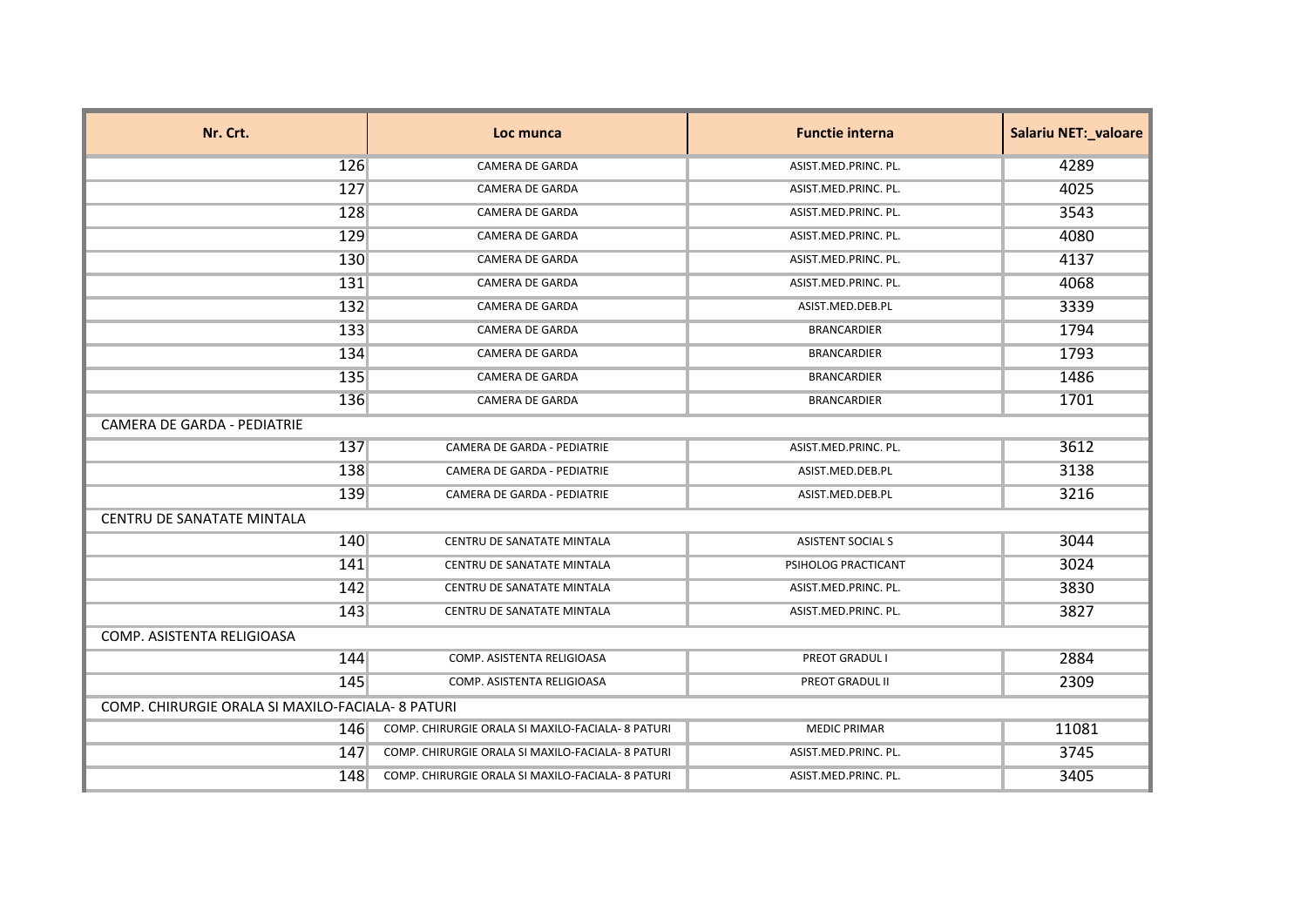| Nr. Crt.                                           | Loc munca                                              | <b>Functie interna</b>             | <b>Salariu NET: valoare</b> |  |
|----------------------------------------------------|--------------------------------------------------------|------------------------------------|-----------------------------|--|
|                                                    | COMP.SEC. MUNCII, PSI, PROT. CIV., SIT. DE URG         |                                    |                             |  |
| 149                                                | COMP.SEC. MUNCII, PSI, PROT. CIV., SIT. DE URG         | <b>INGINER SPECIALIST IA</b>       | 3194                        |  |
| 150                                                | COMP.SEC. MUNCII, PSI, PROT. CIV., SIT. DE URG         | <b>INGINER SPECIALIST IA</b>       | 2760                        |  |
| <b>COMPARTIMENT AUDIT PUBLIC INTERN</b>            |                                                        |                                    |                             |  |
| 151                                                | COMPARTIMENT AUDIT PUBLIC INTERN                       | <b>AUDITOR GRADUL I</b>            | 2860                        |  |
| COMPARTIMENT D.Z.N.B.M. - 16 PATURI                |                                                        |                                    |                             |  |
| 152                                                | COMPARTIMENT D.Z.N.B.M. - 16 PATURI                    | <b>MEDIC PRIMAR</b>                | 10891                       |  |
| 153                                                | COMPARTIMENT D.Z.N.B.M. - 16 PATURI                    | <b>ASISTENT MED. PRINC. S</b>      | 4558                        |  |
| 154                                                | COMPARTIMENT D.Z.N.B.M. - 16 PATURI                    | <b>ASISTENT MED. PRINC. S</b>      | 4368                        |  |
| 155                                                | COMPARTIMENT D.Z.N.B.M. - 16 PATURI                    | ASISTENT MED. PRINC. S             | 4628                        |  |
| COMPARTIMENT ENDOSCOPIE DIGESTIVA                  |                                                        |                                    |                             |  |
| 156                                                | COMPARTIMENT ENDOSCOPIE DIGESTIVA                      | ASIST.MED.PRINC. PL.               | 2675                        |  |
| COMPARTIMENT GERIATRIE SI GERONTOLOGIE - 15 PATURI |                                                        |                                    |                             |  |
|                                                    | 157 COMPARTIMENT GERIATRIE SI GERONTOLOGIE - 15 PATURI | <b>MEDIC PRIMAR</b>                | 10313                       |  |
| 1581                                               | COMPARTIMENT GERIATRIE SI GERONTOLOGIE - 15 PATURI     | <b>MEDIC PRIMAR</b>                | 3518                        |  |
| 159                                                | COMPARTIMENT GERIATRIE SI GERONTOLOGIE - 15 PATURI     | <b>ASISTENT MED. PRINC. S</b>      | 4539                        |  |
| 160                                                | COMPARTIMENT GERIATRIE SI GERONTOLOGIE - 15 PATURI     | ASIST.MED.PRINC. PL.               | 4006                        |  |
| 161.                                               | COMPARTIMENT GERIATRIE SI GERONTOLOGIE - 15 PATURI     | ASIST.MED.PRINC. PL.               | 3957                        |  |
|                                                    | 162 COMPARTIMENT GERIATRIE SI GERONTOLOGIE - 15 PATURI | ASIST.MED.PRINC. PL.               | 3977                        |  |
| 163                                                | COMPARTIMENT GERIATRIE SI GERONTOLOGIE - 15 PATURI     | ASIST.MED.PRINC. PL.               | 4029                        |  |
| <b>COMPARTIMENT JURIDIC</b>                        |                                                        |                                    |                             |  |
| 164                                                | <b>COMPARTIMENT JURIDIC</b>                            | <b>CONSILIER JURIDIC GRADUL IA</b> | 3446                        |  |
| 165                                                | <b>COMPARTIMENT JURIDIC</b>                            | <b>CONSILIER JURIDIC GRADUL IA</b> | 3404                        |  |
| <b>COMPARTIMENT NEFROLOGIE - 8 PATURI</b>          |                                                        |                                    |                             |  |
| 166                                                | <b>COMPARTIMENT NEFROLOGIE - 8 PATURI</b>              | <b>MEDIC PRIMAR</b>                | 10059                       |  |
| 167                                                | COMPARTIMENT NEFROLOGIE - 8 PATURI                     | ASIST.MED.PRINC. PL.               | 0                           |  |
| COMPARTIMENT T.I. NEONATOLOGIE - 7 PATURI          |                                                        |                                    |                             |  |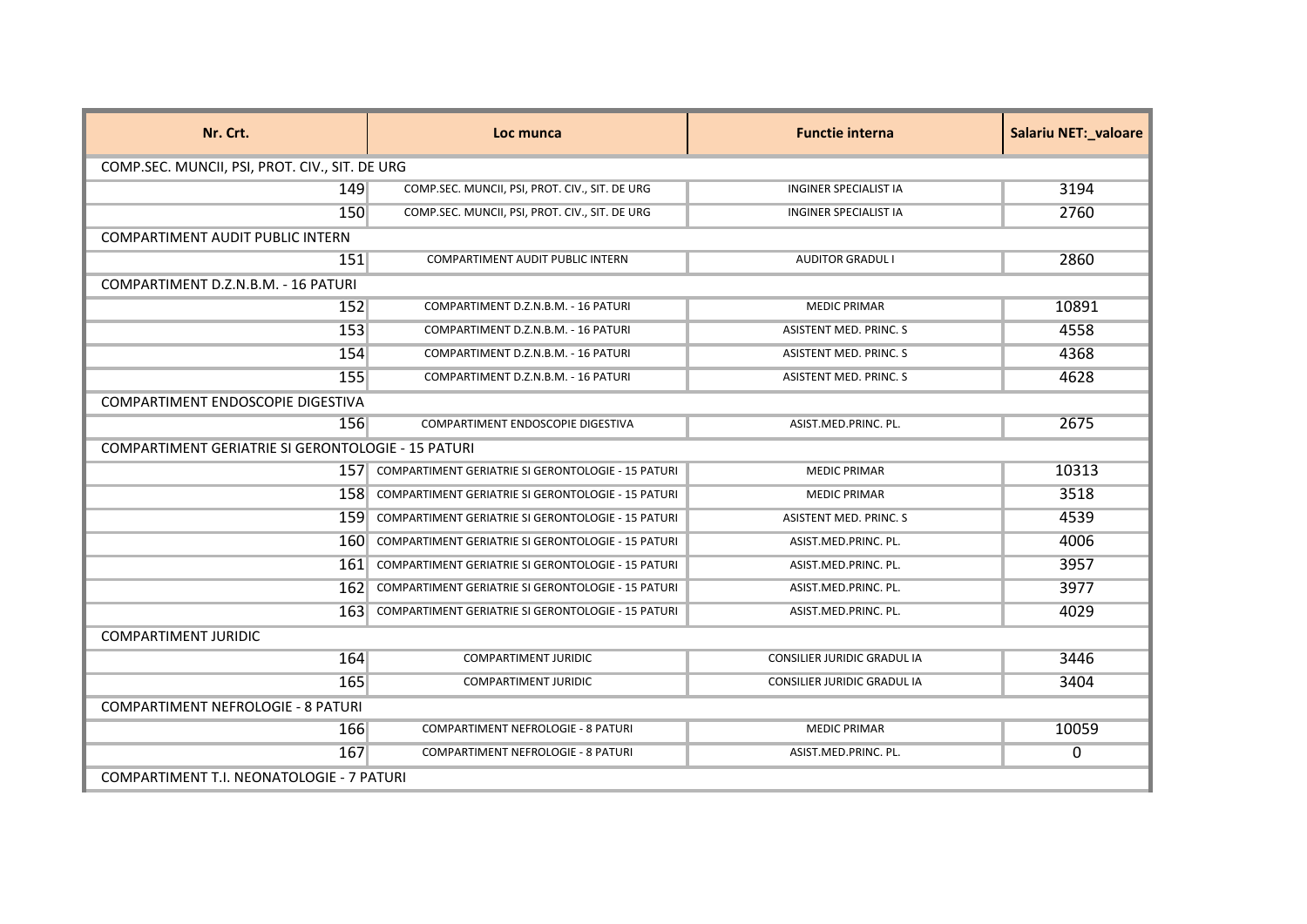| Nr. Crt.                                            | Loc munca                                           | <b>Functie interna</b>      | <b>Salariu NET:_valoare</b> |
|-----------------------------------------------------|-----------------------------------------------------|-----------------------------|-----------------------------|
| 168                                                 | COMPARTIMENT T.I. NEONATOLOGIE - 7 PATURI           | MEDIC PRIMAR SEF-UPU+ATI    | 17714                       |
| 169                                                 | COMPARTIMENT T.I. NEONATOLOGIE - 7 PATURI           | ASIST.MED. PRINC. S-UPU+ATI | 6825                        |
| 170                                                 | COMPARTIMENT T.I. NEONATOLOGIE - 7 PATURI           | ASIST.MED. PRINC. S-UPU+ATI | 6725                        |
| 171                                                 | COMPARTIMENT T.I. NEONATOLOGIE - 7 PATURI           | ASIST.MED. PRINC.PL-UPU+ATI | 6073                        |
| 172                                                 | COMPARTIMENT T.I. NEONATOLOGIE - 7 PATURI           | ASIST.MED. PRINC.PL-UPU+ATI | 6045                        |
| 173                                                 | COMPARTIMENT T.I. NEONATOLOGIE - 7 PATURI           | ASIST.MED. PRINC.PL-UPU+ATI | 5810                        |
| CONDUCEREA                                          |                                                     |                             |                             |
| 174                                                 | CONDUCEREA                                          | MANAGER                     | 13166                       |
| 175                                                 | CONDUCEREA                                          | DIR. MEDICAL                | 11479                       |
| 176                                                 | CONDUCEREA                                          | DIR. FIN. CONTABIL          | 7235                        |
| 177                                                 | CONDUCEREA                                          | DIRECTOR DE INGRIJIRI       | 5759                        |
| <b>DIETETICA</b>                                    |                                                     |                             |                             |
| 178                                                 | <b>DIETETICA</b>                                    | ASIST.MED.PRINC. PL.        | 3320                        |
| 179                                                 | <b>DIETETICA</b>                                    | ASIST.MED.PRINC. PL.        | 3320                        |
| DIR. TH.-ADMIN. SI DE PATRIM. - COMPART. PATRIMONIU |                                                     |                             |                             |
| 1801                                                | DIR. TH.-ADMIN. SI DE PATRIM. - COMPART. PATRIMONIU | <b>REFERENT IA</b>          | 1656                        |
| DIR.TH.-ADM.SI DE PATRIM. - BIROU ADMINISTRATIV     |                                                     |                             |                             |
| 181                                                 | DIR.TH.-ADM.SI DE PATRIM. - BIROU ADMINISTRATIV     | SEF BIROU - GRADUL II       | 2357                        |
| 182                                                 | DIR.TH.-ADM.SI DE PATRIM. - BIROU ADMINISTRATIV     | <b>REFERENT II</b>          | 1703                        |
| 183                                                 | DIR.TH.-ADM.SI DE PATRIM. - BIROU ADMINISTRATIV     | ECONOMIST SPECIALIST IA     | 2501                        |
| 184                                                 | DIR.TH.-ADM.SI DE PATRIM. - BIROU ADMINISTRATIV     | <b>DACTILOGRAF IA</b>       | 2087                        |
| 185                                                 | DIR.TH.-ADM.SI DE PATRIM. - BIROU ADMINISTRATIV     | ARHIVAR                     | 1455                        |
| 186                                                 | DIR.TH.-ADM.SI DE PATRIM. - BIROU ADMINISTRATIV     | LENJEREASA                  | 1175                        |
| 187                                                 | DIR.TH.-ADM.SI DE PATRIM. - BIROU ADMINISTRATIV     | LENJEREASA                  | 1163                        |
| 188                                                 | DIR.TH.-ADM.SI DE PATRIM. - BIROU ADMINISTRATIV     | MUNCITOR CALIFICAT III      | 1664                        |
| 189                                                 | DIR.TH.-ADM.SI DE PATRIM. - BIROU ADMINISTRATIV     | MUNCITOR CALIFICAT III      | 1764                        |
| 190                                                 | DIR.TH.-ADM.SI DE PATRIM. - BIROU ADMINISTRATIV     | MUNCITOR CALIFICAT III      | 1860                        |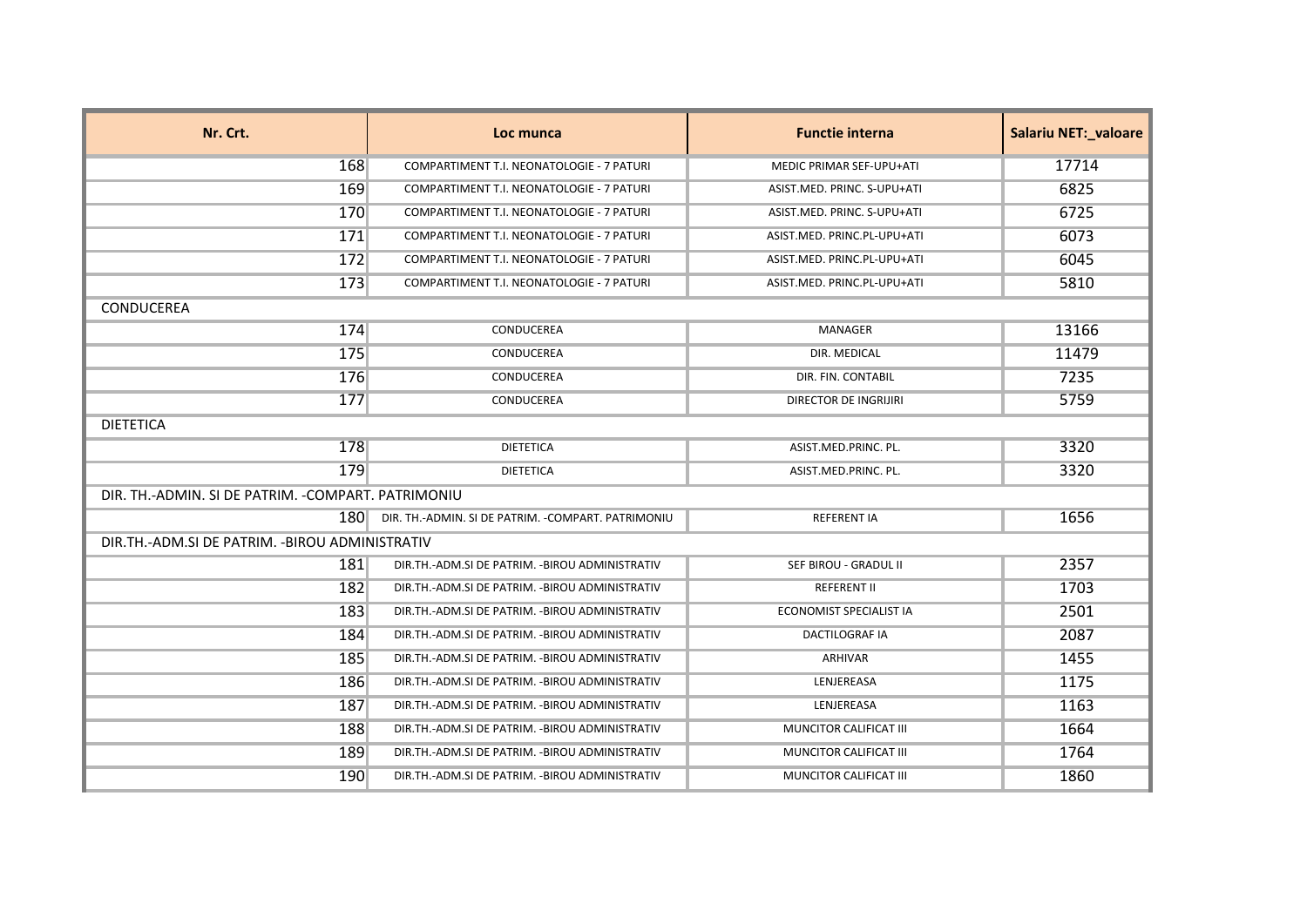| Nr. Crt.                                           | Loc munca                                                | <b>Functie interna</b>        | <b>Salariu NET: valoare</b> |
|----------------------------------------------------|----------------------------------------------------------|-------------------------------|-----------------------------|
| 191                                                | DIR.TH.-ADM.SI DE PATRIM. - BIROU ADMINISTRATIV          | MUNCITOR CALIFICAT III        | 1913                        |
| 192                                                | DIR. TH. - ADM. SI DE PATRIM. - BIROU ADMINISTRATIV      | MUNCITOR CALIFICAT IV         | 1106                        |
| <b>193</b>                                         | DIR.TH.-ADM.SI DE PATRIM. - BIROU ADMINISTRATIV          | MUNCITOR CALIFICAT IV         | 1749                        |
| 194                                                | DIR.TH.-ADM.SI DE PATRIM. - BIROU ADMINISTRATIV          | MUNCITOR CALIFICAT IV         | 1120                        |
| 195                                                | DIR.TH.-ADM.SI DE PATRIM. - BIROU ADMINISTRATIV          | MUNCITOR NECALIFICAT I        | 1150                        |
| DIR.TH.-ADM.SI DE PATRIM-BIR. ADM.-FORM. BLOC ALIM |                                                          |                               |                             |
| 1961                                               | DIR. TH. - ADM. SI DE PATRIM-BIR. ADM. - FORM. BLOC ALIM | <b>BUCATAR</b>                | 1605                        |
| 197                                                | DIR.TH.-ADM.SI DE PATRIM-BIR. ADM.-FORM. BLOC ALIM       | <b>BUCATAR</b>                | 1493                        |
| 198                                                | DIR. TH. - ADM. SI DE PATRIM-BIR. ADM. - FORM. BLOC ALIM | <b>BUCATAR</b>                | 1630                        |
| 199                                                | DIR.TH.-ADM.SI DE PATRIM-BIR. ADM.-FORM. BLOC ALIM       | <b>BUCATAR</b>                | 1668                        |
| 200                                                | DIR.TH.-ADM.SI DE PATRIM-BIR. ADM.-FORM. BLOC ALIM       | <b>BUCATAR</b>                | 1791                        |
| <b>201</b>                                         | DIR.TH.-ADM.SI DE PATRIM-BIR. ADM.-FORM. BLOC ALIM       | MUNCITOR NECALIFICAT I        | 1290                        |
| 202                                                | DIR.TH.-ADM.SI DE PATRIM-BIR. ADM.-FORM. BLOC ALIM       | MUNCITOR NECALIFICAT I        | 1292                        |
| 203                                                | DIR.TH.-ADM.SI DE PATRIM-BIR. ADM.-FORM. BLOC ALIM       | MUNCITOR NECALIFICAT I        | 1315                        |
| 204                                                | DIR. TH. - ADM. SI DE PATRIM-BIR. ADM. - FORM. BLOC ALIM | <b>MUNCITOR NECALIFICAT I</b> | 1240                        |
| 205                                                | DIR.TH.-ADM.SI DE PATRIM-BIR. ADM.-FORM. BLOC ALIM       | <b>MUNCITOR NECALIFICAT I</b> | 1315                        |
| 206                                                | DIR.TH.-ADM.SI DE PATRIM-BIR. ADM.-FORM. BLOC ALIM       | MUNCITOR NECALIFICAT I        | 1460                        |
| 207                                                | DIR.TH.-ADM.SI DE PATRIM-BIR. ADM.-FORM. BLOC ALIM       | MUNCITOR NECALIFICAT I        | 1537                        |
| 208                                                | DIR.TH.-ADM.SI DE PATRIM-BIR. ADM.-FORM. BLOC ALIM       | MUNCITOR NECALIFICAT I        | 1211                        |
| DIR.TH.-ADM.SI DE PATRIM-BIR. ADM.-PERS.AUX.SANIT. |                                                          |                               |                             |
| 209                                                | DIR.TH.-ADM.SI DE PATRIM-BIR. ADM.-PERS.AUX.SANIT.       | <b>INFIRMIERA</b>             | 1877                        |
| 210                                                | DIR.TH.-ADM.SI DE PATRIM-BIR. ADM.-PERS.AUX.SANIT.       | <b>INFIRMIERA</b>             | 1729                        |
| 211                                                | DIR.TH.-ADM.SI DE PATRIM-BIR. ADM.-PERS.AUX.SANIT.       | INFIRMIERA                    | 1775                        |
| 212                                                | DIR.TH.-ADM.SI DE PATRIM-BIR. ADM.-PERS.AUX.SANIT.       | <b>INFIRMIERA</b>             | 1987                        |
| 213                                                | DIR.TH.-ADM.SI DE PATRIM-BIR. ADM.-PERS.AUX.SANIT.       | <b>INFIRMIERA</b>             | 1793                        |
| 214                                                | DIR.TH.-ADM.SI DE PATRIM-BIR. ADM.-PERS.AUX.SANIT.       | <b>INFIRMIERA</b>             | 1739                        |
| 215                                                | DIR.TH.-ADM.SI DE PATRIM-BIR. ADM.-PERS.AUX.SANIT.       | <b>INFIRMIERA</b>             | 1722                        |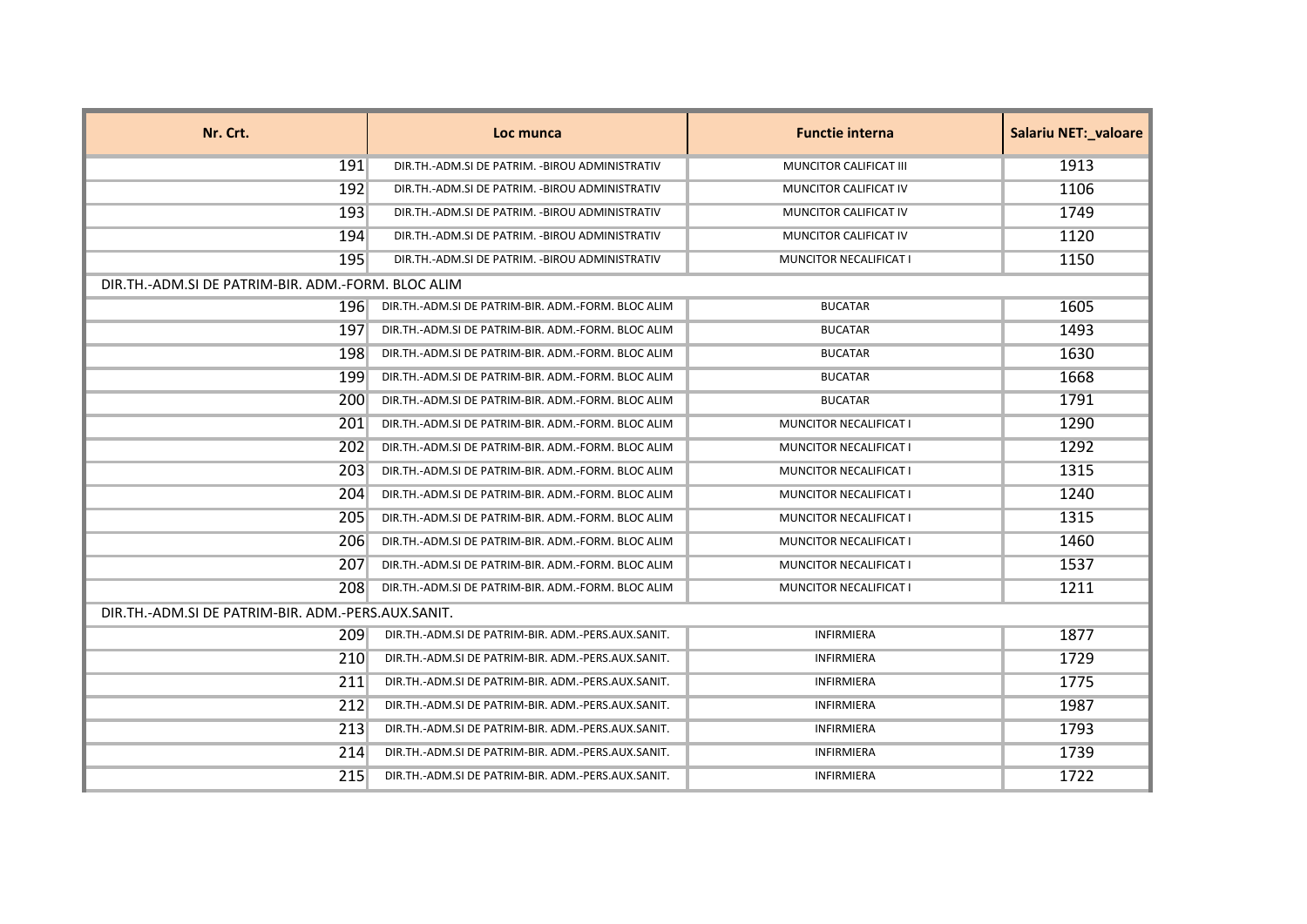| Nr. Crt.                                           | Loc munca                                          | <b>Functie interna</b>      | <b>Salariu NET: valoare</b> |
|----------------------------------------------------|----------------------------------------------------|-----------------------------|-----------------------------|
| 216                                                | DIR.TH.-ADM.SI DE PATRIM-BIR. ADM.-PERS.AUX.SANIT. | <b>INFIRMIERA</b>           | 1785                        |
| 217                                                | DIR.TH.-ADM.SI DE PATRIM-BIR. ADM.-PERS.AUX.SANIT. | <b>INFIRMIERA</b>           | 1785                        |
| 218                                                | DIR.TH.-ADM.SI DE PATRIM-BIR. ADM.-PERS.AUX.SANIT. | <b>INFIRMIERA DEB.</b>      | $\Omega$                    |
| 219                                                | DIR.TH.-ADM.SI DE PATRIM-BIR. ADM.-PERS.AUX.SANIT. | INGRIJITOARE                | 1168                        |
| 220                                                | DIR.TH.-ADM.SI DE PATRIM-BIR. ADM.-PERS.AUX.SANIT. | <b>INGRIJITOARE</b>         | 1159                        |
| 221                                                | DIR.TH.-ADM.SI DE PATRIM-BIR. ADM.-PERS.AUX.SANIT. | <b>INGRIJITOARE</b>         | 1130                        |
| 222                                                | DIR.TH.-ADM.SI DE PATRIM-BIR. ADM.-PERS.AUX.SANIT. | INGRIJITOARE                | 1191                        |
| DIR.TH.-ADM.SI DE PATRIM-BIR. TEH.-FORM. INST.PRES |                                                    |                             |                             |
| 223                                                | DIR.TH.-ADM.SI DE PATRIM-BIR. TEH.-FORM. INST.PRES | MUNCITOR CALIFICAT I        | 2848                        |
| 224                                                | DIR.TH.-ADM.SI DE PATRIM-BIR. TEH.-FORM. INST.PRES | <b>MUNCITOR CALIFICAT I</b> | 1925                        |
| 225                                                | DIR.TH.-ADM.SI DE PATRIM-BIR. TEH.-FORM. INST.PRES | MUNCITOR CALIFICAT I        | 1737                        |
| 226                                                | DIR.TH.-ADM.SI DE PATRIM-BIR. TEH.-FORM. INST.PRES | <b>MUNCITOR CALIFICAT I</b> | 1873                        |
| 227                                                | DIR.TH.-ADM.SI DE PATRIM-BIR. TEH.-FORM. INST.PRES | <b>MUNCITOR CALIFICAT I</b> | 1872                        |
| 228                                                | DIR.TH.-ADM.SI DE PATRIM-BIR. TEH.-FORM. INST.PRES | MUNCITOR CALIFICAT I        | 1914                        |
| 229                                                | DIR.TH.-ADM.SI DE PATRIM-BIR. TEH.-FORM. INST.PRES | <b>MUNCITOR CALIFICAT I</b> | 1739                        |
| 230                                                | DIR.TH.-ADM.SI DE PATRIM-BIR. TEH.-FORM. INST.PRES | <b>MUNCITOR CALIFICAT I</b> | 1739                        |
| 231                                                | DIR.TH.-ADM.SI DE PATRIM-BIR. TEH.-FORM. INST.PRES | MUNCITOR CALIFICAT I        | 1804                        |
| 232                                                | DIR.TH.-ADM.SI DE PATRIM-BIR. TEH.-FORM. INST.PRES | MUNCITOR CALIFICAT I        | 1865                        |
| 233                                                | DIR.TH.-ADM.SI DE PATRIM-BIR. TEH.-FORM. INST.PRES | <b>MUNCITOR CALIFICAT I</b> | 1996                        |
| 234                                                | DIR.TH.-ADM.SI DE PATRIM-BIR. TEH.-FORM. INST.PRES | MUNCITOR CALIFICAT I        | 1853                        |
| 235                                                | DIR.TH.-ADM.SI DE PATRIM-BIR. TEH.-FORM. INST.PRES | <b>MUNCITOR CALIFICAT I</b> | 1815                        |
| 236                                                | DIR.TH.-ADM.SI DE PATRIM-BIR. TEH.-FORM. INST.PRES | <b>MUNCITOR CALIFICAT I</b> | 1720                        |
| 237                                                | DIR.TH.-ADM.SI DE PATRIM-BIR. TEH.-FORM. INST.PRES | MUNCITOR CALIFICAT I        | 1627                        |
| 238                                                | DIR.TH.-ADM.SI DE PATRIM-BIR. TEH.-FORM. INST.PRES | <b>MUNCITOR CALIFICAT I</b> | 1841                        |
| 239                                                | DIR.TH.-ADM.SI DE PATRIM-BIR. TEH.-FORM. INST.PRES | MUNCITOR CALIFICAT I        | 1841                        |
| 240                                                | DIR.TH.-ADM.SI DE PATRIM-BIR. TEH.-FORM. INST.PRES | MUNCITOR CALIFICAT II       | 1789                        |
| 241                                                | DIR.TH.-ADM.SI DE PATRIM-BIR. TEH.-FORM. INST.PRES | MUNCITOR CALIFICAT II       | 1606                        |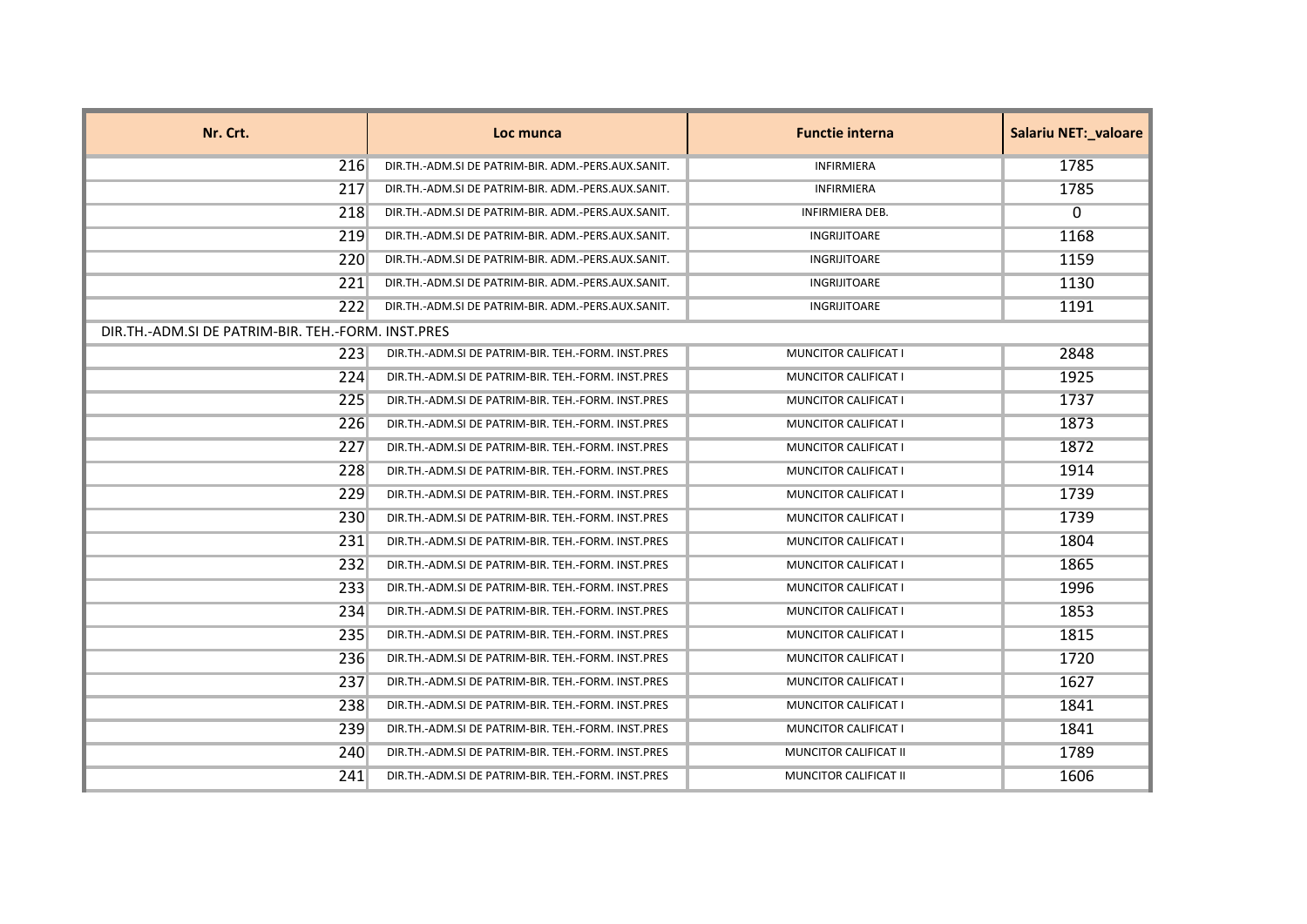| Nr. Crt.                                           | Loc munca                                          | <b>Functie interna</b>        | <b>Salariu NET: valoare</b> |
|----------------------------------------------------|----------------------------------------------------|-------------------------------|-----------------------------|
| 242                                                | DIR.TH.-ADM.SI DE PATRIM-BIR. TEH.-FORM. INST.PRES | MUNCITOR CALIFICAT II         | 1599                        |
| 243                                                | DIR.TH.-ADM.SI DE PATRIM-BIR. TEH.-FORM. INST.PRES | <b>MUNCITOR CALIFICAT II</b>  | 1668                        |
| 244                                                | DIR.TH.-ADM.SI DE PATRIM-BIR. TEH.-FORM. INST.PRES | MUNCITOR CALIFICAT II         | 1724                        |
| 245                                                | DIR.TH.-ADM.SI DE PATRIM-BIR. TEH.-FORM. INST.PRES | MUNCITOR CALIFICAT II         | 1788                        |
| 246                                                | DIR.TH.-ADM.SI DE PATRIM-BIR. TEH.-FORM. INST.PRES | MUNCITOR CALIFICAT II         | 1734                        |
| 247                                                | DIR.TH.-ADM.SI DE PATRIM-BIR. TEH.-FORM. INST.PRES | MUNCITOR CALIFICAT III        | 1827                        |
| 248                                                | DIR.TH.-ADM.SI DE PATRIM-BIR. TEH.-FORM. INST.PRES | MUNCITOR CALIFICAT III        | 1745                        |
| 249                                                | DIR.TH.-ADM.SI DE PATRIM-BIR. TEH.-FORM. INST.PRES | MUNCITOR CALIFICAT III        | 1642                        |
| 250                                                | DIR.TH.-ADM.SI DE PATRIM-BIR. TEH.-FORM. INST.PRES | MUNCITOR CALIFICAT III        | 1673                        |
| 251                                                | DIR.TH.-ADM.SI DE PATRIM-BIR. TEH.-FORM. INST.PRES | MUNCITOR CALIFICAT III        | 1747                        |
| 252                                                | DIR.TH.-ADM.SI DE PATRIM-BIR. TEH.-FORM. INST.PRES | MUNCITOR CALIFICAT III        | 1692                        |
| 253                                                | DIR.TH.-ADM.SI DE PATRIM-BIR. TEH.-FORM. INST.PRES | MUNCITOR CALIFICAT III        | 1823                        |
| 254                                                | DIR.TH.-ADM.SI DE PATRIM-BIR. TEH.-FORM. INST.PRES | <b>MUNCITOR CALIFICAT III</b> | 1580                        |
| 255                                                | DIR.TH.-ADM.SI DE PATRIM-BIR. TEH.-FORM. INST.PRES | MUNCITOR CALIFICAT III        | 1639                        |
| 256                                                | DIR.TH.-ADM.SI DE PATRIM-BIR. TEH.-FORM. INST.PRES | MUNCITOR CALIFICAT IV         | 1711                        |
| 257                                                | DIR.TH.-ADM.SI DE PATRIM-BIR. TEH.-FORM. INST.PRES | MUNCITOR CALIFICAT IV         | 1551                        |
| 258                                                | DIR.TH.-ADM.SI DE PATRIM-BIR. TEH.-FORM. INST.PRES | MUNCITOR CALIFICAT IV         | 1693                        |
| 259                                                | DIR.TH.-ADM.SI DE PATRIM-BIR. TEH.-FORM. INST.PRES | MUNCITOR CALIFICAT IV         | 1577                        |
| 260                                                | DIR.TH.-ADM.SI DE PATRIM-BIR. TEH.-FORM. INST.PRES | MUNCITOR CALIFICAT IV         | 1655                        |
| 261                                                | DIR.TH.-ADM.SI DE PATRIM-BIR. TEH.-FORM. INST.PRES | MUNCITOR CALIFICAT IV         | 1554                        |
| DIR.TH.-ADM.SI DE PATRIM-BIR. TEHNIC               |                                                    |                               |                             |
| 262                                                | DIR.TH.-ADM.SI DE PATRIM-BIR. TEHNIC               | <b>SEF ECHIPA</b>             | 2037                        |
| 263                                                | DIR.TH.-ADM.SI DE PATRIM-BIR. TEHNIC               | <b>INGINER SPECIALIST IA</b>  | 2787                        |
| 264                                                | DIR.TH.-ADM.SI DE PATRIM-BIR. TEHNIC               | <b>INGINER SPECIALIST IA</b>  | 3382                        |
| DIR.TH.-ADM.SI DE PATRIM-BIR. TEHNIC-FORM. CLADIRI |                                                    |                               |                             |
| 265                                                | DIR.TH.-ADM.SI DE PATRIM-BIR. TEHNIC-FORM. CLADIRI | <b>MUNCITOR CALIFICAT I</b>   | 1737                        |
| 266                                                | DIR.TH.-ADM.SI DE PATRIM-BIR. TEHNIC-FORM. CLADIRI | MUNCITOR CALIFICAT I          | 1803                        |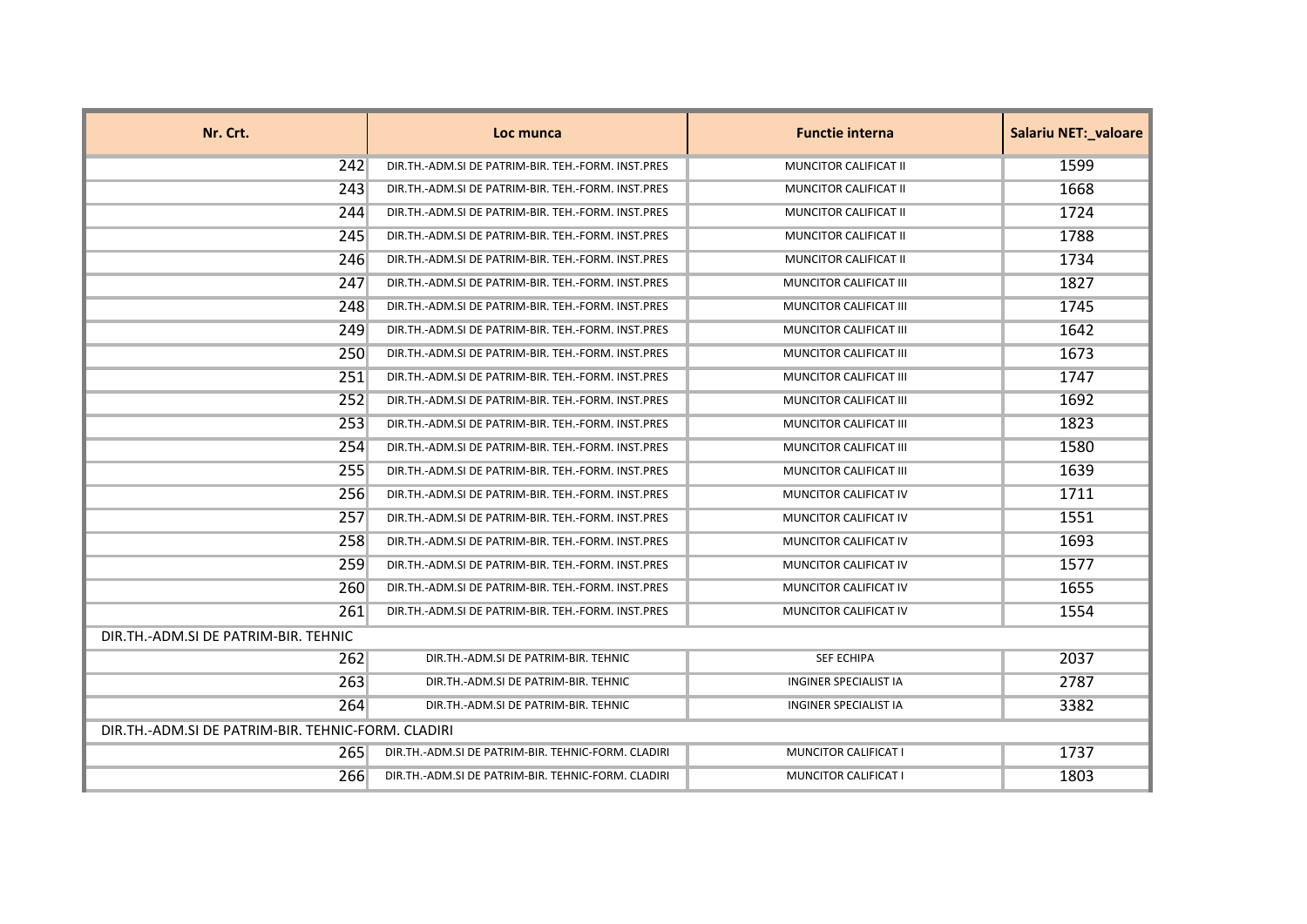| Nr. Crt.                                       | Loc munca                                          | <b>Functie interna</b>                         | Salariu NET:_valoare |
|------------------------------------------------|----------------------------------------------------|------------------------------------------------|----------------------|
| 267                                            | DIR.TH.-ADM.SI DE PATRIM-BIR. TEHNIC-FORM. CLADIRI | <b>MUNCITOR CALIFICAT I</b>                    | 1782                 |
| 268                                            | DIR.TH.-ADM.SI DE PATRIM-BIR. TEHNIC-FORM. CLADIRI | MUNCITOR CALIFICAT I                           | 1803                 |
| 269                                            | DIR.TH.-ADM.SI DE PATRIM-BIR. TEHNIC-FORM. CLADIRI | MUNCITOR CALIFICAT I                           | 1865                 |
| 270                                            | DIR.TH.-ADM.SI DE PATRIM-BIR. TEHNIC-FORM. CLADIRI | <b>MUNCITOR CALIFICAT I</b>                    | 1870                 |
| 271                                            | DIR.TH.-ADM.SI DE PATRIM-BIR. TEHNIC-FORM. CLADIRI | MUNCITOR CALIFICAT I                           | 1841                 |
| 272                                            | DIR.TH.-ADM.SI DE PATRIM-BIR. TEHNIC-FORM. CLADIRI | MUNCITOR CALIFICAT I                           | 1416                 |
| 273                                            | DIR.TH.-ADM.SI DE PATRIM-BIR. TEHNIC-FORM. CLADIRI | MUNCITOR CALIFICAT I                           | 1418                 |
| 274                                            | DIR.TH.-ADM.SI DE PATRIM-BIR. TEHNIC-FORM. CLADIRI | <b>MUNCITOR CALIFICAT I</b>                    | 1543                 |
| 275                                            | DIR.TH.-ADM.SI DE PATRIM-BIR. TEHNIC-FORM. CLADIRI | MUNCITOR CALIFICAT I                           | 1337                 |
| 276                                            | DIR.TH.-ADM.SI DE PATRIM-BIR. TEHNIC-FORM. CLADIRI | MUNCITOR CALIFICAT I                           | 1940                 |
| 277                                            | DIR.TH.-ADM.SI DE PATRIM-BIR. TEHNIC-FORM. CLADIRI | MUNCITOR CALIFICAT I                           | 1884                 |
| 278                                            | DIR.TH.-ADM.SI DE PATRIM-BIR. TEHNIC-FORM. CLADIRI | MUNCITOR CALIFICAT II                          | 2177                 |
| 279                                            | DIR.TH.-ADM.SI DE PATRIM-BIR. TEHNIC-FORM. CLADIRI | MUNCITOR CALIFICAT II                          | 1590                 |
| 280                                            | DIR.TH.-ADM.SI DE PATRIM-BIR. TEHNIC-FORM. CLADIRI | MUNCITOR CALIFICAT III                         | 1192                 |
| 281                                            | DIR.TH.-ADM.SI DE PATRIM-BIR. TEHNIC-FORM. CLADIRI | MUNCITOR CALIFICAT III                         | 1116                 |
| 282                                            | DIR.TH.-ADM.SI DE PATRIM-BIR. TEHNIC-FORM. CLADIRI | MUNCITOR CALIFICAT III                         | 1231                 |
| 283                                            | DIR.TH.-ADM.SI DE PATRIM-BIR. TEHNIC-FORM. CLADIRI | MUNCITOR CALIFICAT III                         | 1677                 |
| 284                                            | DIR.TH.-ADM.SI DE PATRIM-BIR. TEHNIC-FORM. CLADIRI | MUNCITOR CALIFICAT III                         | 1757                 |
| 285                                            | DIR.TH.-ADM.SI DE PATRIM-BIR. TEHNIC-FORM. CLADIRI | MUNCITOR CALIFICAT III                         | 1647                 |
| 286                                            | DIR.TH.-ADM.SI DE PATRIM-BIR. TEHNIC-FORM. CLADIRI | MUNCITOR CALIFICAT IV                          | 1673                 |
| 287                                            | DIR.TH.-ADM.SI DE PATRIM-BIR. TEHNIC-FORM. CLADIRI | MUNCITOR CALIFICAT IV                          | 1473                 |
| DIRECTIA TEHNIC-ADMINISTRATIV SI DE PATRIMONIU |                                                    |                                                |                      |
| 288                                            | DIRECTIA TEHNIC-ADMINISTRATIV SI DE PATRIMONIU     | DIRECTOR TEHNIC-ADMINISTRATIV SI DE PATRIMONIU | 6027                 |
| <b>DISPENSAR TBC</b>                           |                                                    |                                                |                      |
| 289                                            | <b>DISPENSAR TBC</b>                               | <b>MEDIC PRIMAR</b>                            | 15940                |
| 290                                            | <b>DISPENSAR TBC</b>                               | <b>MEDIC PRIMAR</b>                            | 15781                |
| 291                                            | <b>DISPENSAR TBC</b>                               | <b>MEDIC PRIMAR</b>                            | 15810                |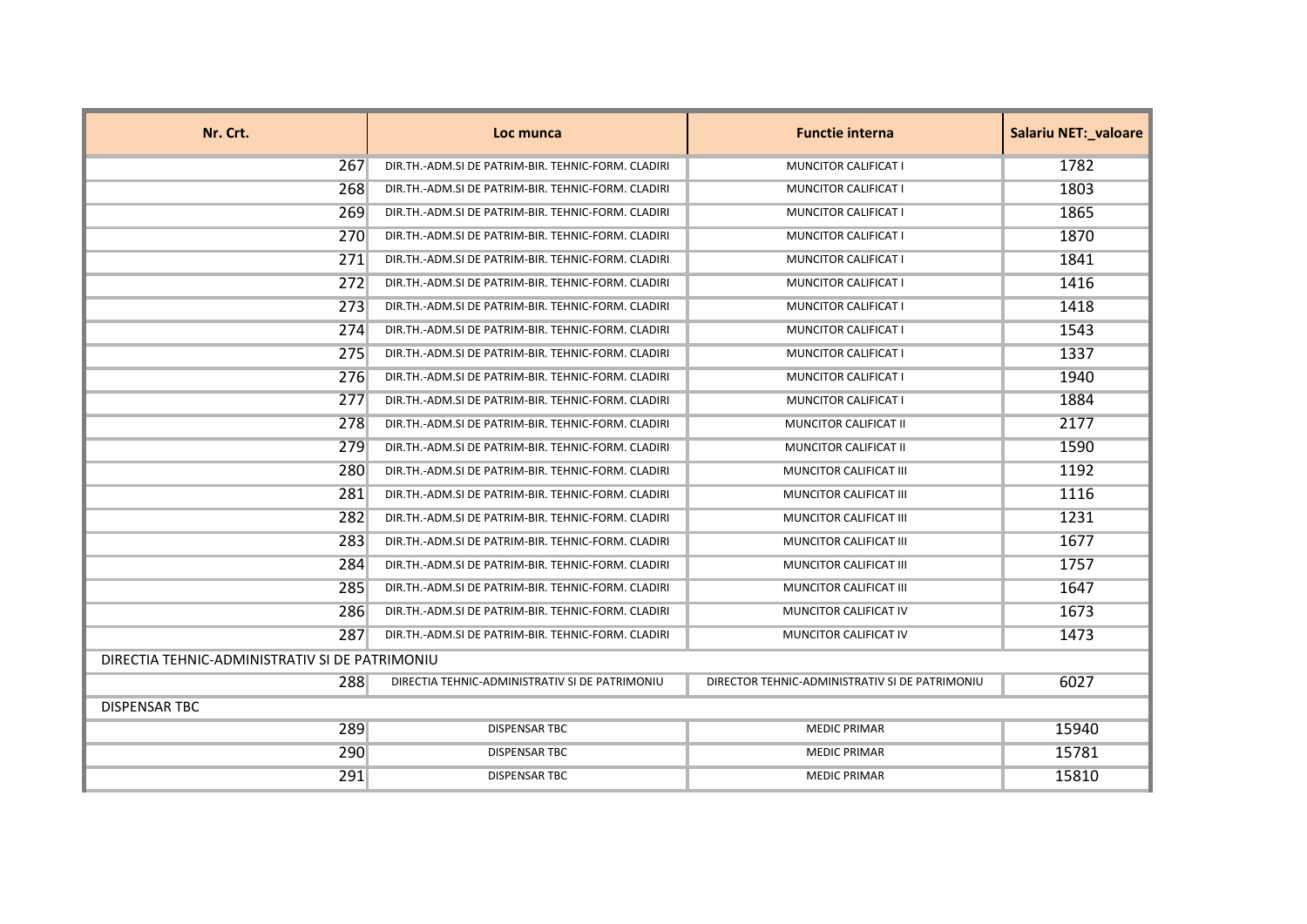| Nr. Crt.                         | Loc munca                                   | <b>Functie interna</b>            | <b>Salariu NET: valoare</b> |  |
|----------------------------------|---------------------------------------------|-----------------------------------|-----------------------------|--|
| 292                              | <b>DISPENSAR TBC</b>                        | <b>MEDIC PRIMAR</b>               | 15789                       |  |
| 293                              | <b>DISPENSAR TBC</b>                        | ASIST.MED.PRINC. PL.              | 4820                        |  |
| 294                              | <b>DISPENSAR TBC</b>                        | ASIST.MED.PRINC. PL.              | 4832                        |  |
| 295                              | <b>DISPENSAR TBC</b>                        | ASIST.MED.PRINC. PL.              | 5319                        |  |
| 296                              | <b>DISPENSAR TBC</b>                        | ASIST.MED.PRINC. PL.              | 4820                        |  |
| 297                              | <b>DISPENSAR TBC</b>                        | ASIST.MED.PRINC. PL.              | 4817                        |  |
| 298                              | <b>DISPENSAR TBC</b>                        | ASIST.MED.PRINC. PL.              | 4696                        |  |
| 299                              | <b>DISPENSAR TBC</b>                        | ASIST.MED.PRINC. PL.              | 5733                        |  |
| 300                              | <b>DISPENSAR TBC</b>                        | INGRIJITOARE                      | 2399                        |  |
| 301                              | <b>DISPENSAR TBC</b>                        | INGRIJITOARE                      | 2421                        |  |
|                                  | FARMACIA CENTRALA - STR. PROGRESULUI, NR.18 |                                   |                             |  |
| 302                              | FARMACIA CENTRALA - STR. PROGRESULUI, NR.18 | <b>FARMACIST SEF</b>              | 4640                        |  |
| 303                              | FARMACIA CENTRALA - STR. PROGRESULUI, NR.18 | FARM.PRIMAR                       | 4704                        |  |
| 304                              | FARMACIA CENTRALA - STR. PROGRESULUI, NR.18 | FARM.PRIMAR                       | 4778                        |  |
| 305                              | FARMACIA CENTRALA - STR. PROGRESULUI, NR.18 | ASIST. FARMACIE DEB. PL           | 2305                        |  |
| 306                              | FARMACIA CENTRALA - STR. PROGRESULUI, NR.18 | ASIST. FARMACIE PR.PL             | 3074                        |  |
| 307                              | FARMACIA CENTRALA - STR. PROGRESULUI, NR.18 | ASIST. FARMACIE PR.PL             | 3178                        |  |
| 308                              | FARMACIA CENTRALA - STR. PROGRESULUI, NR.18 | ASIST. FARMACIE PR.PL             | 3089                        |  |
| 309                              | FARMACIA CENTRALA - STR. PROGRESULUI, NR.18 | <b>INGRIJITOARE</b>               | 1159                        |  |
| <b>FISIER ADULTI AMBULATORIU</b> |                                             |                                   |                             |  |
| 310                              | FISIER ADULTI AMBULATORIU                   | REGISTRATOR MED. PRINC.           | 1704                        |  |
| 311                              | FISIER ADULTI AMBULATORIU                   | REGISTRATOR MED.                  | 1596                        |  |
| FISIER COPII AMBULATORIU         |                                             |                                   |                             |  |
| 312                              | FISIER COPII AMBULATORIU                    | <b>REGISTRATOR MED. PRINC.</b>    | 1580                        |  |
| 313                              | FISIER COPII AMBULATORIU                    | REGISTRATOR MED.                  | 1583                        |  |
| LABORATOR ANALIZE MEDICALE       |                                             |                                   |                             |  |
| 314                              | LABORATOR ANALIZE MEDICALE                  | <b>MEDIC PRIMAR SEF LABORATOR</b> | 11795                       |  |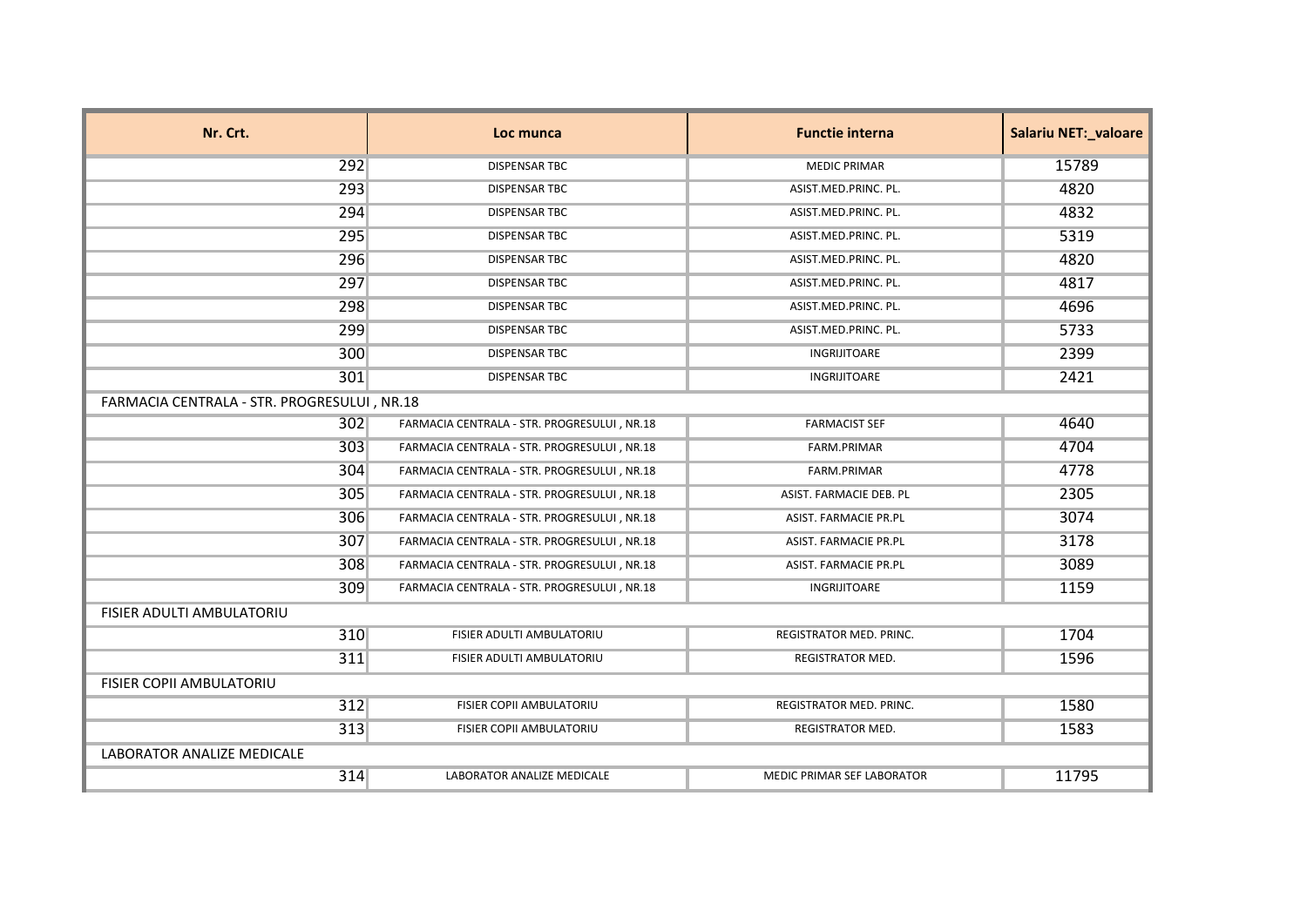| Nr. Crt. | Loc munca                         | <b>Functie interna</b>    | <b>Salariu NET: valoare</b> |
|----------|-----------------------------------|---------------------------|-----------------------------|
| 315      | <b>LABORATOR ANALIZE MEDICALE</b> | <b>MEDIC PRIMAR</b>       | 5547                        |
| 316      | LABORATOR ANALIZE MEDICALE        | <b>MEDIC PRIMAR</b>       | 11232                       |
| 317      | LABORATOR ANALIZE MEDICALE        | <b>MEDIC PRIMAR</b>       | 12768                       |
| 318      | LABORATOR ANALIZE MEDICALE        | <b>MEDIC PRIMAR</b>       | 12824                       |
| 319      | LABORATOR ANALIZE MEDICALE        | <b>MEDIC PRIMAR</b>       | 3024                        |
| 320      | LABORATOR ANALIZE MEDICALE        | <b>MEDIC PRIMAR</b>       | 7964                        |
| 321      | LABORATOR ANALIZE MEDICALE        | <b>MEDIC PRIMAR</b>       | 7625                        |
| 322      | LABORATOR ANALIZE MEDICALE        | <b>MEDIC PRIMAR</b>       | 2869                        |
| 323      | LABORATOR ANALIZE MEDICALE        | CHIMIST PRINC.            | 3495                        |
| 324      | LABORATOR ANALIZE MEDICALE        | CHIMIST PRINC.            | 3635                        |
| 325      | LABORATOR ANALIZE MEDICALE        | CHIMIST PRINC.            | 3627                        |
| 326      | LABORATOR ANALIZE MEDICALE        | CHIMIST PRINC.            | 1658                        |
| 327      | LABORATOR ANALIZE MEDICALE        | <b>CHIMIST PRINC.</b>     | 3096                        |
| 328      | LABORATOR ANALIZE MEDICALE        | CHIMIST PRINC.            | 4579                        |
| 329      | LABORATOR ANALIZE MEDICALE        | CHIMIST PRINC.            | 3620                        |
| 330      | LABORATOR ANALIZE MEDICALE        | <b>BIOLOG SPECIALIST</b>  | 3426                        |
| 331      | LABORATOR ANALIZE MEDICALE        | <b>BIOLOG SPECIALIST</b>  | 2950                        |
| 332      | <b>LABORATOR ANALIZE MEDICALE</b> | <b>BIOLOG SPECIALIST</b>  | 1213                        |
| $333$    | <b>LABORATOR ANALIZE MEDICALE</b> | <b>BIOLOG SPECIALIST</b>  | 3832                        |
| 334      | LABORATOR ANALIZE MEDICALE        | ASIST.MED.PRINC.PL SEF    | 5150                        |
| 335      | LABORATOR ANALIZE MEDICALE        | ASISTENT MED. PRINC. S    | 4364                        |
| 336      | LABORATOR ANALIZE MEDICALE        | <b>ASISTENT MEDICAL S</b> | 4244                        |
| 337      | LABORATOR ANALIZE MEDICALE        | ASIST.MED.PRINC. PL.      | 4163                        |
| 338      | LABORATOR ANALIZE MEDICALE        | ASIST.MED.PRINC. PL.      | 4089                        |
| 339      | <b>LABORATOR ANALIZE MEDICALE</b> | ASIST.MED.PRINC. PL.      | 4009                        |
| 340      | LABORATOR ANALIZE MEDICALE        | ASIST.MED.PRINC. PL.      | 4249                        |
| 341      | LABORATOR ANALIZE MEDICALE        | ASIST.MED.PRINC. PL.      | 0                           |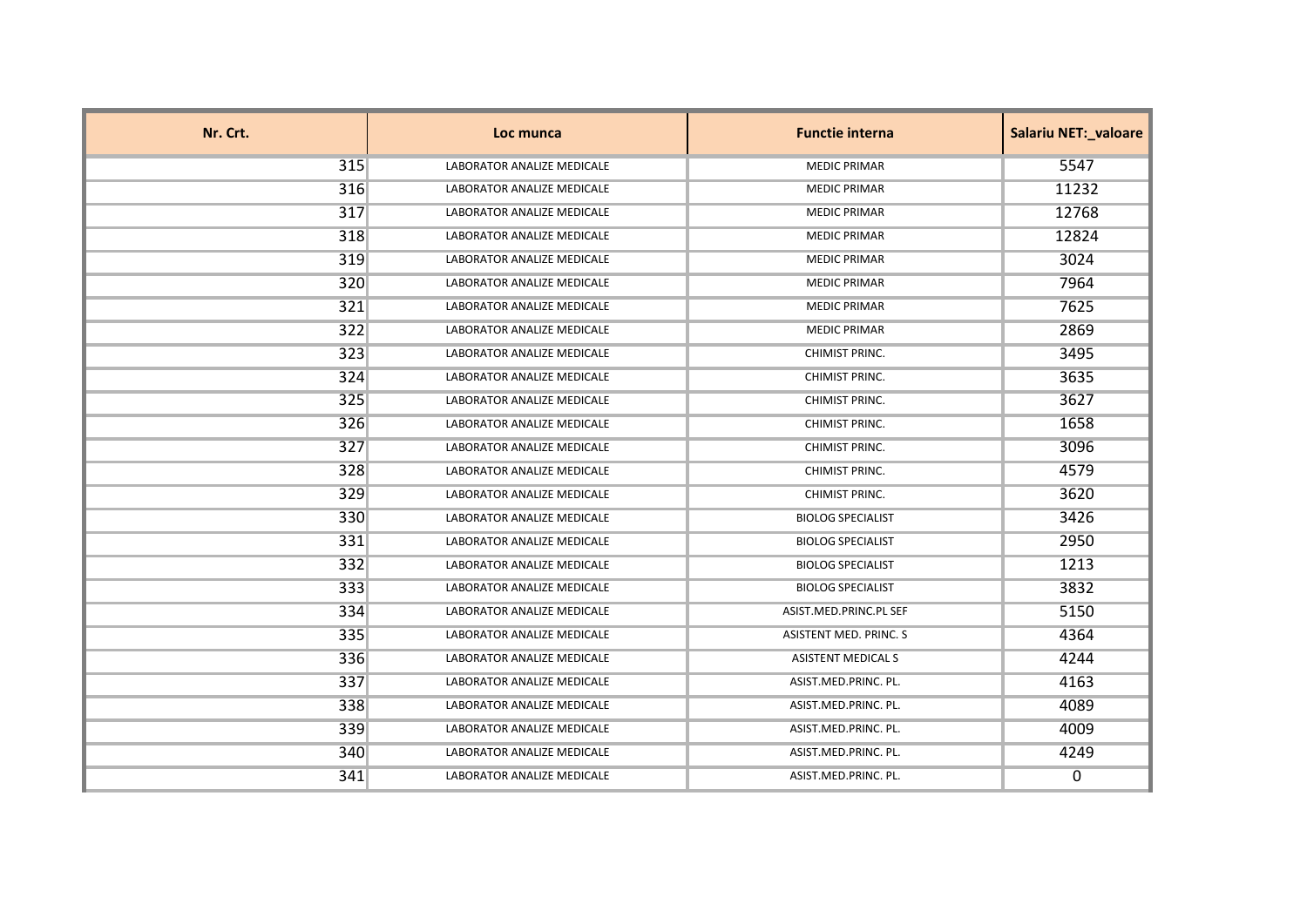| Nr. Crt.                        | Loc munca                         | <b>Functie interna</b>                  | <b>Salariu NET: valoare</b> |
|---------------------------------|-----------------------------------|-----------------------------------------|-----------------------------|
| 342                             | <b>LABORATOR ANALIZE MEDICALE</b> | ASIST.MED.PRINC. PL.                    | 4237                        |
| 343                             | LABORATOR ANALIZE MEDICALE        | ASIST.MED.PRINC. PL.                    | 4089                        |
| 344                             | LABORATOR ANALIZE MEDICALE        | ASIST.MED.PRINC. PL.                    | 3524                        |
| 345                             | <b>LABORATOR ANALIZE MEDICALE</b> | ASIST.MED.PRINC. PL.                    | 4076                        |
| 346                             | LABORATOR ANALIZE MEDICALE        | ASIST.MED.PRINC. PL.                    | 4031                        |
| 347                             | LABORATOR ANALIZE MEDICALE        | ASIST.MED.PRINC. PL.                    | 4156                        |
| 348                             | LABORATOR ANALIZE MEDICALE        | ASIST.MED.PRINC. PL.                    | 3856                        |
| 349                             | LABORATOR ANALIZE MEDICALE        | ASIST.MED.PRINC. PL.                    | 4070                        |
| 350                             | LABORATOR ANALIZE MEDICALE        | ASIST.MED.PRINC. PL.                    | 4076                        |
| 351                             | LABORATOR ANALIZE MEDICALE        | ASIST.MED.PRINC. PL.                    | 4063                        |
| 352                             | LABORATOR ANALIZE MEDICALE        | ASIST.MED.PRINC. PL.                    | 4102                        |
| 353                             | LABORATOR ANALIZE MEDICALE        | ASIST.MED.PRINC. PL.                    | 4036                        |
| 354                             | <b>LABORATOR ANALIZE MEDICALE</b> | ASIST.MED.PRINC. PL.                    | 3662                        |
| 355                             | LABORATOR ANALIZE MEDICALE        | ASIST.MED.PRINC. PL.                    | 4237                        |
| 356                             | LABORATOR ANALIZE MEDICALE        | ASIST.MED.PRINC. PL.                    | 4063                        |
| 357                             | LABORATOR ANALIZE MEDICALE        | ASIST.MED.DEB.PL                        | 2944                        |
| 358                             | LABORATOR ANALIZE MEDICALE        | ASIST.MED.DEB.PL                        | 2569                        |
| 359                             | LABORATOR ANALIZE MEDICALE        | INGRIJITOARE                            | 1676                        |
| 360                             | LABORATOR ANALIZE MEDICALE        | INGRIJITOARE                            | 1629                        |
| 361                             | LABORATOR ANALIZE MEDICALE        | INGRIJITOARE                            | 1641                        |
| <b>LABORATOR BK</b>             |                                   |                                         |                             |
| 362                             | <b>LABORATOR BK</b>               | <b>MEDIC PRIMAR</b>                     | 15655                       |
| 363                             | <b>LABORATOR BK</b>               | ASIST.MED.PRINC. PL.                    | 4817                        |
| 364                             | <b>LABORATOR BK</b>               | ASIST.MED.PRINC. PL.                    | 4822                        |
| 365                             | <b>LABORATOR BK</b>               | ASIST.MED.PRINC. PL.                    | 4973                        |
| LABORATOR EXPLORARI FUNCTIONALE |                                   |                                         |                             |
| 366                             | LABORATOR EXPLORARI FUNCTIONALE   | MEDIC SPECIALIST- SEF LAB. EXPL. FUNCT. | 8265                        |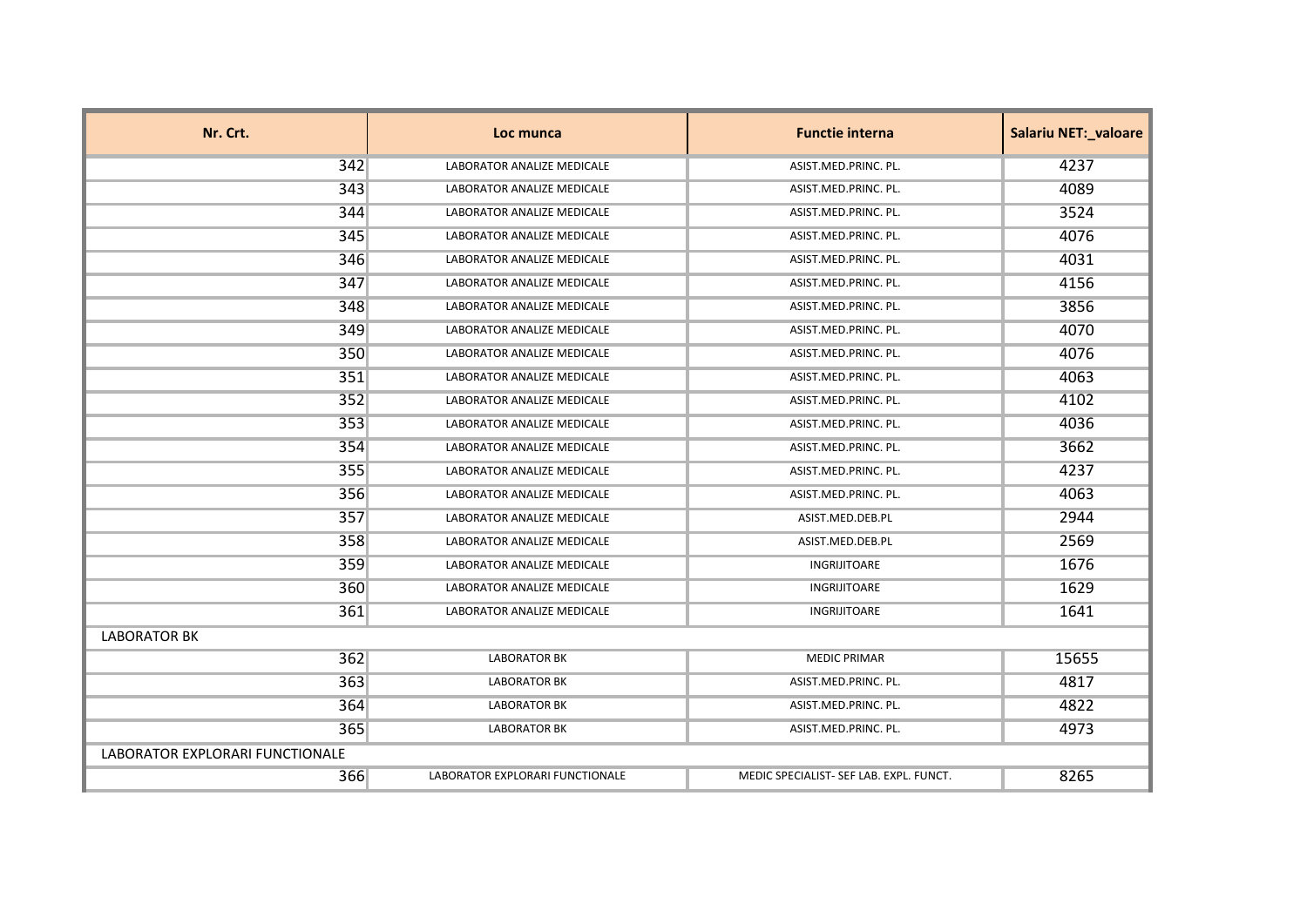| Nr. Crt.                                   | Loc munca                                  | <b>Functie interna</b>        | Salariu NET:_valoare |
|--------------------------------------------|--------------------------------------------|-------------------------------|----------------------|
| 367                                        | LABORATOR EXPLORARI FUNCTIONALE            | <b>MEDIC SPECIALIST</b>       | 8134                 |
| 368                                        | LABORATOR EXPLORARI FUNCTIONALE            | <b>ASISTENT MED. PRINC. S</b> | 0                    |
| 369                                        | LABORATOR EXPLORARI FUNCTIONALE            | ASIST.MED.PRINC. PL.          | 3105                 |
| 370                                        | LABORATOR EXPLORARI FUNCTIONALE            | ASIST.MED.PRINC. PL.          | 3110                 |
| 371                                        | LABORATOR EXPLORARI FUNCTIONALE            | ASIST.MED.PRINC. PL.          | 3106                 |
| 372                                        | LABORATOR EXPLORARI FUNCTIONALE            | ASIST.MED.PRINC. PL.          | 3108                 |
| 373                                        | LABORATOR EXPLORARI FUNCTIONALE            | ASIST.MED.DEB.PL              | 2496                 |
| LABORATOR RADIOLOGIE - IMAGISTICA MEDICALA |                                            |                               |                      |
| 374                                        | LABORATOR RADIOLOGIE - IMAGISTICA MEDICALA | MEDIC PRIMAR SEF LABORATOR    | 11326                |
| 375                                        | LABORATOR RADIOLOGIE - IMAGISTICA MEDICALA | <b>MEDIC PRIMAR</b>           | 10769                |
| 376                                        | LABORATOR RADIOLOGIE - IMAGISTICA MEDICALA | <b>MEDIC PRIMAR</b>           | 10503                |
| 377                                        | LABORATOR RADIOLOGIE - IMAGISTICA MEDICALA | <b>MEDIC PRIMAR</b>           | 10789                |
| 378                                        | LABORATOR RADIOLOGIE - IMAGISTICA MEDICALA | <b>MEDIC PRIMAR</b>           | 10771                |
| 379                                        | LABORATOR RADIOLOGIE - IMAGISTICA MEDICALA | <b>MEDIC PRIMAR</b>           | 10768                |
| 380                                        | LABORATOR RADIOLOGIE - IMAGISTICA MEDICALA | <b>MEDIC PRIMAR</b>           | 10772                |
| 381                                        | LABORATOR RADIOLOGIE - IMAGISTICA MEDICALA | <b>MEDIC PRIMAR</b>           | 1377                 |
| 382                                        | LABORATOR RADIOLOGIE - IMAGISTICA MEDICALA | <b>MEDIC PRIMAR</b>           | 6115                 |
| 383                                        | LABORATOR RADIOLOGIE - IMAGISTICA MEDICALA | <b>MEDIC PRIMAR</b>           | 6115                 |
| 384                                        | LABORATOR RADIOLOGIE - IMAGISTICA MEDICALA | <b>MEDIC PRIMAR</b>           | 4208                 |
| 385                                        | LABORATOR RADIOLOGIE - IMAGISTICA MEDICALA | <b>MEDIC PRIMAR</b>           | 2893                 |
| 386                                        | LABORATOR RADIOLOGIE - IMAGISTICA MEDICALA | <b>MEDIC PRIMAR</b>           | 4808                 |
| 387                                        | LABORATOR RADIOLOGIE - IMAGISTICA MEDICALA | <b>MEDIC PRIMAR</b>           | 5524                 |
| 388                                        | LABORATOR RADIOLOGIE - IMAGISTICA MEDICALA | <b>MEDIC PRIMAR</b>           | 5524                 |
| 389                                        | LABORATOR RADIOLOGIE - IMAGISTICA MEDICALA | <b>MEDIC PRIMAR</b>           | 5626                 |
| 390                                        | LABORATOR RADIOLOGIE - IMAGISTICA MEDICALA | <b>MEDIC PRIMAR</b>           | 3748                 |
| 391                                        | LABORATOR RADIOLOGIE - IMAGISTICA MEDICALA | <b>MEDIC PRIMAR</b>           | 12142                |
| 392                                        | LABORATOR RADIOLOGIE - IMAGISTICA MEDICALA | <b>MEDIC PRIMAR</b>           | 10766                |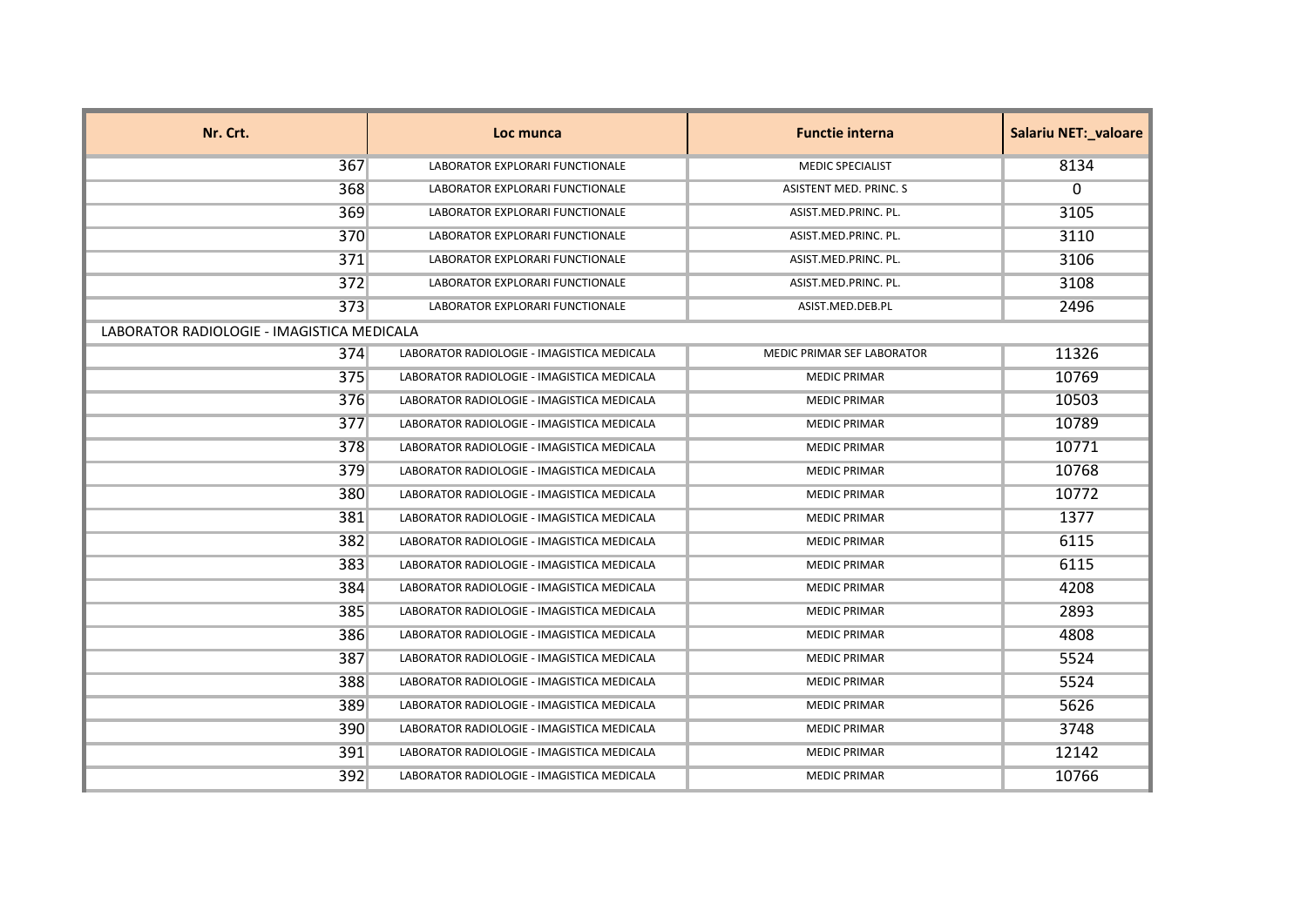| Nr. Crt. | Loc munca                                  | <b>Functie interna</b>    | <b>Salariu NET: valoare</b> |
|----------|--------------------------------------------|---------------------------|-----------------------------|
| 393      | LABORATOR RADIOLOGIE - IMAGISTICA MEDICALA | <b>MEDIC SPECIALIST</b>   | 8241                        |
| 394      | LABORATOR RADIOLOGIE - IMAGISTICA MEDICALA | <b>MEDIC SPECIALIST</b>   | 2153                        |
| 395      | LABORATOR RADIOLOGIE - IMAGISTICA MEDICALA | <b>MEDIC SPECIALIST</b>   | 3978                        |
| 396      | LABORATOR RADIOLOGIE - IMAGISTICA MEDICALA | <b>MEDIC SPECIALIST</b>   | 1605                        |
| 397      | LABORATOR RADIOLOGIE - IMAGISTICA MEDICALA | <b>FIZICIAN MEDICAL S</b> | 1262                        |
| 398      | LABORATOR RADIOLOGIE - IMAGISTICA MEDICALA | <b>FIZICIAN MEDICAL S</b> | 2588                        |
| 399      | LABORATOR RADIOLOGIE - IMAGISTICA MEDICALA | ASIST.MED.PRINC.PL SEF    | 4996                        |
| 400      | LABORATOR RADIOLOGIE - IMAGISTICA MEDICALA | ASIST.MED.PRINC. PL.      | 4015                        |
| 401      | LABORATOR RADIOLOGIE - IMAGISTICA MEDICALA | ASIST.MED.PRINC. PL.      | 3940                        |
| 402      | LABORATOR RADIOLOGIE - IMAGISTICA MEDICALA | ASIST.MED.PRINC. PL.      | 4153                        |
| 403      | LABORATOR RADIOLOGIE - IMAGISTICA MEDICALA | ASIST.MED.PRINC. PL.      | 3893                        |
| 404      | LABORATOR RADIOLOGIE - IMAGISTICA MEDICALA | ASIST.MED.PRINC. PL.      | 3840                        |
| 405      | LABORATOR RADIOLOGIE - IMAGISTICA MEDICALA | ASIST.MED.PRINC. PL.      | 3930                        |
| 406      | LABORATOR RADIOLOGIE - IMAGISTICA MEDICALA | ASIST.MED.PRINC. PL.      | 4839                        |
| 407      | LABORATOR RADIOLOGIE - IMAGISTICA MEDICALA | ASIST.MED.PRINC. PL.      | 3852                        |
| 408      | LABORATOR RADIOLOGIE - IMAGISTICA MEDICALA | ASIST.MED.PRINC. PL.      | 3918                        |
| 409      | LABORATOR RADIOLOGIE - IMAGISTICA MEDICALA | ASIST.MED.PRINC. PL.      | 3812                        |
| 410      | LABORATOR RADIOLOGIE - IMAGISTICA MEDICALA | ASIST.MED.PRINC. PL.      | 3948                        |
| 411      | LABORATOR RADIOLOGIE - IMAGISTICA MEDICALA | ASIST.MED.PRINC. PL.      | 3776                        |
| 412      | LABORATOR RADIOLOGIE - IMAGISTICA MEDICALA | ASIST.MED.PRINC. PL.      | 4086                        |
| 413      | LABORATOR RADIOLOGIE - IMAGISTICA MEDICALA | ASIST.MED.PRINC. PL.      | 4055                        |
| 414      | LABORATOR RADIOLOGIE - IMAGISTICA MEDICALA | ASIST.MED.PRINC. PL.      | 3913                        |
| 415      | LABORATOR RADIOLOGIE - IMAGISTICA MEDICALA | ASIST.MED.PRINC. PL.      | 3910                        |
| 416      | LABORATOR RADIOLOGIE - IMAGISTICA MEDICALA | ASIST.MED.PRINC. PL.      | 4255                        |
| 417      | LABORATOR RADIOLOGIE - IMAGISTICA MEDICALA | ASIST.MED. PL             | 3791                        |
| 418      | LABORATOR RADIOLOGIE - IMAGISTICA MEDICALA | ASIST.MED. PL             | 3835                        |
| 419      | LABORATOR RADIOLOGIE - IMAGISTICA MEDICALA | ASIST.MED. PL             | 3645                        |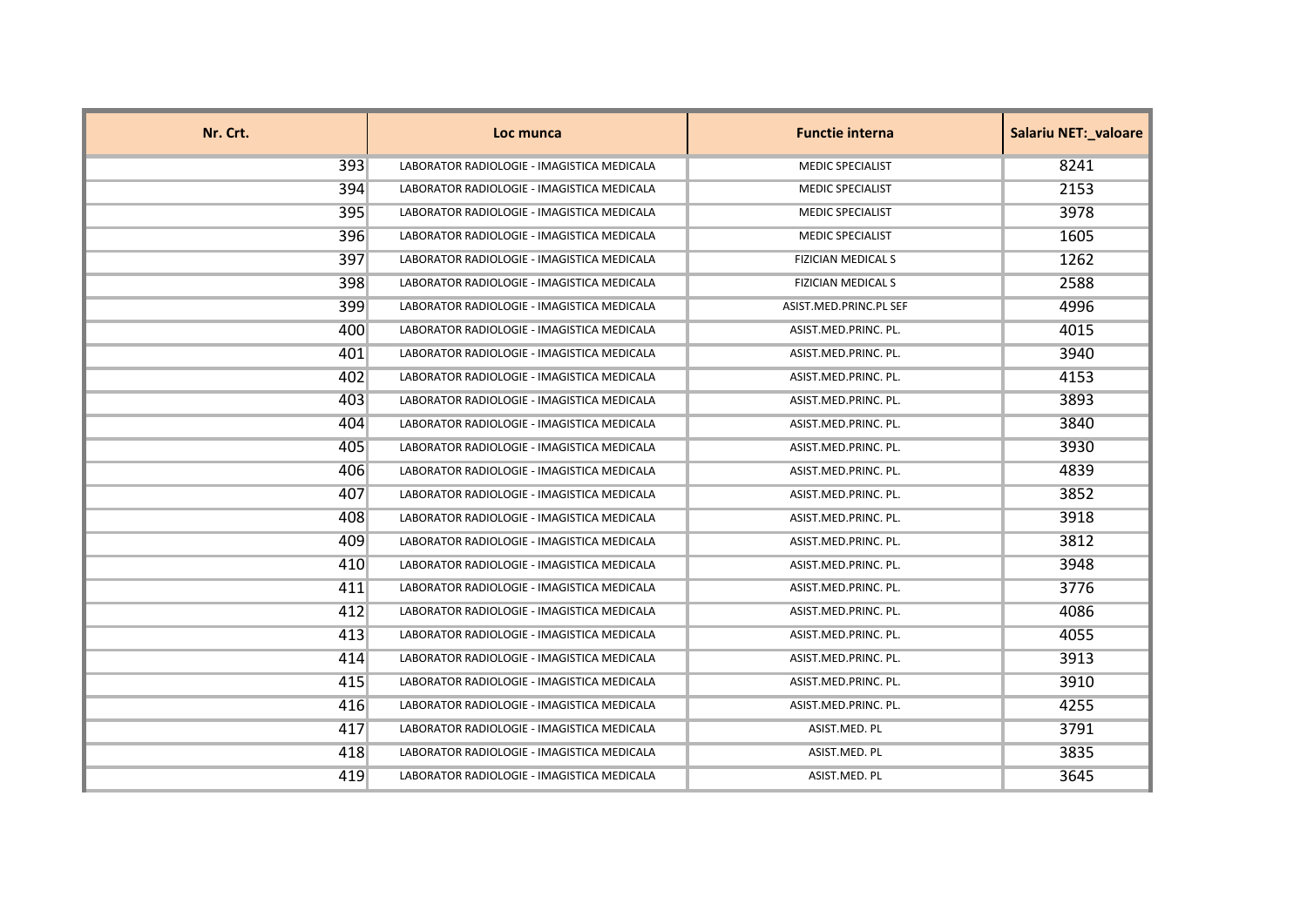| Nr. Crt.                                             | Loc munca                                                | <b>Functie interna</b>       | <b>Salariu NET:_valoare</b> |
|------------------------------------------------------|----------------------------------------------------------|------------------------------|-----------------------------|
| 420                                                  | LABORATOR RADIOLOGIE - IMAGISTICA MEDICALA               | ASIST.MED. PL                | $\mathbf{0}$                |
| 421                                                  | LABORATOR RADIOLOGIE - IMAGISTICA MEDICALA               | ASIST.MED.DEB.PL             | 3632                        |
| 422                                                  | LABORATOR RADIOLOGIE - IMAGISTICA MEDICALA               | ASIST.MED.DEB.PL             | 3368                        |
| 423                                                  | LABORATOR RADIOLOGIE - IMAGISTICA MEDICALA               | INGRIJITOARE                 | 1438                        |
| 424                                                  | LABORATOR RADIOLOGIE - IMAGISTICA MEDICALA               | INGRIJITOARE                 | 1408                        |
| 425                                                  | LABORATOR RADIOLOGIE - IMAGISTICA MEDICALA               | INGRIJITOARE                 | 1559                        |
| LABORATOR RECUPERARE, MEDICINA FIZICA SI BALNEOLOGIE |                                                          |                              |                             |
|                                                      | 426 LABORATOR RECUPERARE, MEDICINA FIZICA SI BALNEOLOGIE | FIZIOKINETOTERAPEUT SPEC.    | 0                           |
|                                                      | 427 LABORATOR RECUPERARE, MEDICINA FIZICA SI BALNEOLOGIE | FIZIOKINETOTERAPEUT DEBUTANT | 1722                        |
|                                                      | 428 LABORATOR RECUPERARE, MEDICINA FIZICA SI BALNEOLOGIE | KINETOTERAPEUT DEB.          | 1311                        |
|                                                      | 429 LABORATOR RECUPERARE, MEDICINA FIZICA SI BALNEOLOGIE | ASISTENT MED. PRINC. S       | 3470                        |
|                                                      | 430 LABORATOR RECUPERARE, MEDICINA FIZICA SI BALNEOLOGIE | ASIST.MED.PRINC. PL.         | 2419                        |
|                                                      | 431 LABORATOR RECUPERARE, MEDICINA FIZICA SI BALNEOLOGIE | ASIST.MED.PRINC. PL.         | 4117                        |
|                                                      | 432 LABORATOR RECUPERARE, MEDICINA FIZICA SI BALNEOLOGIE | ASIST.MED.PRINC. PL.         | 3029                        |
|                                                      | 433 LABORATOR RECUPERARE, MEDICINA FIZICA SI BALNEOLOGIE | ASIST.MED.PRINC. PL.         | 2797                        |
|                                                      | 434 LABORATOR RECUPERARE, MEDICINA FIZICA SI BALNEOLOGIE | ASIST.MED.PRINC. PL.         | 2576                        |
|                                                      | 435 LABORATOR RECUPERARE, MEDICINA FIZICA SI BALNEOLOGIE | ASIST.MED.PRINC. PL.         | 3105                        |
|                                                      | 436 LABORATOR RECUPERARE, MEDICINA FIZICA SI BALNEOLOGIE | ASIST.MED.PRINC. PL.         | 3116                        |
| LABORATOR TOXICOLOGIE - ALCOOLEMIE DIN CADRUL SERV   |                                                          |                              |                             |
|                                                      | 437 LABORATOR TOXICOLOGIE - ALCOOLEMIE DIN CADRUL SERV   | <b>BIOLOG PRINCIPAL APML</b> | 7800                        |
|                                                      | 438 LABORATOR TOXICOLOGIE - ALCOOLEMIE DIN CADRUL SERV   | ASIST.MED.PRINC. PL. APML    | 6335                        |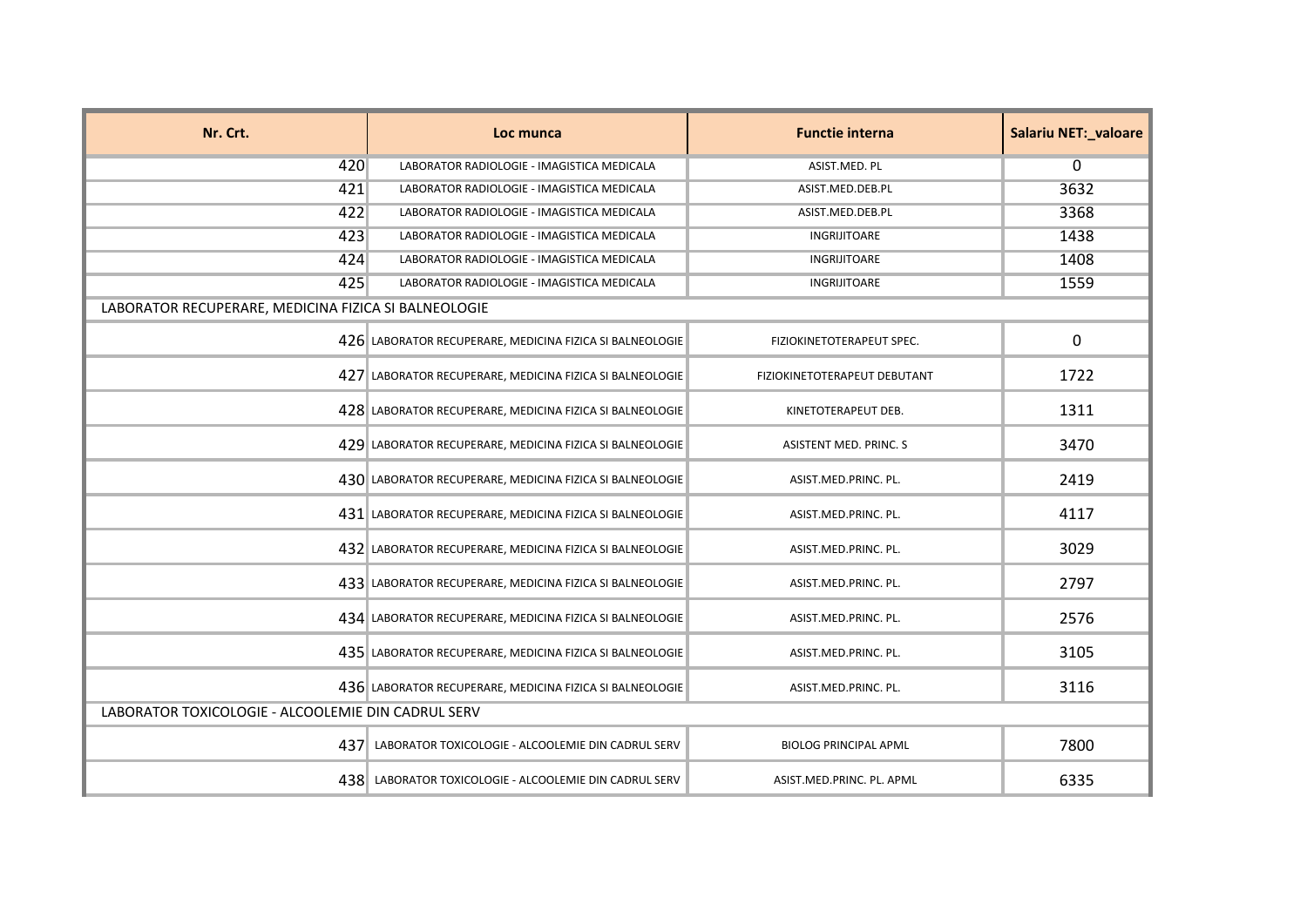| Nr. Crt.             | Loc munca                                      | <b>Functie interna</b>      | <b>Salariu NET:_valoare</b> |  |
|----------------------|------------------------------------------------|-----------------------------|-----------------------------|--|
| <b>MEDICI REZID.</b> |                                                |                             |                             |  |
| 439                  | MEDICI REZID.                                  | MEDIC REZID. AN V           | 6727                        |  |
| 440                  | MEDICI REZID.                                  | MEDIC REZID. AN V           | 5754                        |  |
| 441                  | MEDICI REZID.                                  | MEDIC REZID. AN IV          | 703                         |  |
| 442                  | MEDICI REZID.                                  | MEDIC REZID. AN IV          | 0                           |  |
| 443                  | MEDICI REZID.                                  | MEDIC REZID. AN IV          | 5477                        |  |
| 444                  | MEDICI REZID.                                  | MEDIC REZID. AN IV          | 5873                        |  |
| 445                  | MEDICI REZID.                                  | MEDIC REZID. AN IV-UPU+ATI  | 8014                        |  |
| 446                  | MEDICI REZID.                                  | MEDIC REZID. AN III         | 0                           |  |
| 447                  | MEDICI REZID.                                  | MEDIC REZID. AN III         | $\mathbf{0}$                |  |
| 448                  | MEDICI REZID.                                  | MEDIC REZID. AN III         | 4331                        |  |
| 449                  | MEDICI REZID.                                  | MEDIC REZID. AN III         | 4331                        |  |
| 450                  | MEDICI REZID.                                  | MEDIC REZID. AN III-UPU+ATI | 8512                        |  |
| 451                  | MEDICI REZID.                                  | MEDIC REZID. AN II          | 4969                        |  |
| 452                  | MEDICI REZID.                                  | MEDIC REZID. AN II          | 5864                        |  |
| 453                  | MEDICI REZID.                                  | MEDIC REZID. AN II          | 4964                        |  |
| 454                  | MEDICI REZID.                                  | MEDIC REZID. AN II          | 4071                        |  |
| 455                  | MEDICI REZID.                                  | MEDIC REZID. AN II          | 4071                        |  |
| 456                  | MEDICI REZID.                                  | MEDIC REZID. AN II          | 5856                        |  |
| 457                  | MEDICI REZID.                                  | MEDIC REZID. AN V-UPU+ATI   | 8405                        |  |
| 458                  | MEDICI REZID.                                  | MEDIC REZID. AN V-UPU+ATI   | 3589                        |  |
| 459                  | MEDICI REZID.                                  | MEDIC REZID. AN V-UPU+ATI   | 8014                        |  |
|                      | PCT. DE LUCRU FARMACEUTIC. NR.2-STR.T.V. NR.17 |                             |                             |  |
| 460                  | PCT. DE LUCRU FARMACEUTIC. NR.2-STR.T.V. NR.17 | FARM.PRIMAR                 | 4839                        |  |
| 461                  | PCT. DE LUCRU FARMACEUTIC. NR.2-STR.T.V. NR.17 | <b>FARMACIST SPECIALIST</b> | 3844                        |  |
| 462                  | PCT. DE LUCRU FARMACEUTIC. NR.2-STR.T.V. NR.17 | ASIST. FARMACIE DEB. PL     | 3014                        |  |
| 463                  | PCT. DE LUCRU FARMACEUTIC. NR.2-STR.T.V. NR.17 | ASIST. FARMACIE PR.PL       | 3070                        |  |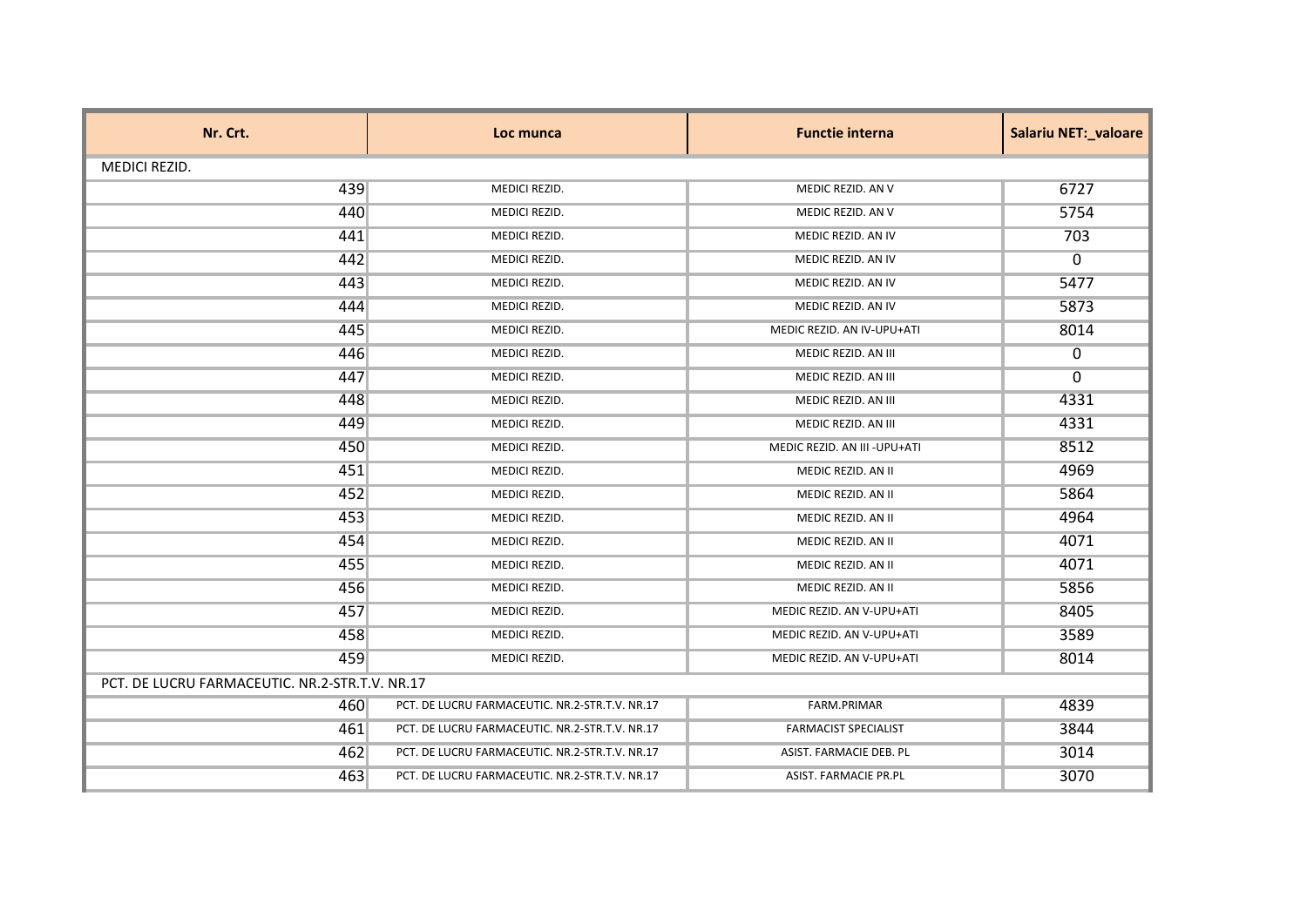| Nr. Crt.                                           | Loc munca                                          | <b>Functie interna</b>          | <b>Salariu NET:_valoare</b> |
|----------------------------------------------------|----------------------------------------------------|---------------------------------|-----------------------------|
| 464                                                | PCT. DE LUCRU FARMACEUTIC. NR.2-STR.T.V. NR.17     | ASIST. FARMACIE PR.PL           | 3176                        |
| 465                                                | PCT. DE LUCRU FARMACEUTIC. NR.2-STR.T.V. NR.17     | ASIST. FARMACIE PR.PL           | 2983                        |
| PCT.DE LUCRU FARMACEUTIC NR.1-STR. A.I.CUZA, NR1   |                                                    |                                 |                             |
| 466                                                | PCT.DE LUCRU FARMACEUTIC NR.1-STR. A.I.CUZA, NR1   | FARM.PRIMAR                     | 4279                        |
| 467                                                | PCT.DE LUCRU FARMACEUTIC NR.1-STR. A.I.CUZA, NR1   | ASIST. FARMACIE PR.PL           | 2961                        |
| 468                                                | PCT.DE LUCRU FARMACEUTIC NR.1-STR. A.I.CUZA, NR1   | ASIST. FARMACIE PR.PL           | 2885                        |
| PERSONAL AUXILIAR SANITAR AMBULATORIU              |                                                    |                                 |                             |
| 469                                                | PERSONAL AUXILIAR SANITAR AMBULATORIU              | <b>INGRIJITOARE</b>             | 663                         |
| 470                                                | PERSONAL AUXILIAR SANITAR AMBULATORIU              | INGRIJITOARE                    | 1326                        |
| 471                                                | PERSONAL AUXILIAR SANITAR AMBULATORIU              | <b>INGRIJITOARE</b>             | 1326                        |
| 472                                                | PERSONAL AUXILIAR SANITAR AMBULATORIU              | INGRIJITOARE                    | 1181                        |
| S. CHIR. GEN. II-COMP. CHIR. SI ORT. INF. -9 PATUR |                                                    |                                 |                             |
| 473                                                | S. CHIR. GEN. II-COMP. CHIR. SI ORT. INF. -9 PATUR | <b>MEDIC PRIMAR</b>             | 14811                       |
| 474                                                | S. CHIR. GEN. II-COMP. CHIR. SI ORT. INF. -9 PATUR | <b>MEDIC PRIMAR</b>             | 7175                        |
| SECTIA ATI -I-15 PATURI                            |                                                    |                                 |                             |
| 475                                                | SECTIA ATI -I-15 PATURI                            | MEDIC PRIMAR SEF-UPU+ATI        | 17708                       |
| 476                                                | SECTIA ATI -I-15 PATURI                            | <b>MEDIC PRIMAR-UPU+ATI</b>     | 16860                       |
| 477                                                | SECTIA ATI -I-15 PATURI                            | MEDIC PRIMAR-UPU+ATI            | 6812                        |
| 478                                                | SECTIA ATI -I-15 PATURI                            | MEDIC PRIMAR-UPU+ATI            | 5057                        |
| 479                                                | SECTIA ATI -I-15 PATURI                            | MEDIC SPECIALIST-UPU+ATI        | 12657                       |
| 480                                                | SECTIA ATI -I-15 PATURI                            | MEDIC SPECIALIST-UPU+ATI        | 12987                       |
| 481                                                | SECTIA ATI -I-15 PATURI                            | MEDIC SPECIALIST-UPU+ATI        | $\mathbf{0}$                |
| 482                                                | SECTIA ATI -I-15 PATURI                            | MEDIC SPECIALIST-UPU+ATI        | 4045                        |
| 483                                                | SECTIA ATI -I-15 PATURI                            | MEDIC SPECIALIST-UPU+ATI        | 3901                        |
| 484                                                | SECTIA ATI -I-15 PATURI                            | MEDIC SPECIALIST-UPU+ATI        | 0                           |
| 485                                                | SECTIA ATI -I-15 PATURI                            | MEDIC SPECIALIST-UPU+ATI        | 4812                        |
| 486                                                | SECTIA ATI -I-15 PATURI                            | ASIST.MED.PRINC.S - SEF UPU+ATI | 7911                        |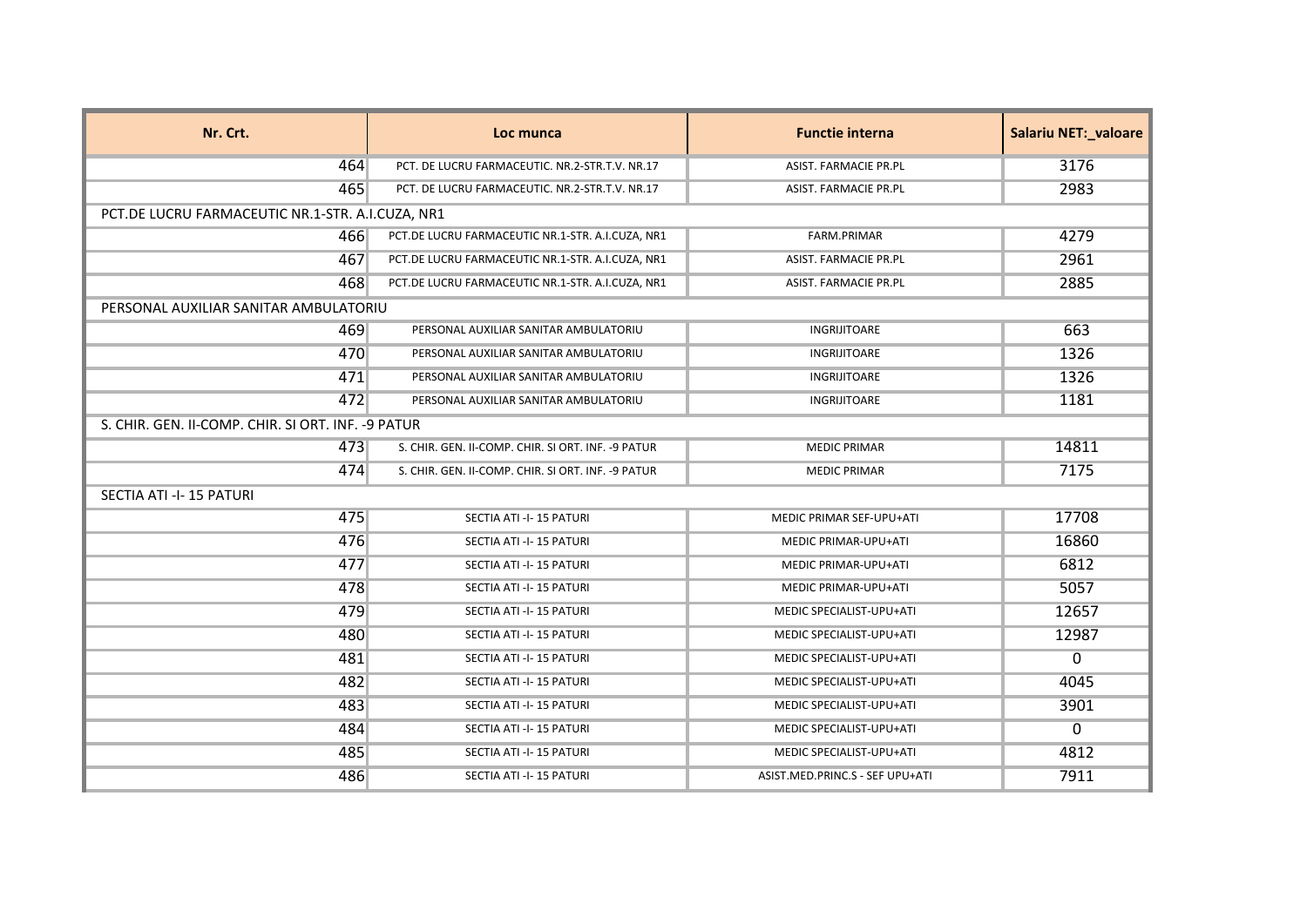| Nr. Crt. | Loc munca               | <b>Functie interna</b>      | Salariu NET:_valoare |
|----------|-------------------------|-----------------------------|----------------------|
| 487      | SECTIA ATI -I-15 PATURI | ASIST.MED. PRINC. S-UPU+ATI | 6832                 |
| 488      | SECTIA ATI -I-15 PATURI | ASIST.MED. PRINC. S-UPU+ATI | 6821                 |
| 489      | SECTIA ATI -I-15 PATURI | ASIST.MED. PRINC. S-UPU+ATI | 6731                 |
| 490      | SECTIA ATI -I-15 PATURI | ASIST.MED. PRINC. S-UPU+ATI | 6036                 |
| 491      | SECTIA ATI -I-15 PATURI | ASIST.MED. PRINC. S-UPU+ATI | 6789                 |
| 492      | SECTIA ATI -I-15 PATURI | ASIST.MED. PRINC. S-UPU+ATI | 6888                 |
| 493      | SECTIA ATI -I-15 PATURI | ASIST.MED. PRINC. S-UPU+ATI | 6750                 |
| 494      | SECTIA ATI -I-15 PATURI | ASISTENT MED. S - UPU+ATI   | 4974                 |
| 495      | SECTIA ATI -I-15 PATURI | ASIST.MED. PRINC.PL-UPU+ATI | 5982                 |
| 496      | SECTIA ATI -I-15 PATURI | ASIST.MED. PRINC.PL-UPU+ATI | 5844                 |
| 497      | SECTIA ATI -I-15 PATURI | ASIST.MED. PRINC.PL-UPU+ATI | 5553                 |
| 498      | SECTIA ATI -I-15 PATURI | ASIST.MED. PRINC.PL-UPU+ATI | 5946                 |
| 499      | SECTIA ATI -I-15 PATURI | ASIST.MED. PRINC.PL-UPU+ATI | 5968                 |
| 500      | SECTIA ATI -I-15 PATURI | ASIST.MED. PRINC.PL-UPU+ATI | 5528                 |
| 501      | SECTIA ATI -I-15 PATURI | ASIST.MED. PRINC.PL-UPU+ATI | 6503                 |
| 502      | SECTIA ATI -I-15 PATURI | ASIST.MED. PRINC.PL-UPU+ATI | 6204                 |
| 503      | SECTIA ATI -I-15 PATURI | ASIST.MED. PRINC.PL-UPU+ATI | 5618                 |
| 504      | SECTIA ATI -I-15 PATURI | ASIST.MED. PRINC.PL-UPU+ATI | 5774                 |
| 505      | SECTIA ATI -I-15 PATURI | ASIST.MED. PRINC.PL-UPU+ATI | 6178                 |
| 506      | SECTIA ATI -I-15 PATURI | ASIST.MED. PRINC.PL-UPU+ATI | 5740                 |
| 507      | SECTIA ATI -I-15 PATURI | ASIST. MED. PL-UPU+ATI      | 5698                 |
| 508      | SECTIA ATI -I-15 PATURI | ASIST. MED. PL-UPU+ATI      | $\mathbf{0}$         |
| 509      | SECTIA ATI -I-15 PATURI | ASIST. MED. PL-UPU+ATI      | 4902                 |
| 510      | SECTIA ATI -I-15 PATURI | INFIRMIERA - UPU+ATI        | 3004                 |
| 511      | SECTIA ATI -I-15 PATURI | INFIRMIERA - UPU+ATI        | 3036                 |
| 512      | SECTIA ATI -I-15 PATURI | INFIRMIERA - UPU+ATI        | 3004                 |
| 513      | SECTIA ATI -I-15 PATURI | INFIRMIERA - UPU+ATI        | 3037                 |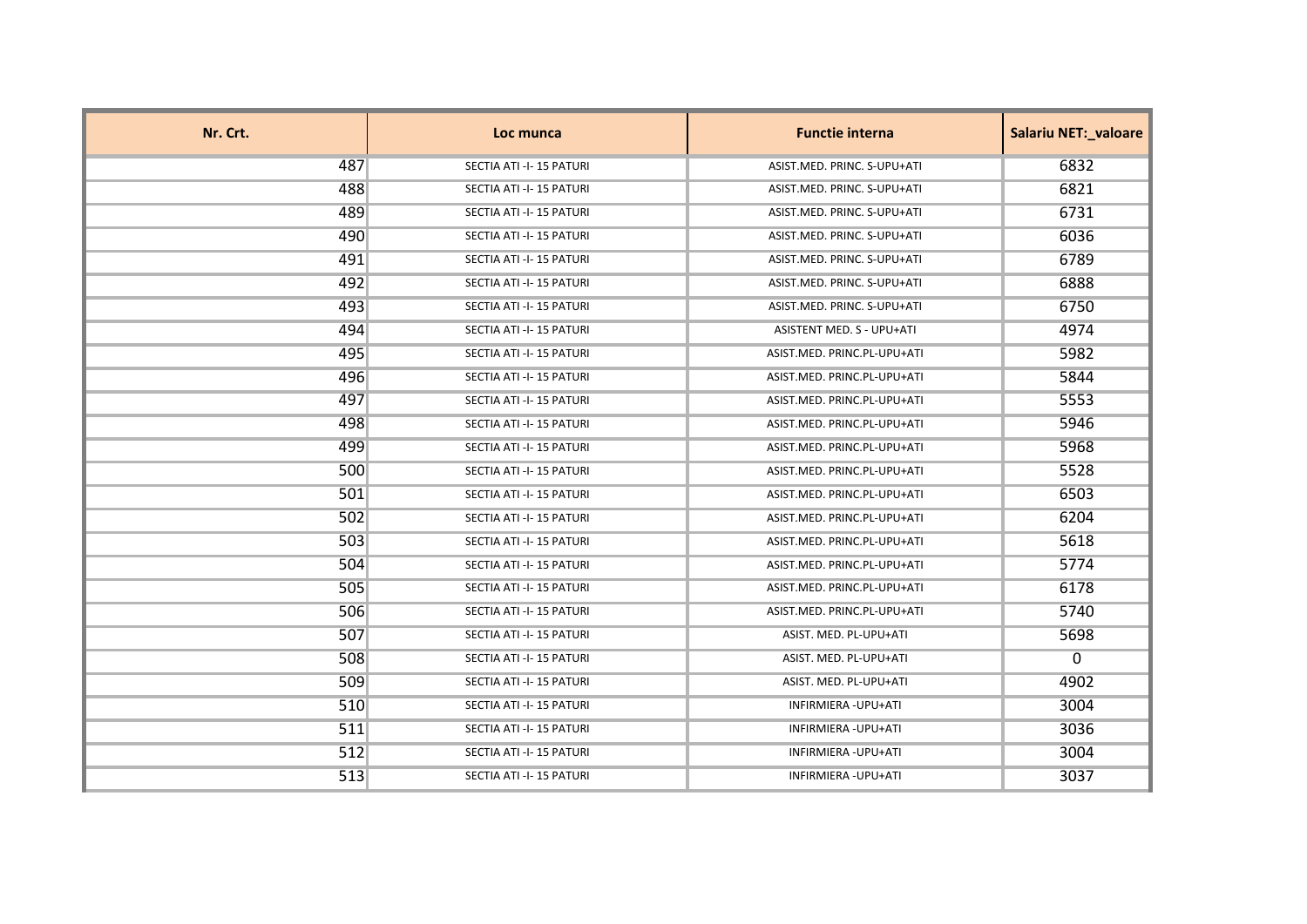| Nr. Crt.                  | Loc munca                 | <b>Functie interna</b>         | <b>Salariu NET: valoare</b> |
|---------------------------|---------------------------|--------------------------------|-----------------------------|
| 514                       | SECTIA ATI -I-15 PATURI   | <b>INFIRMIERA - UPU+ATI</b>    | 2987                        |
| 515                       | SECTIA ATI -I-15 PATURI   | INFIRMIERA - UPU+ATI           | 2912                        |
| 516                       | SECTIA ATI -I-15 PATURI   | INFIRMIERA - UPU+ATI           | 3207                        |
| 517                       | SECTIA ATI -I-15 PATURI   | INGRIJITOARE-UPU+ATI           | 2669                        |
| SECTIA ATI -II- 25 PATURI |                           |                                |                             |
| 518                       | SECTIA ATI -II- 25 PATURI | MEDIC PRIMAR SEF-UPU+ATI       | 18277                       |
| 519                       | SECTIA ATI -II- 25 PATURI | MEDIC PRIMAR-UPU+ATI           | 16860                       |
| 520                       | SECTIA ATI -II- 25 PATURI | <b>MEDIC PRIMAR-UPU+ATI</b>    | 16864                       |
| 521                       | SECTIA ATI -II- 25 PATURI | MEDIC PRIMAR-UPU+ATI           | 17429                       |
| 522                       | SECTIA ATI -II- 25 PATURI | MEDIC PRIMAR-UPU+ATI           | 16441                       |
| 523                       | SECTIA ATI -II- 25 PATURI | <b>MEDIC PRIMAR-UPU+ATI</b>    | 5176                        |
| 524                       | SECTIA ATI -II- 25 PATURI | MEDIC PRIMAR-UPU+ATI           | 4821                        |
| 525                       | SECTIA ATI -II- 25 PATURI | MEDIC PRIMAR-UPU+ATI           | 5446                        |
| 526                       | SECTIA ATI -II- 25 PATURI | MEDIC PRIMAR-UPU+ATI           | 5491                        |
| 527                       | SECTIA ATI -II- 25 PATURI | <b>MEDIC PRIMAR-UPU+ATI</b>    | 7487                        |
| 528                       | SECTIA ATI -II- 25 PATURI | ASIST.MED.PRINC.PL SEF-UPU+ATI | 7348                        |
| 529                       | SECTIA ATI -II- 25 PATURI | ASIST.MED. PRINC. S-UPU+ATI    | 6694                        |
| 530                       | SECTIA ATI -II- 25 PATURI | ASIST.MED. PRINC. S-UPU+ATI    | 6369                        |
| 531                       | SECTIA ATI -II- 25 PATURI | ASIST.MED. PRINC. S-UPU+ATI    | 6487                        |
| 532                       | SECTIA ATI -II- 25 PATURI | ASIST.MED. PRINC.PL-UPU+ATI    | 5913                        |
| 533                       | SECTIA ATI -II- 25 PATURI | ASIST.MED. PRINC.PL-UPU+ATI    | 5720                        |
| 534                       | SECTIA ATI -II- 25 PATURI | ASIST.MED. PRINC.PL-UPU+ATI    | 5705                        |
| 535                       | SECTIA ATI -II- 25 PATURI | ASIST.MED. PRINC.PL-UPU+ATI    | 5871                        |
| 536                       | SECTIA ATI -II- 25 PATURI | ASIST.MED. PRINC.PL-UPU+ATI    | 5734                        |
| 537                       | SECTIA ATI -II- 25 PATURI | ASIST.MED. PRINC.PL-UPU+ATI    | 5915                        |
| 538                       | SECTIA ATI -II- 25 PATURI | ASIST.MED. PRINC.PL-UPU+ATI    | 5736                        |
| 539                       | SECTIA ATI -II- 25 PATURI | ASIST.MED. PRINC.PL-UPU+ATI    | 6030                        |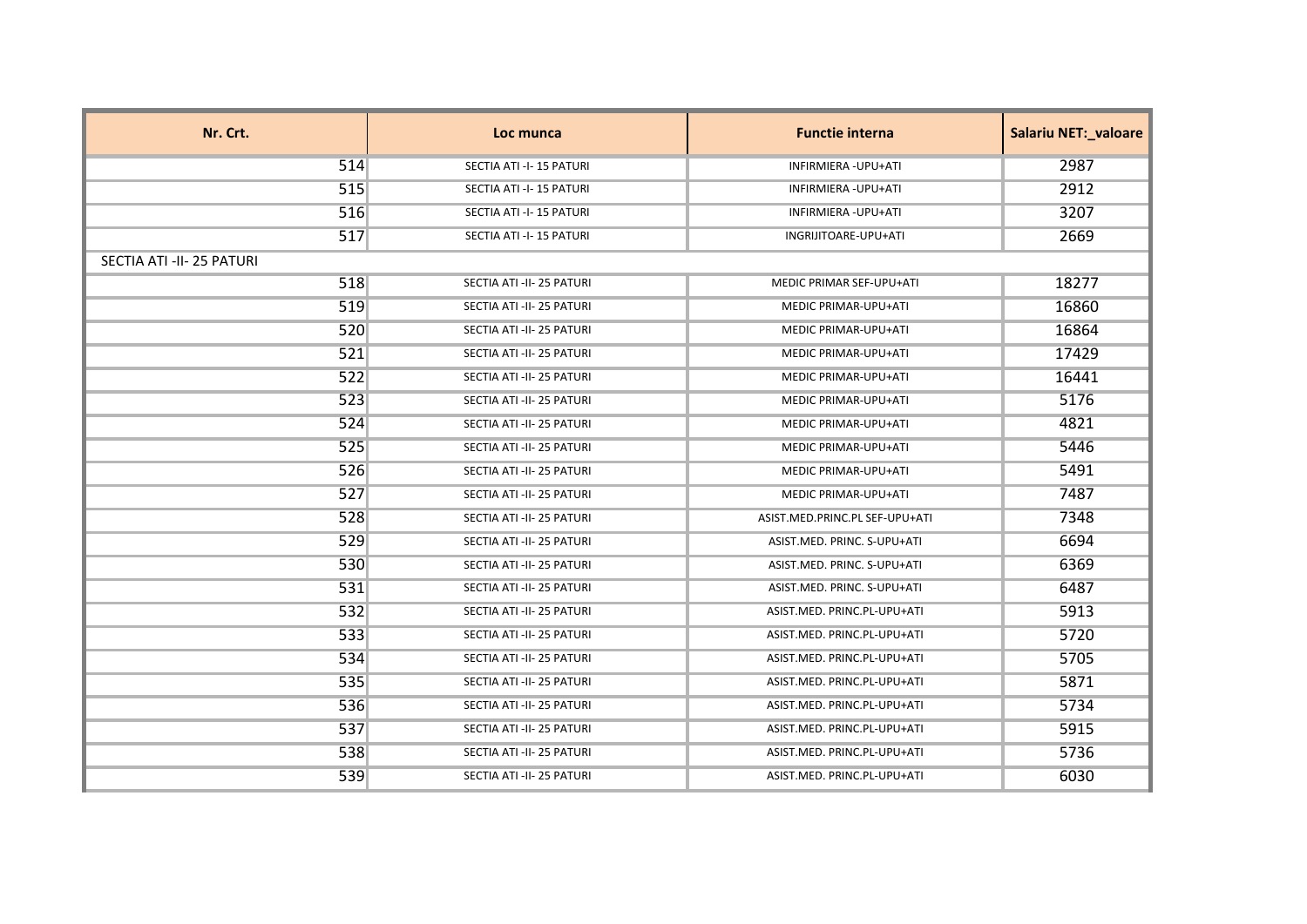| Nr. Crt.                                           | Loc munca                 | <b>Functie interna</b>      | Salariu NET:_valoare |
|----------------------------------------------------|---------------------------|-----------------------------|----------------------|
| 540                                                | SECTIA ATI -II- 25 PATURI | ASIST.MED. PRINC.PL-UPU+ATI | 5948                 |
| 541                                                | SECTIA ATI -II- 25 PATURI | ASIST.MED. PRINC.PL-UPU+ATI | 5885                 |
| 542                                                | SECTIA ATI -II- 25 PATURI | ASIST.MED. PRINC.PL-UPU+ATI | 5791                 |
| 543                                                | SECTIA ATI -II- 25 PATURI | ASIST.MED. PRINC.PL-UPU+ATI | 5804                 |
| 544                                                | SECTIA ATI -II- 25 PATURI | ASIST.MED. PRINC.PL-UPU+ATI | 5941                 |
| 545                                                | SECTIA ATI -II- 25 PATURI | ASIST.MED. PRINC.PL-UPU+ATI | 5561                 |
| 546                                                | SECTIA ATI -II- 25 PATURI | ASIST.MED. PRINC.PL-UPU+ATI | 5784                 |
| 547                                                | SECTIA ATI -II- 25 PATURI | ASIST.MED. PRINC.PL-UPU+ATI | 5941                 |
| 548                                                | SECTIA ATI -II- 25 PATURI | ASIST.MED. PRINC.PL-UPU+ATI | 5941                 |
| 549                                                | SECTIA ATI -II- 25 PATURI | ASIST.MED. PRINC.PL-UPU+ATI | 5836                 |
| 550                                                | SECTIA ATI -II- 25 PATURI | ASIST.MED. PRINC.PL-UPU+ATI | 5719                 |
| 551                                                | SECTIA ATI -II- 25 PATURI | ASIST.MED. PRINC.PL-UPU+ATI | 5941                 |
| 552                                                | SECTIA ATI -II- 25 PATURI | ASIST.MED. PRINC.PL-UPU+ATI | 5705                 |
| 553                                                | SECTIA ATI -II- 25 PATURI | ASIST. MED. PL-UPU+ATI      | 5600                 |
| 554                                                | SECTIA ATI -II- 25 PATURI | ASIST. MED. PL-UPU+ATI      | 5038                 |
| 555                                                | SECTIA ATI -II- 25 PATURI | ASIST. MED. PL-UPU+ATI      | 4442                 |
| 556                                                | SECTIA ATI -II- 25 PATURI | ASIST.MED.DEB.PL-UPU+ATI    | 4698                 |
| 557                                                | SECTIA ATI -II- 25 PATURI | INFIRMIERA - UPU+ATI        | 2923                 |
| 558                                                | SECTIA ATI -II- 25 PATURI | INFIRMIERA - UPU+ATI        | 2858                 |
| 559                                                | SECTIA ATI -II- 25 PATURI | INFIRMIERA - UPU+ATI        | 2859                 |
| 560                                                | SECTIA ATI -II- 25 PATURI | INFIRMIERA - UPU+ATI        | 2857                 |
| 561                                                | SECTIA ATI -II- 25 PATURI | INFIRMIERA - UPU+ATI        | 2784                 |
| 562                                                | SECTIA ATI -II- 25 PATURI | INFIRMIERA - UPU+ATI        | 2858                 |
| 563                                                | SECTIA ATI -II- 25 PATURI | INFIRMIERA - UPU+ATI        | 2773                 |
| 564                                                | SECTIA ATI -II- 25 PATURI | INFIRMIERA - UPU+ATI        | 2923                 |
| 565                                                | SECTIA ATI -II- 25 PATURI | INGRIJITOARE-UPU+ATI        | 2704                 |
| SECTIA BOLI INFECT.-55 PATURI DIN CARE COMP. HIV/S |                           |                             |                      |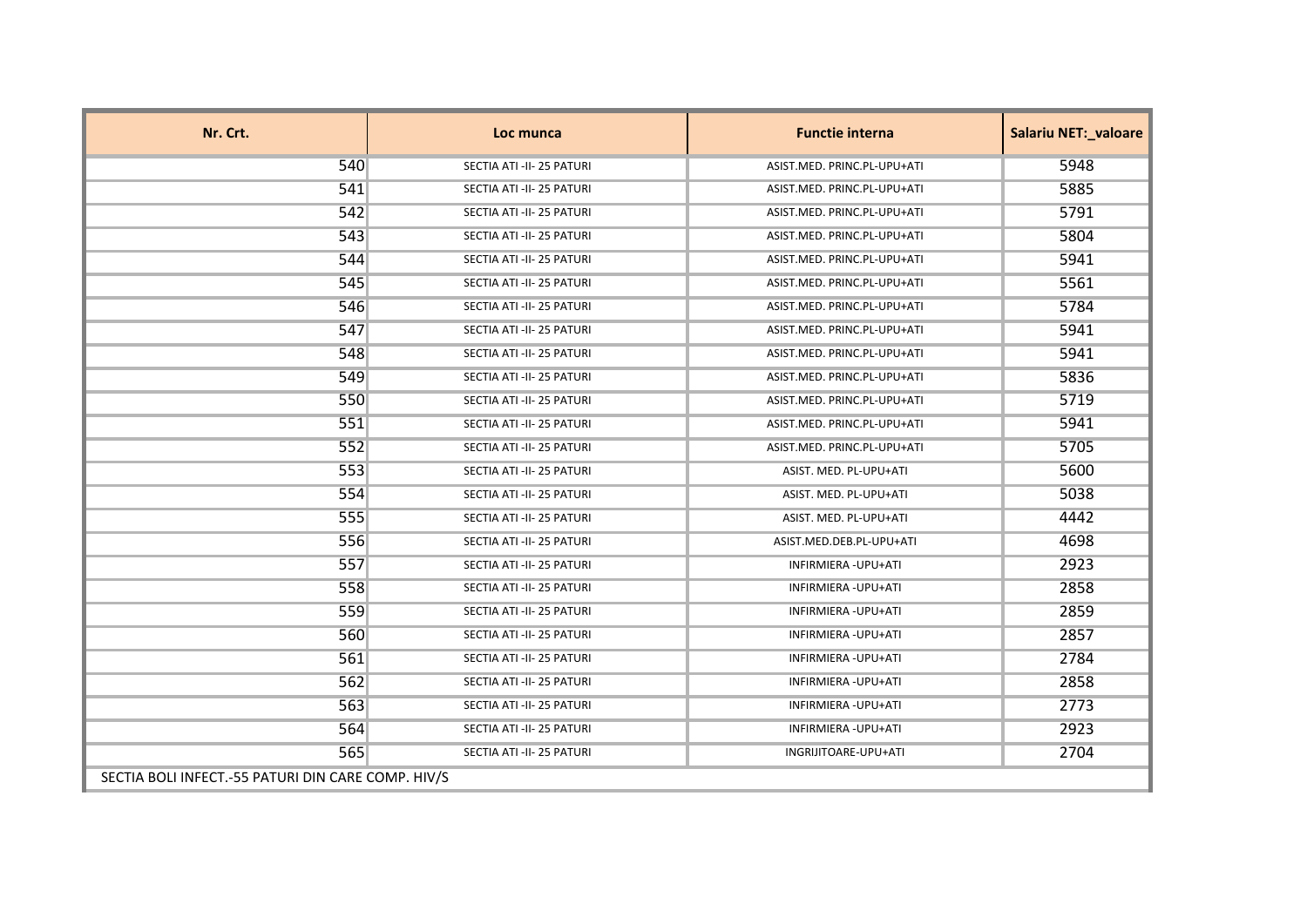| Nr. Crt.                                           | Loc munca                                              | <b>Functie interna</b>  | <b>Salariu NET: valoare</b> |
|----------------------------------------------------|--------------------------------------------------------|-------------------------|-----------------------------|
| 566                                                | SECTIA BOLI INFECT.-55 PATURI DIN CARE COMP. HIV/S     | MEDIC PRIMAR SEF SECTIE | 11313                       |
| 567                                                | SECTIA BOLI INFECT.-55 PATURI DIN CARE COMP. HIV/S     | <b>MEDIC PRIMAR</b>     | 10771                       |
| 568                                                | SECTIA BOLI INFECT.-55 PATURI DIN CARE COMP. HIV/S     | <b>MEDIC PRIMAR</b>     | 3615                        |
| 569                                                | SECTIA BOLI INFECT.-55 PATURI DIN CARE COMP. HIV/S     | <b>MEDIC PRIMAR</b>     | 3615                        |
| 570                                                | SECTIA BOLI INFECT.-55 PATURI DIN CARE COMP. HIV/S     | <b>MEDIC PRIMAR</b>     | 3461                        |
| 571                                                | SECTIA BOLI INFECT.-55 PATURI DIN CARE COMP. HIV/S     | <b>MEDIC PRIMAR</b>     | 4164                        |
| 572                                                | SECTIA BOLI INFECT.-55 PATURI DIN CARE COMP. HIV/S     | <b>MEDIC PRIMAR</b>     | 10809                       |
| 573                                                | SECTIA BOLI INFECT.-55 PATURI DIN CARE COMP. HIV/S     | <b>MEDIC SPECIALIST</b> | 8481                        |
| 574                                                | SECTIA BOLI INFECT.-55 PATURI DIN CARE COMP. HIV/S     | <b>MEDIC SPECIALIST</b> | 2521                        |
| 575                                                | SECTIA BOLI INFECT.-55 PATURI DIN CARE COMP. HIV/S     | ASIST.MED.PRINC.PL SEF  | 5420                        |
| 576                                                | SECTIA BOLI INFECT.-55 PATURI DIN CARE COMP. HIV/S     | ASIST.MED.PRINC. PL.    | 4214                        |
| 577                                                | SECTIA BOLI INFECT.-55 PATURI DIN CARE COMP. HIV/S     | ASIST.MED.PRINC. PL.    | 3794                        |
| 578                                                | SECTIA BOLI INFECT.-55 PATURI DIN CARE COMP. HIV/S     | ASIST.MED.PRINC. PL.    | 4173                        |
| 579                                                | SECTIA BOLI INFECT.-55 PATURI DIN CARE COMP. HIV/S     | ASIST.MED.PRINC. PL.    | 4189                        |
| 580                                                | SECTIA BOLI INFECT.-55 PATURI DIN CARE COMP. HIV/S     | ASIST.MED.PRINC. PL.    | 4302                        |
| 581                                                | SECTIA BOLI INFECT.-55 PATURI DIN CARE COMP. HIV/S     | ASIST.MED.PRINC. PL.    | 3998                        |
| 582                                                | SECTIA BOLI INFECT.-55 PATURI DIN CARE COMP. HIV/S     | ASIST.MED.PRINC. PL.    | 4216                        |
| 583                                                | SECTIA BOLI INFECT.-55 PATURI DIN CARE COMP. HIV/S     | ASIST.MED.PRINC. PL.    | 4288                        |
| 584                                                | SECTIA BOLI INFECT.-55 PATURI DIN CARE COMP. HIV/S     | ASIST.MED.PRINC. PL.    | 4086                        |
| 585                                                | SECTIA BOLI INFECT.-55 PATURI DIN CARE COMP. HIV/S     | INFIRMIERA              | 2020                        |
| 586                                                | SECTIA BOLI INFECT.-55 PATURI DIN CARE COMP. HIV/S     | <b>INFIRMIERA</b>       | 1948                        |
| 587                                                | SECTIA BOLI INFECT.-55 PATURI DIN CARE COMP. HIV/S     | <b>INFIRMIERA</b>       | 1764                        |
| 588                                                | SECTIA BOLI INFECT.-55 PATURI DIN CARE COMP. HIV/S     | <b>INFIRMIERA</b>       | 1889                        |
| 589                                                | SECTIA BOLI INFECT.-55 PATURI DIN CARE COMP. HIV/S     | INGRIJITOARE            | 1725                        |
| SECTIA CARDIOLOGIE-65 PATURI DIN CARE COMP. USTACC |                                                        |                         |                             |
| 5901                                               | SECTIA CARDIOLOGIE-65 PATURI DIN CARE COMP. USTACC     | <b>MEDIC PRIMAR</b>     | 10317                       |
|                                                    | 591 SECTIA CARDIOLOGIE-65 PATURI DIN CARE COMP. USTACC | <b>MEDIC PRIMAR</b>     | 3334                        |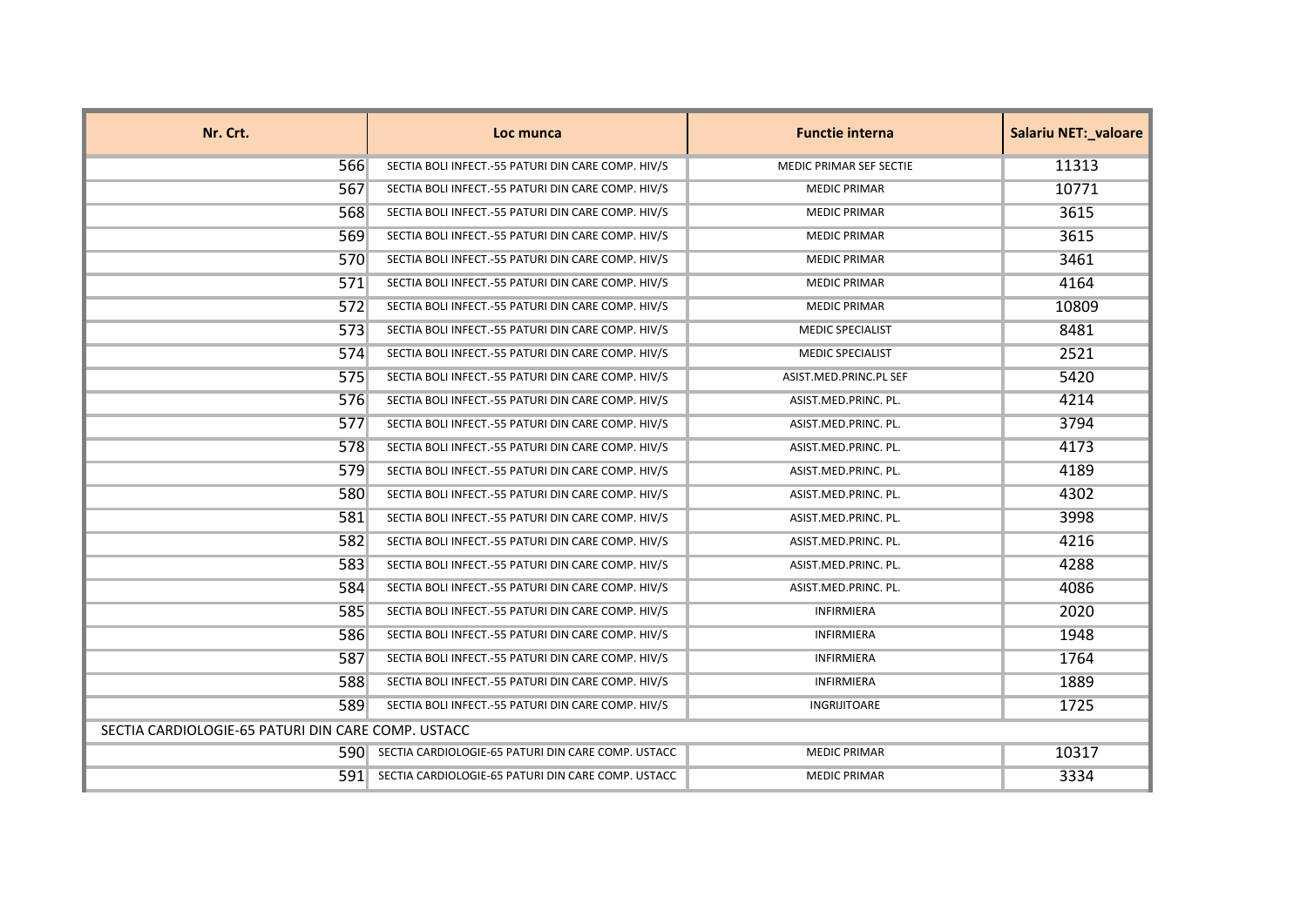| Nr. Crt. | Loc munca                                          | <b>Functie interna</b>        | <b>Salariu NET:_valoare</b> |
|----------|----------------------------------------------------|-------------------------------|-----------------------------|
| 5921     | SECTIA CARDIOLOGIE-65 PATURI DIN CARE COMP. USTACC | <b>MEDIC PRIMAR</b>           | 4290                        |
| 5931     | SECTIA CARDIOLOGIE-65 PATURI DIN CARE COMP. USTACC | <b>MEDIC PRIMAR</b>           | 3686                        |
| 594      | SECTIA CARDIOLOGIE-65 PATURI DIN CARE COMP. USTACC | <b>MEDIC PRIMAR</b>           | 2518                        |
| 5951     | SECTIA CARDIOLOGIE-65 PATURI DIN CARE COMP. USTACC | <b>MEDIC PRIMAR</b>           | 10324                       |
| 596      | SECTIA CARDIOLOGIE-65 PATURI DIN CARE COMP. USTACC | <b>MEDIC SPECIALIST</b>       | 7449                        |
| 597      | SECTIA CARDIOLOGIE-65 PATURI DIN CARE COMP. USTACC | <b>MEDIC SPECIALIST</b>       | 7725                        |
| 5981     | SECTIA CARDIOLOGIE-65 PATURI DIN CARE COMP. USTACC | <b>MEDIC SPECIALIST</b>       | 7182                        |
| 599      | SECTIA CARDIOLOGIE-65 PATURI DIN CARE COMP. USTACC | <b>MEDIC SPECIALIST</b>       | 8180                        |
| 600      | SECTIA CARDIOLOGIE-65 PATURI DIN CARE COMP. USTACC | <b>MEDIC SPECIALIST</b>       | 3129                        |
| 6011     | SECTIA CARDIOLOGIE-65 PATURI DIN CARE COMP. USTACC | <b>MEDIC SPECIALIST</b>       | $\Omega$                    |
| 6021     | SECTIA CARDIOLOGIE-65 PATURI DIN CARE COMP. USTACC | <b>MEDIC SPECIALIST</b>       | 993                         |
| 6031     | SECTIA CARDIOLOGIE-65 PATURI DIN CARE COMP. USTACC | MEDIC REZID. AN V             | 2691                        |
| 604      | SECTIA CARDIOLOGIE-65 PATURI DIN CARE COMP. USTACC | MEDIC REZID. AN IV            | 1038                        |
| 6051     | SECTIA CARDIOLOGIE-65 PATURI DIN CARE COMP. USTACC | ASIST.MED.PRINC.S SEF         | 4719                        |
| 6061     | SECTIA CARDIOLOGIE-65 PATURI DIN CARE COMP. USTACC | <b>ASISTENT MED. PRINC. S</b> | 4281                        |
| 607      | SECTIA CARDIOLOGIE-65 PATURI DIN CARE COMP. USTACC | ASISTENT MED. PRINC. S        | 4102                        |
| 6081     | SECTIA CARDIOLOGIE-65 PATURI DIN CARE COMP. USTACC | ASISTENT MED. PRINC. S        | 4441                        |
| 609      | SECTIA CARDIOLOGIE-65 PATURI DIN CARE COMP. USTACC | ASISTENT MED. PRINC. S        | 4407                        |
| 610      | SECTIA CARDIOLOGIE-65 PATURI DIN CARE COMP. USTACC | ASIST.MED.PRINC. PL.          | 3572                        |
| 6111     | SECTIA CARDIOLOGIE-65 PATURI DIN CARE COMP. USTACC | ASIST.MED.PRINC. PL.          | 3924                        |
| 612      | SECTIA CARDIOLOGIE-65 PATURI DIN CARE COMP. USTACC | ASIST.MED.PRINC. PL.          | 3818                        |
| 6131     | SECTIA CARDIOLOGIE-65 PATURI DIN CARE COMP. USTACC | ASIST.MED.PRINC. PL.          | 3805                        |
| 614      | SECTIA CARDIOLOGIE-65 PATURI DIN CARE COMP. USTACC | ASIST.MED. PL                 | 3253                        |
| 615      | SECTIA CARDIOLOGIE-65 PATURI DIN CARE COMP. USTACC | ASIST.MED. PL                 | 3622                        |
| 6161     | SECTIA CARDIOLOGIE-65 PATURI DIN CARE COMP. USTACC | ASIST.MED. PL                 | 3475                        |
| 617      | SECTIA CARDIOLOGIE-65 PATURI DIN CARE COMP. USTACC | ASIST.MED.DEB.PL              | 3578                        |
| 618      | SECTIA CARDIOLOGIE-65 PATURI DIN CARE COMP. USTACC | ASIST.MED.DEB.PL              | 2748                        |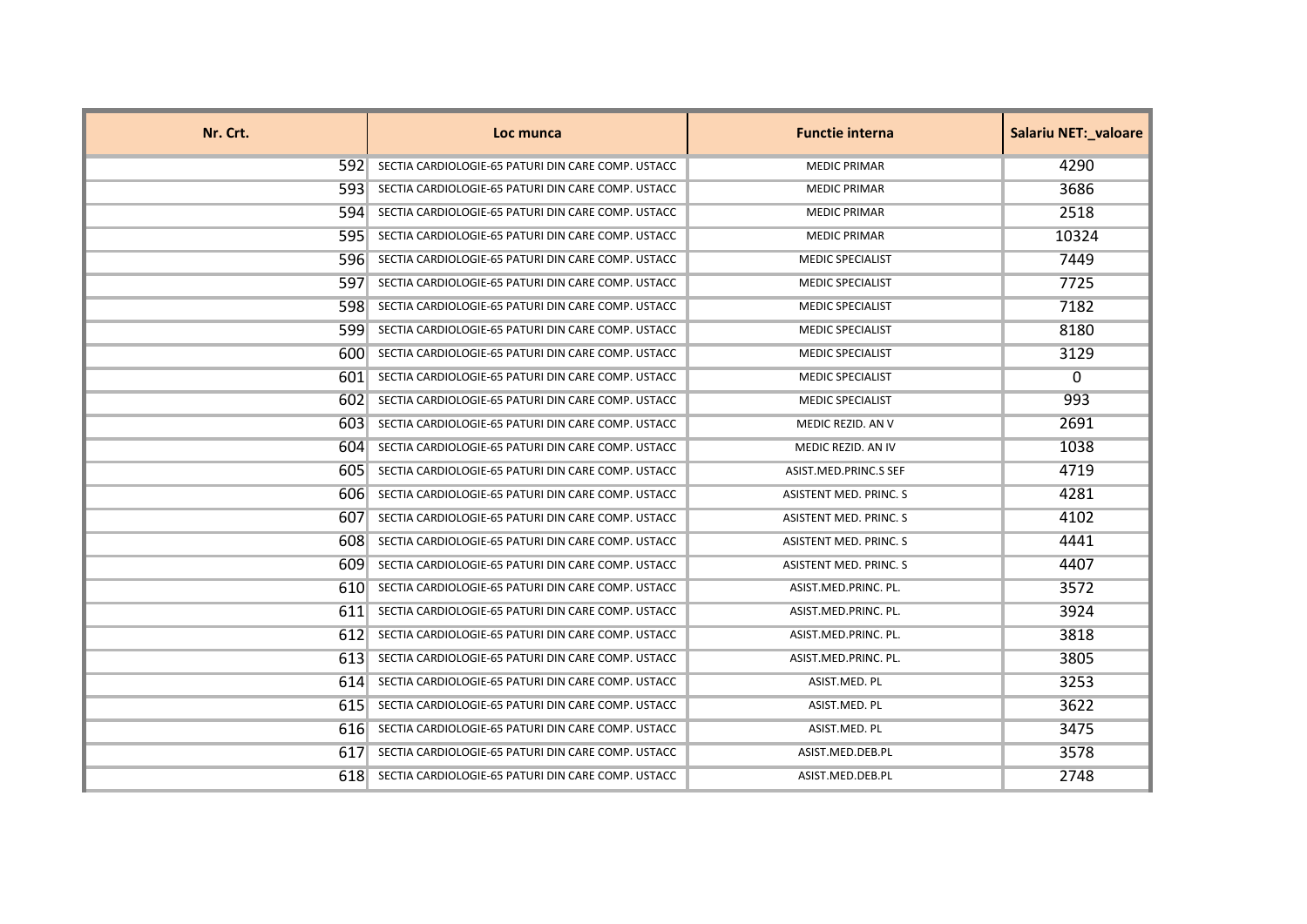| Nr. Crt.                                           | Loc munca                                          | <b>Functie interna</b>        | <b>Salariu NET: valoare</b> |
|----------------------------------------------------|----------------------------------------------------|-------------------------------|-----------------------------|
| 619.                                               | SECTIA CARDIOLOGIE-65 PATURI DIN CARE COMP. USTACC | <b>INFIRMIERA</b>             | 1641                        |
| 620                                                | SECTIA CARDIOLOGIE-65 PATURI DIN CARE COMP. USTACC | <b>INFIRMIERA</b>             | 1645                        |
| 6211                                               | SECTIA CARDIOLOGIE-65 PATURI DIN CARE COMP. USTACC | <b>INFIRMIERA</b>             | 1718                        |
| 6221                                               | SECTIA CARDIOLOGIE-65 PATURI DIN CARE COMP. USTACC | <b>INFIRMIERA</b>             | 1654                        |
| 6231                                               | SECTIA CARDIOLOGIE-65 PATURI DIN CARE COMP. USTACC | <b>INFIRMIERA DEB.</b>        | 1621                        |
| 624                                                | SECTIA CARDIOLOGIE-65 PATURI DIN CARE COMP. USTACC | <b>INGRIJITOARE</b>           | 1636                        |
| 6251                                               | SECTIA CARDIOLOGIE-65 PATURI DIN CARE COMP. USTACC | <b>INGRIJITOARE</b>           | 1689                        |
| 6261                                               | SECTIA CARDIOLOGIE-65 PATURI DIN CARE COMP. USTACC | INGRIJITOARE                  | 1673                        |
| SECTIA CHIRURGIE GENERALA I-50 PATURI DIN CARE C.A |                                                    |                               |                             |
| 627                                                | SECTIA CHIRURGIE GENERALA I-50 PATURI DIN CARE C.A | MEDIC PRIMAR SEF SECTIE       | 16065                       |
| 628                                                | SECTIA CHIRURGIE GENERALA I-50 PATURI DIN CARE C.A | <b>MEDIC PRIMAR</b>           | 14399                       |
| 629                                                | SECTIA CHIRURGIE GENERALA I-50 PATURI DIN CARE C.A | <b>MEDIC PRIMAR</b>           | 13854                       |
| 630                                                | SECTIA CHIRURGIE GENERALA I-50 PATURI DIN CARE C.A | <b>MEDIC PRIMAR</b>           | 6303                        |
| 631                                                | SECTIA CHIRURGIE GENERALA I-50 PATURI DIN CARE C.A | <b>MEDIC PRIMAR</b>           | 6176                        |
| 632                                                | SECTIA CHIRURGIE GENERALA I-50 PATURI DIN CARE C.A | <b>MEDIC PRIMAR</b>           | 6513                        |
| 633                                                | SECTIA CHIRURGIE GENERALA I-50 PATURI DIN CARE C.A | <b>MEDIC PRIMAR</b>           | 5220                        |
| 634                                                | SECTIA CHIRURGIE GENERALA I-50 PATURI DIN CARE C.A | <b>MEDIC PRIMAR</b>           | 14400                       |
| 635                                                | SECTIA CHIRURGIE GENERALA I-50 PATURI DIN CARE C.A | ASIST.MED.PRINC.PL SEF        | 4928                        |
| 636                                                | SECTIA CHIRURGIE GENERALA I-50 PATURI DIN CARE C.A | ASISTENT MED. PRINC. S        | 4248                        |
| 637                                                | SECTIA CHIRURGIE GENERALA I-50 PATURI DIN CARE C.A | ASISTENT MED. PRINC. S        | 4281                        |
| 638                                                | SECTIA CHIRURGIE GENERALA I-50 PATURI DIN CARE C.A | <b>ASISTENT MED. PRINC. S</b> | 4332                        |
| 639                                                | SECTIA CHIRURGIE GENERALA I-50 PATURI DIN CARE C.A | ASIST.MED.PRINC. PL.          | 3918                        |
| 640                                                | SECTIA CHIRURGIE GENERALA I-50 PATURI DIN CARE C.A | ASIST.MED.PRINC. PL.          | 3805                        |
| 641                                                | SECTIA CHIRURGIE GENERALA I-50 PATURI DIN CARE C.A | ASIST.MED.PRINC. PL.          | 3521                        |
| 642                                                | SECTIA CHIRURGIE GENERALA I-50 PATURI DIN CARE C.A | ASIST.MED.PRINC. PL.          | 3818                        |
| 643                                                | SECTIA CHIRURGIE GENERALA I-50 PATURI DIN CARE C.A | ASIST.MED.PRINC. PL.          | 3625                        |
| 644                                                | SECTIA CHIRURGIE GENERALA I-50 PATURI DIN CARE C.A | ASIST.MED.PRINC. PL.          | 3719                        |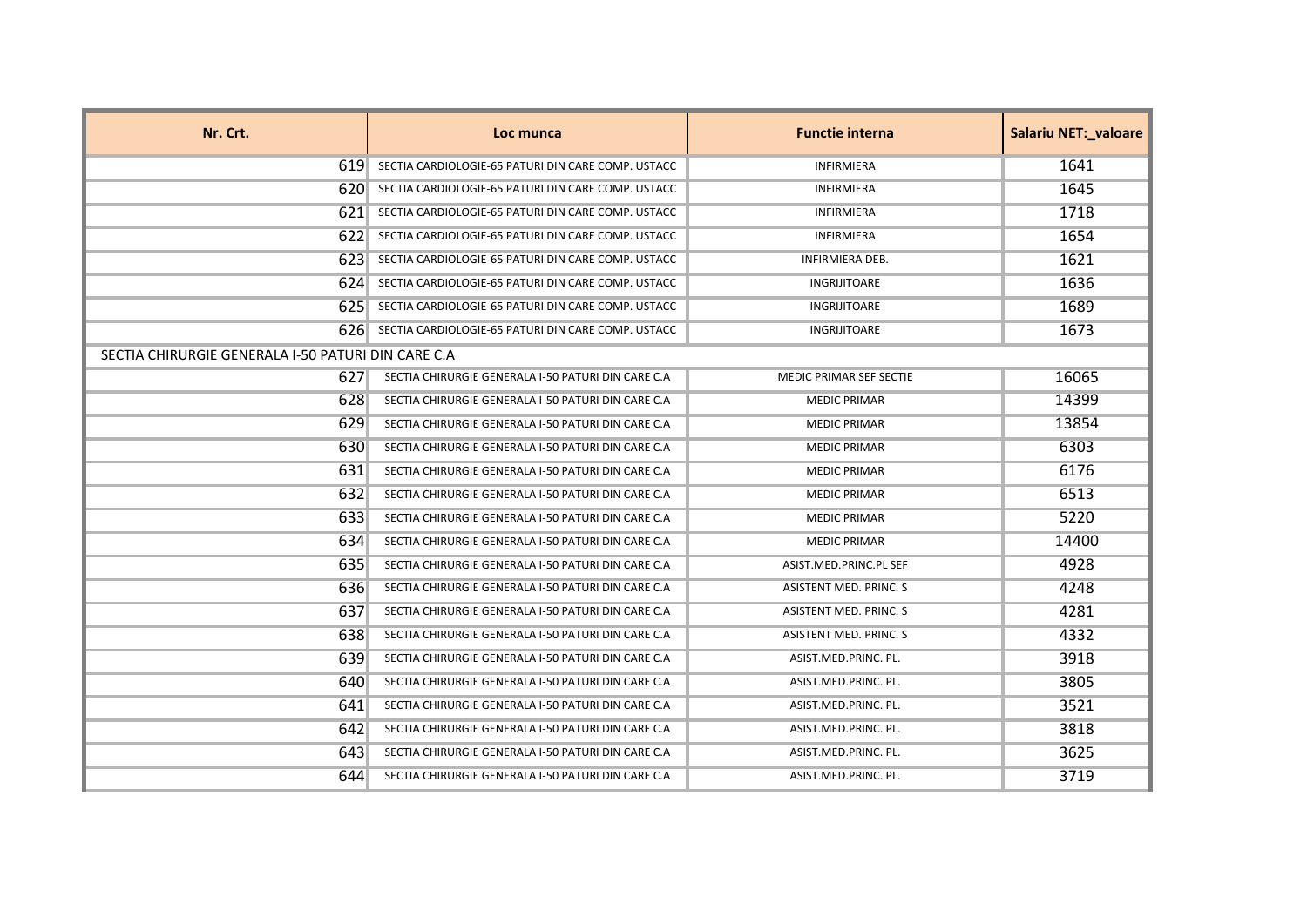| Nr. Crt.                                          | Loc munca                                          | <b>Functie interna</b>  | <b>Salariu NET: valoare</b> |
|---------------------------------------------------|----------------------------------------------------|-------------------------|-----------------------------|
| 645                                               | SECTIA CHIRURGIE GENERALA I-50 PATURI DIN CARE C.A | ASIST.MED.DEB.PL        | 2800                        |
| 646                                               | SECTIA CHIRURGIE GENERALA I-50 PATURI DIN CARE C.A | <b>INFIRMIERA</b>       | 1821                        |
| 647                                               | SECTIA CHIRURGIE GENERALA I-50 PATURI DIN CARE C.A | INFIRMIERA              | 1574                        |
| 648                                               | SECTIA CHIRURGIE GENERALA I-50 PATURI DIN CARE C.A | <b>INFIRMIERA</b>       | 1805                        |
| 649                                               | SECTIA CHIRURGIE GENERALA I-50 PATURI DIN CARE C.A | <b>INFIRMIERA DEB.</b>  | 1718                        |
| 650                                               | SECTIA CHIRURGIE GENERALA I-50 PATURI DIN CARE C.A | INGRIJITOARE            | 1443                        |
| 651                                               | SECTIA CHIRURGIE GENERALA I-50 PATURI DIN CARE C.A | INGRIJITOARE            | 1590                        |
| 652                                               | SECTIA CHIRURGIE GENERALA I-50 PATURI DIN CARE C.A | <b>INGRIJITOARE</b>     | 1592                        |
| SECTIA CHIRURGIE GENERALA II-53 PATURI DIN CARE C |                                                    |                         |                             |
| 653                                               | SECTIA CHIRURGIE GENERALA II- 53 PATURI DIN CARE C | MEDIC PRIMAR SEF SECTIE | 15601                       |
| 654                                               | SECTIA CHIRURGIE GENERALA II- 53 PATURI DIN CARE C | <b>MEDIC PRIMAR</b>     | 14587                       |
| 655                                               | SECTIA CHIRURGIE GENERALA II- 53 PATURI DIN CARE C | <b>MEDIC PRIMAR</b>     | 14599                       |
| 656                                               | SECTIA CHIRURGIE GENERALA II- 53 PATURI DIN CARE C | <b>MEDIC PRIMAR</b>     | 6655                        |
| 657                                               | SECTIA CHIRURGIE GENERALA II- 53 PATURI DIN CARE C | <b>MEDIC PRIMAR</b>     | 6697                        |
| 658                                               | SECTIA CHIRURGIE GENERALA II- 53 PATURI DIN CARE C | <b>MEDIC PRIMAR</b>     | 7175                        |
| 659                                               | SECTIA CHIRURGIE GENERALA II- 53 PATURI DIN CARE C | <b>MEDIC PRIMAR</b>     | 12923                       |
| 660                                               | SECTIA CHIRURGIE GENERALA II- 53 PATURI DIN CARE C | ASIST.MED.PRINC.PL SEF  | 4902                        |
| 661                                               | SECTIA CHIRURGIE GENERALA II- 53 PATURI DIN CARE C | ASISTENT MED. PRINC. S  | 4853                        |
| 662                                               | SECTIA CHIRURGIE GENERALA II- 53 PATURI DIN CARE C | ASIST.MED.PRINC. PL.    | 3705                        |
| 663                                               | SECTIA CHIRURGIE GENERALA II- 53 PATURI DIN CARE C | ASIST.MED.PRINC. PL.    | 3420                        |
| 664                                               | SECTIA CHIRURGIE GENERALA II- 53 PATURI DIN CARE C | ASIST.MED.PRINC. PL.    | 4010                        |
| 665                                               | SECTIA CHIRURGIE GENERALA II- 53 PATURI DIN CARE C | ASIST.MED.PRINC. PL.    | 3851                        |
| 666                                               | SECTIA CHIRURGIE GENERALA II- 53 PATURI DIN CARE C | ASIST.MED.PRINC. PL.    | 3371                        |
| 667                                               | SECTIA CHIRURGIE GENERALA II- 53 PATURI DIN CARE C | ASIST.MED.PRINC. PL.    | 3915                        |
| 668                                               | SECTIA CHIRURGIE GENERALA II- 53 PATURI DIN CARE C | ASIST.MED.PRINC. PL.    | 3830                        |
| 669                                               | SECTIA CHIRURGIE GENERALA II- 53 PATURI DIN CARE C | ASIST.MED. PL           | 3873                        |
| 670                                               | SECTIA CHIRURGIE GENERALA II- 53 PATURI DIN CARE C | ASIST.MED.DEB.PL        | 2734                        |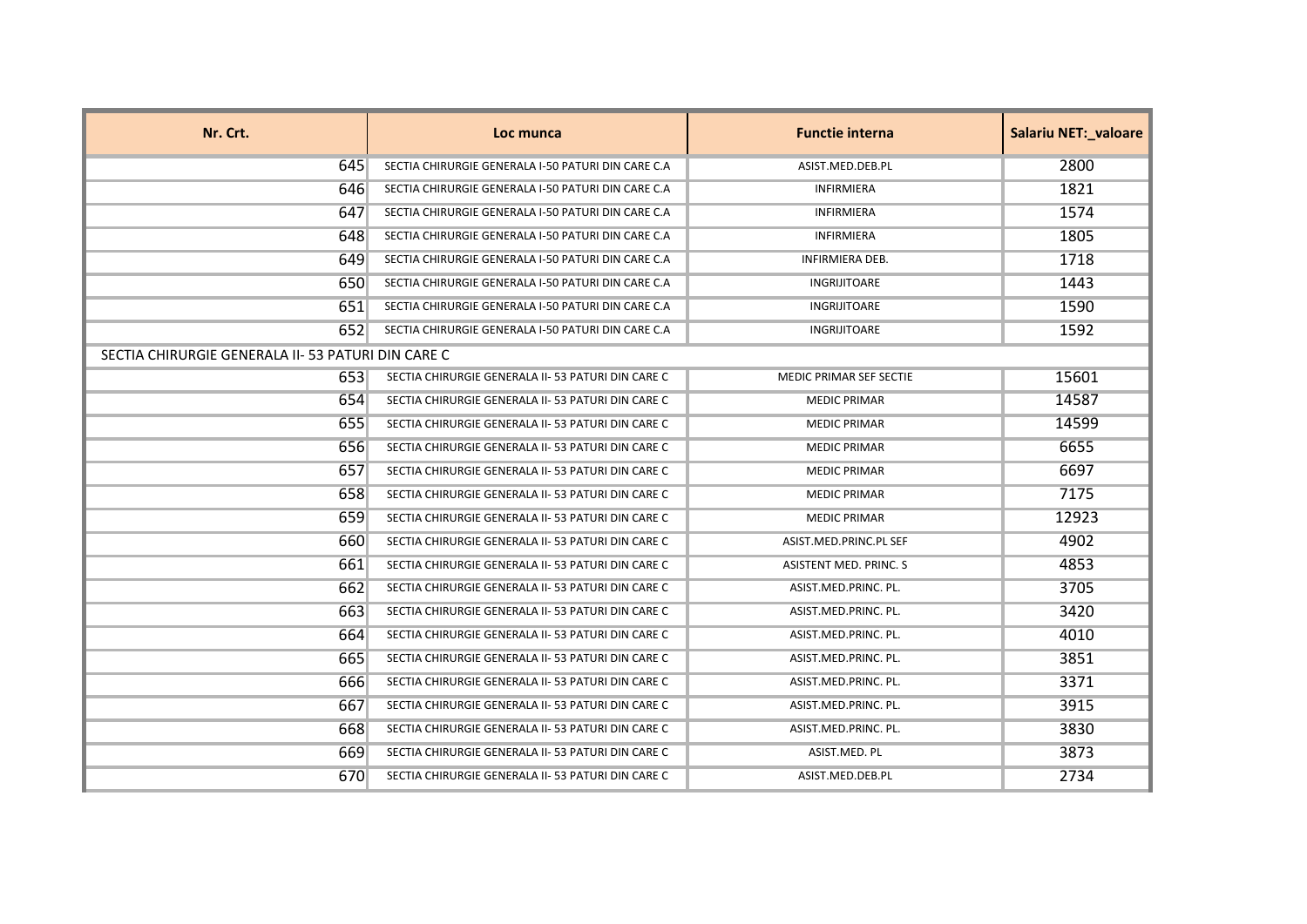| Nr. Crt.                                           | Loc munca                                          | <b>Functie interna</b>         | Salariu NET:_valoare |
|----------------------------------------------------|----------------------------------------------------|--------------------------------|----------------------|
| 671                                                | SECTIA CHIRURGIE GENERALA II- 53 PATURI DIN CARE C | <b>INFIRMIERA</b>              | 1674                 |
| 672                                                | SECTIA CHIRURGIE GENERALA II- 53 PATURI DIN CARE C | <b>INFIRMIERA</b>              | 1639                 |
| 673                                                | SECTIA CHIRURGIE GENERALA II- 53 PATURI DIN CARE C | <b>INFIRMIERA</b>              | 1821                 |
| 674                                                | SECTIA CHIRURGIE GENERALA II- 53 PATURI DIN CARE C | <b>INFIRMIERA</b>              | 1772                 |
| 675                                                | SECTIA CHIRURGIE GENERALA II- 53 PATURI DIN CARE C | <b>INFIRMIERA</b>              | 1769                 |
| 676                                                | SECTIA CHIRURGIE GENERALA II- 53 PATURI DIN CARE C | <b>INGRIJITOARE</b>            | 1614                 |
| 677                                                | SECTIA CHIRURGIE GENERALA II- 53 PATURI DIN CARE C | <b>INGRIJITOARE</b>            | 1885                 |
| 678                                                | SECTIA CHIRURGIE GENERALA II- 53 PATURI DIN CARE C | INGRIJITOARE                   | 1723                 |
| SECTIA CHIRURGIE II-COMP. CHIRURGIE TORACICA - 5 P |                                                    |                                |                      |
| 679                                                | SECTIA CHIRURGIE II-COMP. CHIRURGIE TORACICA - 5 P | <b>MEDIC SPECIALIST</b>        | 10667                |
| 680                                                | SECTIA CHIRURGIE II-COMP. CHIRURGIE TORACICA - 5 P | <b>MEDIC SPECIALIST</b>        | 1327                 |
| SECTIA DERMATO-VENEROLOGIE - 30 PATURI             |                                                    |                                |                      |
| 681                                                | SECTIA DERMATO-VENEROLOGIE - 30 PATURI             | <b>MEDIC PRIMAR SEF SECTIE</b> | 10821                |
| 682                                                | SECTIA DERMATO-VENEROLOGIE - 30 PATURI             | <b>MEDIC PRIMAR</b>            | 10303                |
| 683                                                | SECTIA DERMATO-VENEROLOGIE - 30 PATURI             | <b>MEDIC PRIMAR</b>            | 10856                |
| 684                                                | SECTIA DERMATO-VENEROLOGIE - 30 PATURI             | <b>MEDIC PRIMAR</b>            | 10855                |
| 685                                                | SECTIA DERMATO-VENEROLOGIE - 30 PATURI             | <b>MEDIC PRIMAR</b>            | 2320                 |
| 686                                                | SECTIA DERMATO-VENEROLOGIE - 30 PATURI             | <b>MEDIC PRIMAR</b>            | 3503                 |
| 687                                                | SECTIA DERMATO-VENEROLOGIE - 30 PATURI             | ASIST.MED.PRINC.PL SEF         | 4757                 |
| 688                                                | SECTIA DERMATO-VENEROLOGIE - 30 PATURI             | ASIST.MED.PRINC. PL.           | 3736                 |
| 689                                                | SECTIA DERMATO-VENEROLOGIE - 30 PATURI             | ASIST.MED.PRINC. PL.           | 3764                 |
| 690                                                | SECTIA DERMATO-VENEROLOGIE - 30 PATURI             | ASIST.MED.PRINC. PL.           | 3759                 |
| 691                                                | SECTIA DERMATO-VENEROLOGIE - 30 PATURI             | ASIST.MED.PRINC. PL.           | 3682                 |
| 692                                                | SECTIA DERMATO-VENEROLOGIE - 30 PATURI             | ASIST.MED.PRINC. PL.           | 3791                 |
| 693                                                | SECTIA DERMATO-VENEROLOGIE - 30 PATURI             | ASIST.MED. PL                  | 3527                 |
| 694                                                | SECTIA DERMATO-VENEROLOGIE - 30 PATURI             | INFIRMIERA                     | 1725                 |
| 695                                                | SECTIA DERMATO-VENEROLOGIE - 30 PATURI             | <b>INFIRMIERA</b>              | 1734                 |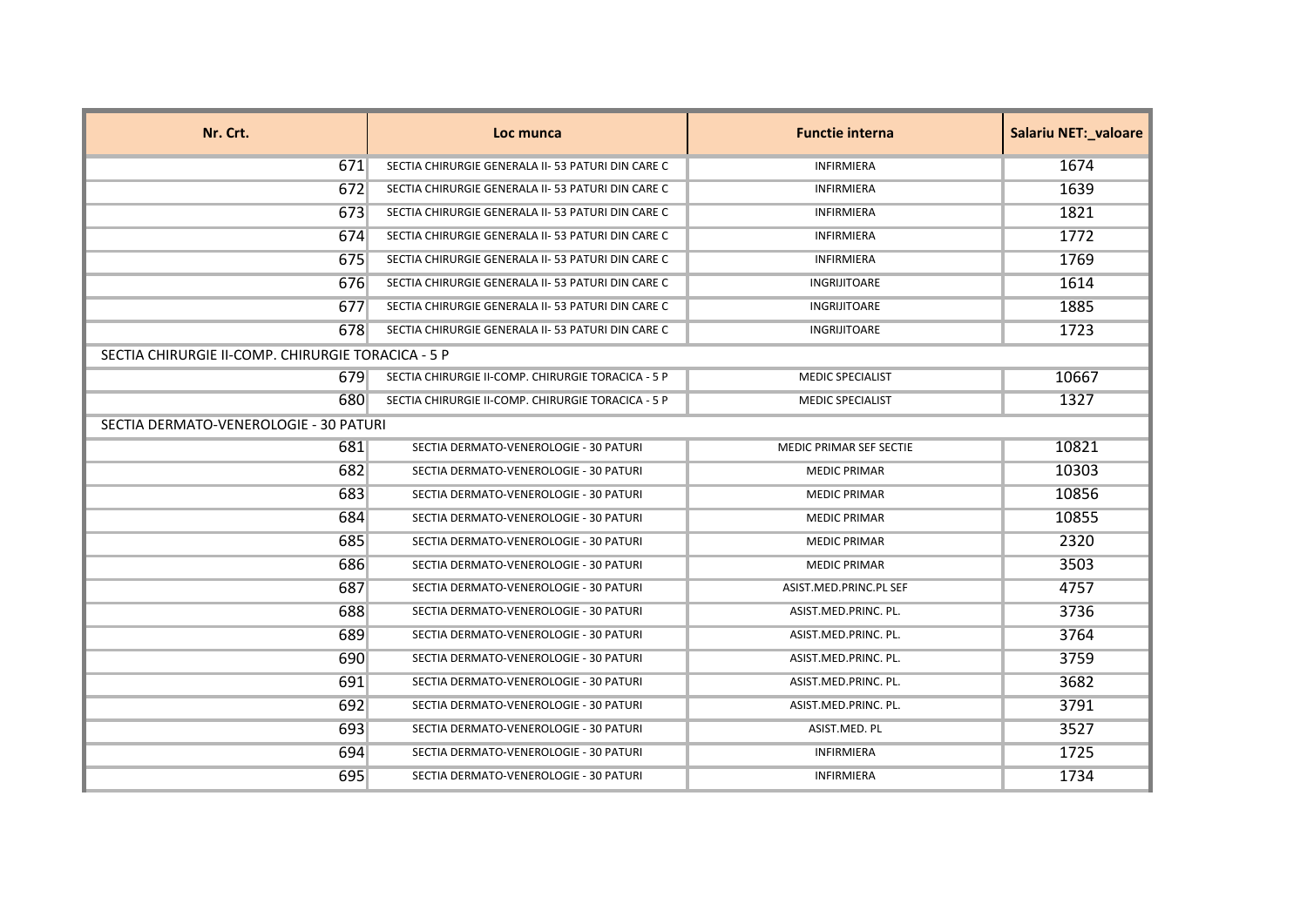| Nr. Crt.                                           | Loc munca                                          | <b>Functie interna</b>         | <b>Salariu NET:_valoare</b> |
|----------------------------------------------------|----------------------------------------------------|--------------------------------|-----------------------------|
| 696                                                | SECTIA DERMATO-VENEROLOGIE - 30 PATURI             | <b>INFIRMIERA</b>              | 1782                        |
| 697                                                | SECTIA DERMATO-VENEROLOGIE - 30 PATURI             | <b>INFIRMIERA</b>              | 1536                        |
| 698                                                | SECTIA DERMATO-VENEROLOGIE - 30 PATURI             | <b>INFIRMIERA</b>              | 1510                        |
| 699                                                | SECTIA DERMATO-VENEROLOGIE - 30 PATURI             | INGRIJITOARE                   | 1571                        |
| SECTIA ENDOCRINOLOGIE - 34 PATURI DIN CARE COMP.DI |                                                    |                                |                             |
| 700                                                | SECTIA ENDOCRINOLOGIE - 34 PATURI DIN CARE COMP.DI | <b>MEDIC PRIMAR SEF SECTIE</b> | 11391                       |
| 7011                                               | SECTIA ENDOCRINOLOGIE - 34 PATURI DIN CARE COMP.DI | <b>MEDIC PRIMAR</b>            | 2911                        |
| 7021                                               | SECTIA ENDOCRINOLOGIE - 34 PATURI DIN CARE COMP.DI | <b>MEDIC PRIMAR</b>            | 2898                        |
| 703                                                | SECTIA ENDOCRINOLOGIE - 34 PATURI DIN CARE COMP.DI | <b>MEDIC SPECIALIST</b>        | 6932                        |
| 704                                                | SECTIA ENDOCRINOLOGIE - 34 PATURI DIN CARE COMP.DI | ASIST.MED.PRINC.PL SEF         | 5003                        |
| 705                                                | SECTIA ENDOCRINOLOGIE - 34 PATURI DIN CARE COMP.DI | ASISTENT MED. PRINC. S         | 4368                        |
| 706                                                | SECTIA ENDOCRINOLOGIE - 34 PATURI DIN CARE COMP.DI | ASISTENT MED. PRINC. S         | 4466                        |
| 707                                                | SECTIA ENDOCRINOLOGIE - 34 PATURI DIN CARE COMP.DI | ASIST.MED. PL                  | 3472                        |
| 708                                                | SECTIA ENDOCRINOLOGIE - 34 PATURI DIN CARE COMP.DI | <b>INFIRMIERA</b>              | 1866                        |
| 7091                                               | SECTIA ENDOCRINOLOGIE - 34 PATURI DIN CARE COMP.DI | <b>INFIRMIERA</b>              | 1820                        |
| 7101                                               | SECTIA ENDOCRINOLOGIE - 34 PATURI DIN CARE COMP.DI | <b>INFIRMIERA</b>              | 1866                        |
| 711                                                | SECTIA ENDOCRINOLOGIE - 34 PATURI DIN CARE COMP.DI | <b>INFIRMIERA</b>              | 1774                        |
| 712                                                | SECTIA ENDOCRINOLOGIE - 34 PATURI DIN CARE COMP.DI | INGRIJITOARE                   | 1670                        |
| 713                                                | SECTIA ENDOCRINOLOGIE - 34 PATURI DIN CARE COMP.DI | INGRIJITOARE                   | 1670                        |
| SECTIA GASTROENTEROLOGIE - 35 PATURI               |                                                    |                                |                             |
| 714                                                | SECTIA GASTROENTEROLOGIE - 35 PATURI               | <b>MEDIC PRIMAR SEF SECTIE</b> | 11395                       |
| 715                                                | SECTIA GASTROENTEROLOGIE - 35 PATURI               | <b>MEDIC PRIMAR</b>            | 10299                       |
| 716                                                | SECTIA GASTROENTEROLOGIE - 35 PATURI               | <b>MEDIC PRIMAR</b>            | 3615                        |
| 717                                                | SECTIA GASTROENTEROLOGIE - 35 PATURI               | <b>MEDIC PRIMAR</b>            | 3784                        |
| 718                                                | SECTIA GASTROENTEROLOGIE - 35 PATURI               | <b>MEDIC PRIMAR</b>            | 10312                       |
| 719                                                | SECTIA GASTROENTEROLOGIE - 35 PATURI               | <b>MEDIC SPECIALIST</b>        | 7306                        |
| 720                                                | SECTIA GASTROENTEROLOGIE - 35 PATURI               | <b>MEDIC SPECIALIST</b>        | 6934                        |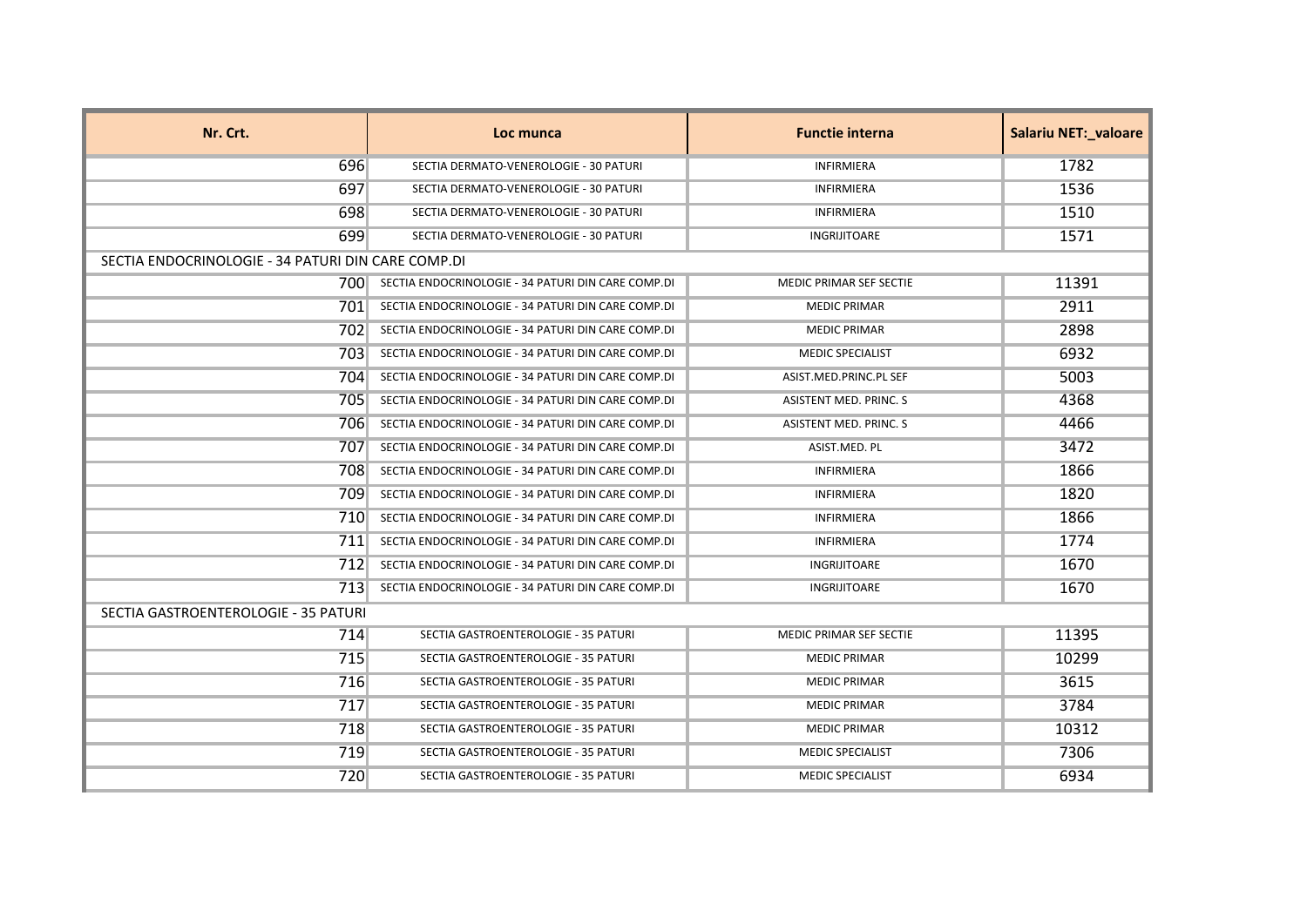| Nr. Crt.                    | Loc munca                            | <b>Functie interna</b>  | <b>Salariu NET: valoare</b> |
|-----------------------------|--------------------------------------|-------------------------|-----------------------------|
| 721                         | SECTIA GASTROENTEROLOGIE - 35 PATURI | <b>MEDIC SPECIALIST</b> | $\Omega$                    |
| 722                         | SECTIA GASTROENTEROLOGIE - 35 PATURI | <b>MEDIC SPECIALIST</b> | 3019                        |
| 723                         | SECTIA GASTROENTEROLOGIE - 35 PATURI | ASIST.MED.PRINC.S SEF   | 4976                        |
| 724                         | SECTIA GASTROENTEROLOGIE - 35 PATURI | ASISTENT MED. PRINC. S  | 4182                        |
| 725                         | SECTIA GASTROENTEROLOGIE - 35 PATURI | ASIST.MED.PRINC. PL.    | 3941                        |
| 726                         | SECTIA GASTROENTEROLOGIE - 35 PATURI | ASIST.MED.PRINC. PL.    | 3941                        |
| 727                         | SECTIA GASTROENTEROLOGIE - 35 PATURI | ASIST.MED.PRINC. PL.    | 3692                        |
| 728                         | SECTIA GASTROENTEROLOGIE - 35 PATURI | ASIST.MED.PRINC. PL.    | 3939                        |
| 729                         | SECTIA GASTROENTEROLOGIE - 35 PATURI | ASIST.MED.PRINC. PL.    | 3851                        |
| 730                         | SECTIA GASTROENTEROLOGIE - 35 PATURI | ASIST.MED. PL           | 3178                        |
| 731                         | SECTIA GASTROENTEROLOGIE - 35 PATURI | ASIST.MED. PL           | 3657                        |
| 732                         | SECTIA GASTROENTEROLOGIE - 35 PATURI | INFIRMIERA              | 1769                        |
| 733                         | SECTIA GASTROENTEROLOGIE - 35 PATURI | INFIRMIERA              | 1748                        |
| 734                         | SECTIA GASTROENTEROLOGIE - 35 PATURI | INFIRMIERA DEB.         | 1602                        |
| 735                         | SECTIA GASTROENTEROLOGIE - 35 PATURI | <b>INFIRMIERA DEB.</b>  | 1722                        |
| 736                         | SECTIA GASTROENTEROLOGIE - 35 PATURI | <b>INGRIJITOARE</b>     | 1578                        |
| 737                         | SECTIA GASTROENTEROLOGIE - 35 PATURI | <b>INGRIJITOARE</b>     | 1603                        |
| SECTIA MED.INT.II-33 PATURI |                                      |                         |                             |
| 738                         | SECTIA MED.INT.II-33 PATURI          | MEDIC PRIMAR SEF SECTIE | 11398                       |
| 739                         | SECTIA MED.INT.II-33 PATURI          | <b>MEDIC PRIMAR</b>     | 2137                        |
| 740                         | SECTIA MED.INT.II-33 PATURI          | <b>MEDIC SPECIALIST</b> | 7354                        |
| 741                         | SECTIA MED.INT.II-33 PATURI          | <b>MEDIC SPECIALIST</b> | 7355                        |
| 742                         | SECTIA MED.INT.II-33 PATURI          | <b>MEDIC SPECIALIST</b> | 1023                        |
| 743                         | SECTIA MED.INT.II-33 PATURI          | <b>MEDIC SPECIALIST</b> | 913                         |
| 744                         | SECTIA MED.INT.II-33 PATURI          | ASIST.MED.PRINC.PL SEF  | 4552                        |
| 745                         | SECTIA MED.INT.II-33 PATURI          | ASIST.MED.PRINC. PL.    | 3930                        |
| 746                         | SECTIA MED.INT.II-33 PATURI          | ASIST.MED.PRINC. PL.    | 3584                        |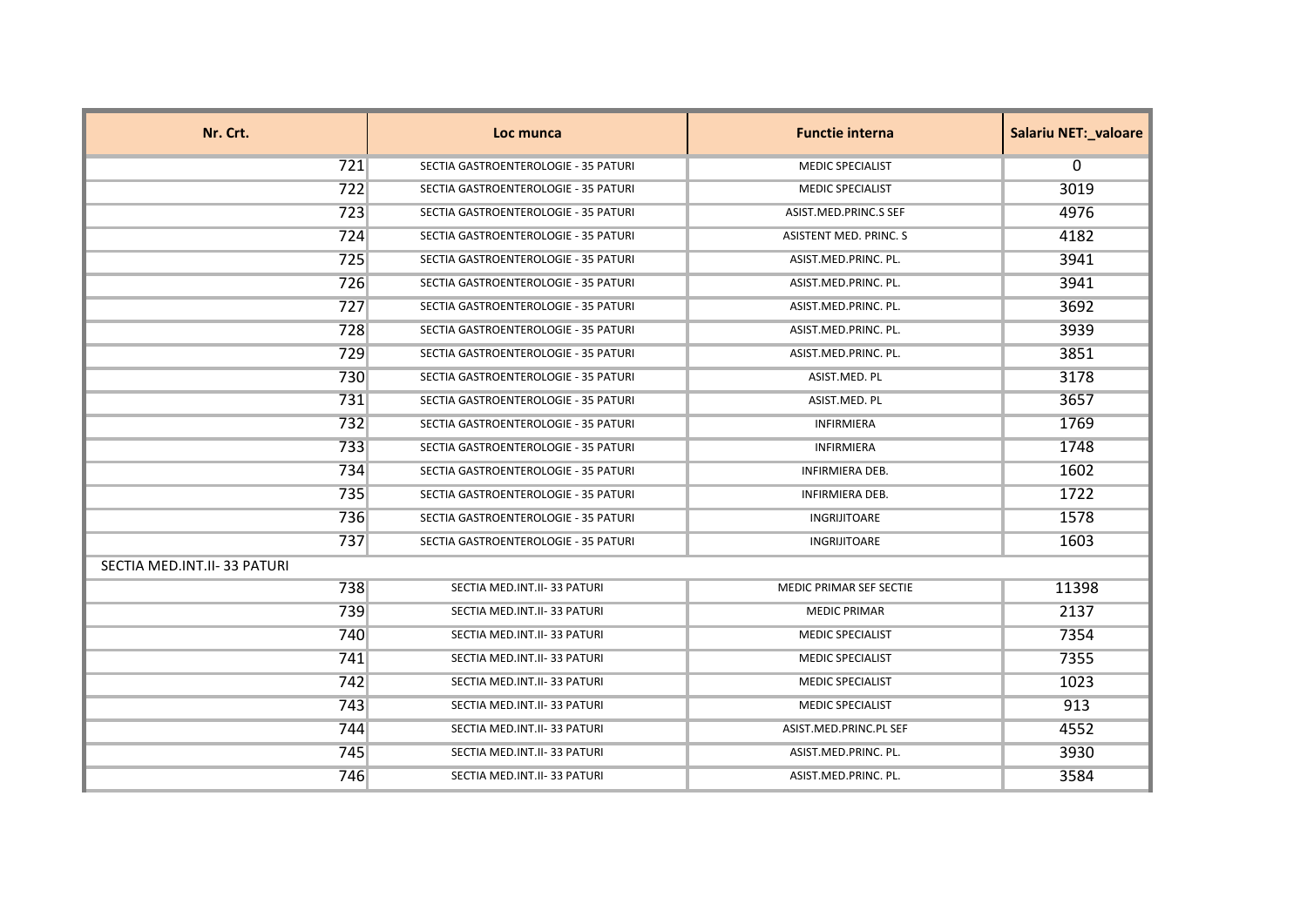| Nr. Crt.                                           | Loc munca                                          | <b>Functie interna</b>        | <b>Salariu NET: valoare</b> |
|----------------------------------------------------|----------------------------------------------------|-------------------------------|-----------------------------|
| 747                                                | SECTIA MED.INT.II-33 PATURI                        | ASIST.MED.PRINC. PL.          | 3738                        |
| 748                                                | SECTIA MED.INT.II-33 PATURI                        | ASIST.MED.PRINC. PL.          | 3477                        |
| 749                                                | SECTIA MED.INT.II-33 PATURI                        | ASIST.MED.PRINC. PL.          | 3143                        |
| 750                                                | SECTIA MED.INT.II-33 PATURI                        | ASIST.MED. PL                 | 2983                        |
| 751                                                | SECTIA MED.INT.II-33 PATURI                        | ASIST.MED. PL                 | 3494                        |
| 752                                                | SECTIA MED.INT.II-33 PATURI                        | <b>INFIRMIERA</b>             | 1760                        |
| 753                                                | SECTIA MED.INT.II-33 PATURI                        | <b>INFIRMIERA</b>             | 1760                        |
| 754                                                | SECTIA MED.INT.II-33 PATURI                        | <b>INFIRMIERA</b>             | 1736                        |
| 755                                                | SECTIA MED.INT.II-33 PATURI                        | <b>INFIRMIERA</b>             | 1510                        |
| 756                                                | SECTIA MED.INT.II-33 PATURI                        | INGRIJITOARE                  | 1558                        |
| 757                                                | SECTIA MED.INT.II-33 PATURI                        | INGRIJITOARE                  | 1558                        |
| SECTIA MEDICINA INT. I -COMP. PNEUMOLOGIE-5 paturi |                                                    |                               |                             |
| 758                                                | SECTIA MEDICINA INT. I -COMP. PNEUMOLOGIE-5 paturi | <b>MEDIC PRIMAR</b>           | 10866                       |
|                                                    | SECTIA MEDICINA INTERNA I -62 PATURI DIN CARE COMP |                               |                             |
| 7591                                               | SECTIA MEDICINA INTERNA I -62 PATURI DIN CARE COMP | MEDIC PRIMAR SEF SECTIE       | 11376                       |
| 760                                                | SECTIA MEDICINA INTERNA I -62 PATURI DIN CARE COMP | <b>MEDIC PRIMAR</b>           | 10300                       |
| 761                                                | SECTIA MEDICINA INTERNA I -62 PATURI DIN CARE COMP | <b>MEDIC PRIMAR</b>           | 9792                        |
| 762                                                | SECTIA MEDICINA INTERNA I -62 PATURI DIN CARE COMP | <b>MEDIC PRIMAR</b>           | 10299                       |
| 763                                                | SECTIA MEDICINA INTERNA I -62 PATURI DIN CARE COMP | <b>MEDIC PRIMAR</b>           | 3349                        |
| 764                                                | SECTIA MEDICINA INTERNA I -62 PATURI DIN CARE COMP | <b>MEDIC PRIMAR</b>           | 2884                        |
| 765                                                | SECTIA MEDICINA INTERNA I -62 PATURI DIN CARE COMP | <b>MEDIC PRIMAR</b>           | 165                         |
| 766                                                | SECTIA MEDICINA INTERNA I -62 PATURI DIN CARE COMP | <b>MEDIC PRIMAR</b>           | 2152                        |
| 767                                                | SECTIA MEDICINA INTERNA I -62 PATURI DIN CARE COMP | <b>MEDIC PRIMAR</b>           | 2898                        |
| 768                                                | SECTIA MEDICINA INTERNA I -62 PATURI DIN CARE COMP | ASIST.MED.PRINC.S SEF         | 4462                        |
| 769                                                | SECTIA MEDICINA INTERNA I -62 PATURI DIN CARE COMP | <b>ASISTENT MED. PRINC. S</b> | 4472                        |
| 770                                                | SECTIA MEDICINA INTERNA I -62 PATURI DIN CARE COMP | ASISTENT MED. PRINC. S        | 4262                        |
| 771                                                | SECTIA MEDICINA INTERNA I -62 PATURI DIN CARE COMP | ASISTENT MED. PRINC. S        | 4282                        |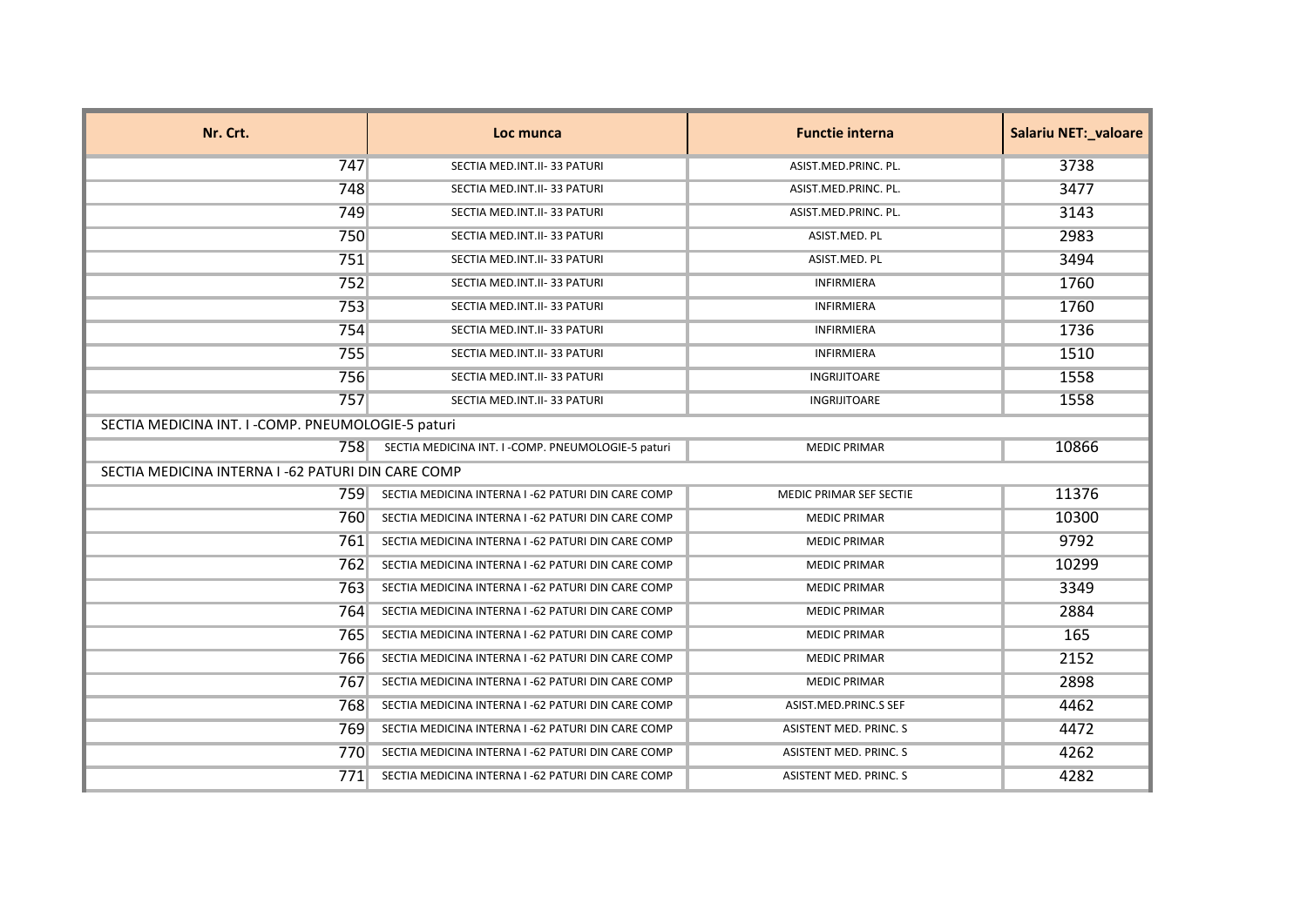| Nr. Crt.                                           | Loc munca                                          | <b>Functie interna</b>  | <b>Salariu NET: valoare</b> |
|----------------------------------------------------|----------------------------------------------------|-------------------------|-----------------------------|
| 7721                                               | SECTIA MEDICINA INTERNA I -62 PATURI DIN CARE COMP | ASIST.MED.PRINC. PL.    | 3839                        |
| 7731                                               | SECTIA MEDICINA INTERNA I -62 PATURI DIN CARE COMP | ASIST.MED.PRINC. PL.    | 3839                        |
| 774                                                | SECTIA MEDICINA INTERNA I -62 PATURI DIN CARE COMP | ASIST.MED.PRINC. PL.    | 3906                        |
| 775                                                | SECTIA MEDICINA INTERNA I -62 PATURI DIN CARE COMP | ASIST.MED.PRINC. PL.    | 3697                        |
| 776                                                | SECTIA MEDICINA INTERNA I -62 PATURI DIN CARE COMP | ASIST.MED.PRINC. PL.    | 3753                        |
| 777                                                | SECTIA MEDICINA INTERNA I -62 PATURI DIN CARE COMP | ASIST.MED.PRINC. PL.    | 3930                        |
| 7781                                               | SECTIA MEDICINA INTERNA I -62 PATURI DIN CARE COMP | ASIST.MED.PRINC. PL.    | 3793                        |
| 7791                                               | SECTIA MEDICINA INTERNA I -62 PATURI DIN CARE COMP | ASIST.MED. PL           | 3480                        |
| 780                                                | SECTIA MEDICINA INTERNA I -62 PATURI DIN CARE COMP | ASIST.MED.DEB.PL        | 3395                        |
| 781                                                | SECTIA MEDICINA INTERNA I -62 PATURI DIN CARE COMP | <b>INFIRMIERA</b>       | 1777                        |
| 782                                                | SECTIA MEDICINA INTERNA I -62 PATURI DIN CARE COMP | <b>INFIRMIERA</b>       | 1748                        |
| 783                                                | SECTIA MEDICINA INTERNA I -62 PATURI DIN CARE COMP | <b>INFIRMIERA</b>       | 1761                        |
| 784                                                | SECTIA MEDICINA INTERNA I -62 PATURI DIN CARE COMP | <b>INFIRMIERA</b>       | 1674                        |
| 785                                                | SECTIA MEDICINA INTERNA I -62 PATURI DIN CARE COMP | <b>INGRIJITOARE</b>     | 1558                        |
| 7861                                               | SECTIA MEDICINA INTERNA I -62 PATURI DIN CARE COMP | INGRIJITOARE            | 1503                        |
| SECTIA NEONATOLOGIE-25 PATURI DIN CARE COM.T.I.+PR |                                                    |                         |                             |
| 7871                                               | SECTIA NEONATOLOGIE-25 PATURI DIN CARE COM.T.I.+PR | <b>MEDIC PRIMAR</b>     | 6922                        |
| 7881                                               | SECTIA NEONATOLOGIE-25 PATURI DIN CARE COM.T.I.+PR | <b>MEDIC PRIMAR</b>     | 2279                        |
| 7891                                               | SECTIA NEONATOLOGIE-25 PATURI DIN CARE COM.T.I.+PR | <b>MEDIC PRIMAR</b>     | 6022                        |
| 7901                                               | SECTIA NEONATOLOGIE-25 PATURI DIN CARE COM.T.I.+PR | <b>MEDIC PRIMAR</b>     | 32321                       |
| 791                                                | SECTIA NEONATOLOGIE-25 PATURI DIN CARE COM.T.I.+PR | <b>MEDIC SPECIALIST</b> | 7683                        |
| 7921                                               | SECTIA NEONATOLOGIE-25 PATURI DIN CARE COM.T.I.+PR | <b>MEDIC SPECIALIST</b> | 4666                        |
| 7931                                               | SECTIA NEONATOLOGIE-25 PATURI DIN CARE COM.T.I.+PR | <b>MEDIC SPECIALIST</b> | 4444                        |
| 794.                                               | SECTIA NEONATOLOGIE-25 PATURI DIN CARE COM.T.I.+PR | <b>MEDIC SPECIALIST</b> | 8570                        |
| 7951                                               | SECTIA NEONATOLOGIE-25 PATURI DIN CARE COM.T.I.+PR | ASIST.MED.PRINC.S SEF   | 5119                        |
| 796                                                | SECTIA NEONATOLOGIE-25 PATURI DIN CARE COM.T.I.+PR | ASISTENT MED. PRINC. S  | 4543                        |
| 7971                                               | SECTIA NEONATOLOGIE-25 PATURI DIN CARE COM.T.I.+PR | ASIST.MED.PRINC. PL.    | 4034                        |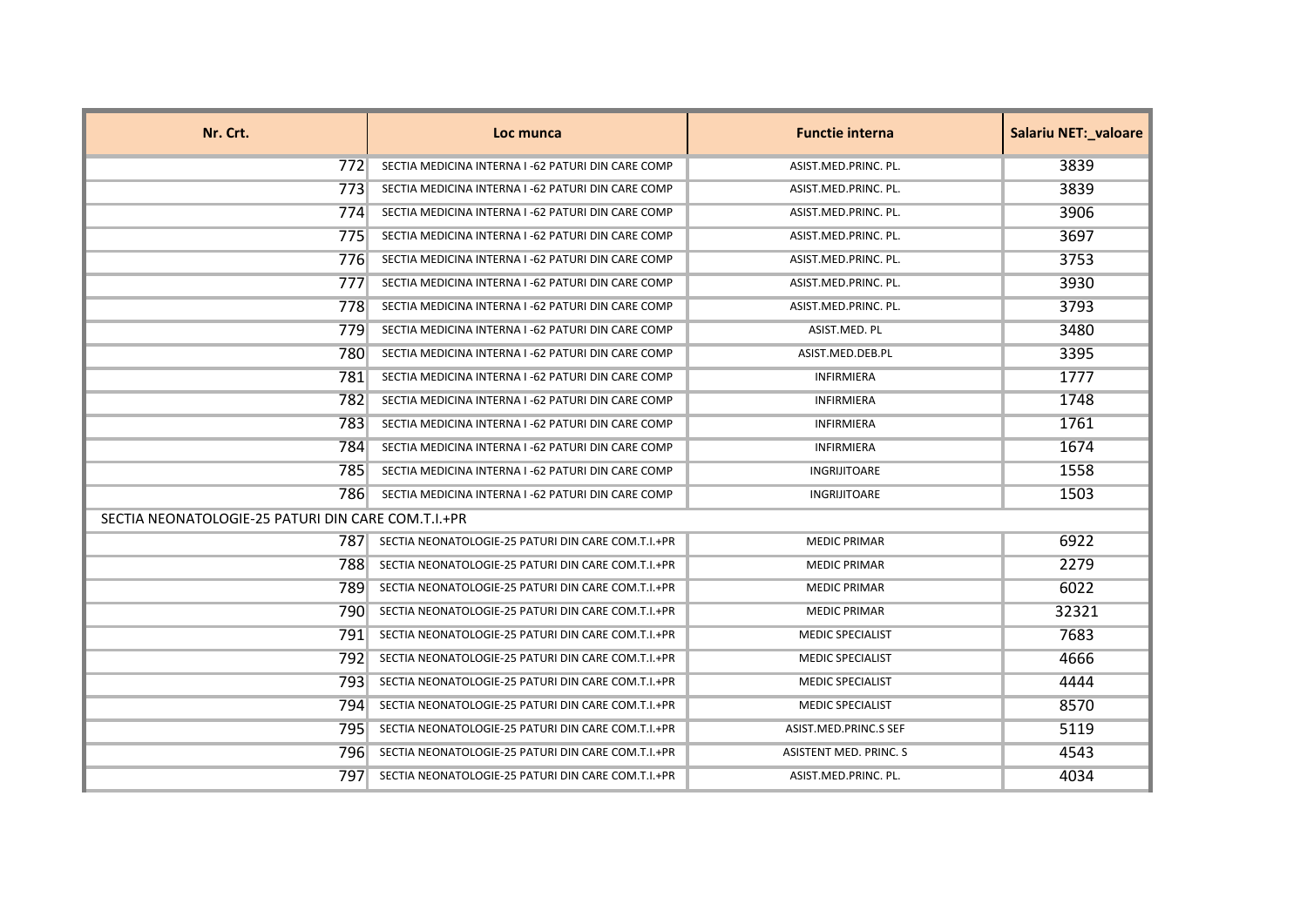| Nr. Crt.                       | Loc munca                                          | <b>Functie interna</b>  | Salariu NET:_valoare |
|--------------------------------|----------------------------------------------------|-------------------------|----------------------|
| 798.                           | SECTIA NEONATOLOGIE-25 PATURI DIN CARE COM.T.I.+PR | ASIST.MED.PRINC. PL.    | 4017                 |
| 799.                           | SECTIA NEONATOLOGIE-25 PATURI DIN CARE COM.T.I.+PR | ASIST.MED.PRINC. PL.    | 3854                 |
| 800                            | SECTIA NEONATOLOGIE-25 PATURI DIN CARE COM.T.I.+PR | ASIST.MED.PRINC. PL.    | 4098                 |
| 801                            | SECTIA NEONATOLOGIE-25 PATURI DIN CARE COM.T.I.+PR | <b>INFIRMIERA</b>       | 2426                 |
| 802                            | SECTIA NEONATOLOGIE-25 PATURI DIN CARE COM.T.I.+PR | <b>INFIRMIERA</b>       | 1679                 |
| 803                            | SECTIA NEONATOLOGIE-25 PATURI DIN CARE COM.T.I.+PR | <b>INFIRMIERA</b>       | 1909                 |
| 804                            | SECTIA NEONATOLOGIE-25 PATURI DIN CARE COM.T.I.+PR | <b>INFIRMIERA</b>       | $\Omega$             |
| 805                            | SECTIA NEONATOLOGIE-25 PATURI DIN CARE COM.T.I.+PR | <b>INGRIJITOARE</b>     | 1673                 |
| 806                            | SECTIA NEONATOLOGIE-25 PATURI DIN CARE COM.T.I.+PR | INGRIJITOARE            | 1629                 |
| SECTIA NEUROLOGIE - 90 PATURI* |                                                    |                         |                      |
| 807                            | SECTIA NEUROLOGIE - 90 PATURI*                     | MEDIC PRIMAR SEF SECTIE | 16176                |
| 808                            | SECTIA NEUROLOGIE - 90 PATURI*                     | <b>MEDIC PRIMAR</b>     | 13151                |
| 809                            | SECTIA NEUROLOGIE - 90 PATURI*                     | <b>MEDIC PRIMAR</b>     | 10048                |
| 810                            | SECTIA NEUROLOGIE - 90 PATURI*                     | <b>MEDIC PRIMAR</b>     | 10450                |
| 811                            | SECTIA NEUROLOGIE - 90 PATURI*                     | <b>MEDIC PRIMAR</b>     | 0                    |
| 812                            | SECTIA NEUROLOGIE - 90 PATURI*                     | <b>MEDIC PRIMAR</b>     | 0                    |
| 813                            | SECTIA NEUROLOGIE - 90 PATURI*                     | <b>MEDIC PRIMAR</b>     | 3757                 |
| 814                            | SECTIA NEUROLOGIE - 90 PATURI*                     | <b>MEDIC PRIMAR</b>     | 3910                 |
| 815                            | SECTIA NEUROLOGIE - 90 PATURI*                     | <b>MEDIC PRIMAR</b>     | 2020                 |
| 816                            | SECTIA NEUROLOGIE - 90 PATURI*                     | <b>MEDIC SPECIALIST</b> | 1969                 |
| 817                            | SECTIA NEUROLOGIE - 90 PATURI*                     | <b>MEDIC SPECIALIST</b> | 564                  |
| 818                            | SECTIA NEUROLOGIE - 90 PATURI*                     | <b>MEDIC SPECIALIST</b> | 9231                 |
| 819                            | SECTIA NEUROLOGIE - 90 PATURI*                     | <b>MEDIC SPECIALIST</b> | 8726                 |
| 820                            | SECTIA NEUROLOGIE - 90 PATURI*                     | <b>MEDIC SPECIALIST</b> | 591                  |
| 821                            | SECTIA NEUROLOGIE - 90 PATURI*                     | <b>MEDIC SPECIALIST</b> | 2127                 |
| 822                            | SECTIA NEUROLOGIE - 90 PATURI*                     | <b>MEDIC SPECIALIST</b> | 3460                 |
| 823                            | SECTIA NEUROLOGIE - 90 PATURI*                     | <b>MEDIC SPECIALIST</b> | 3641                 |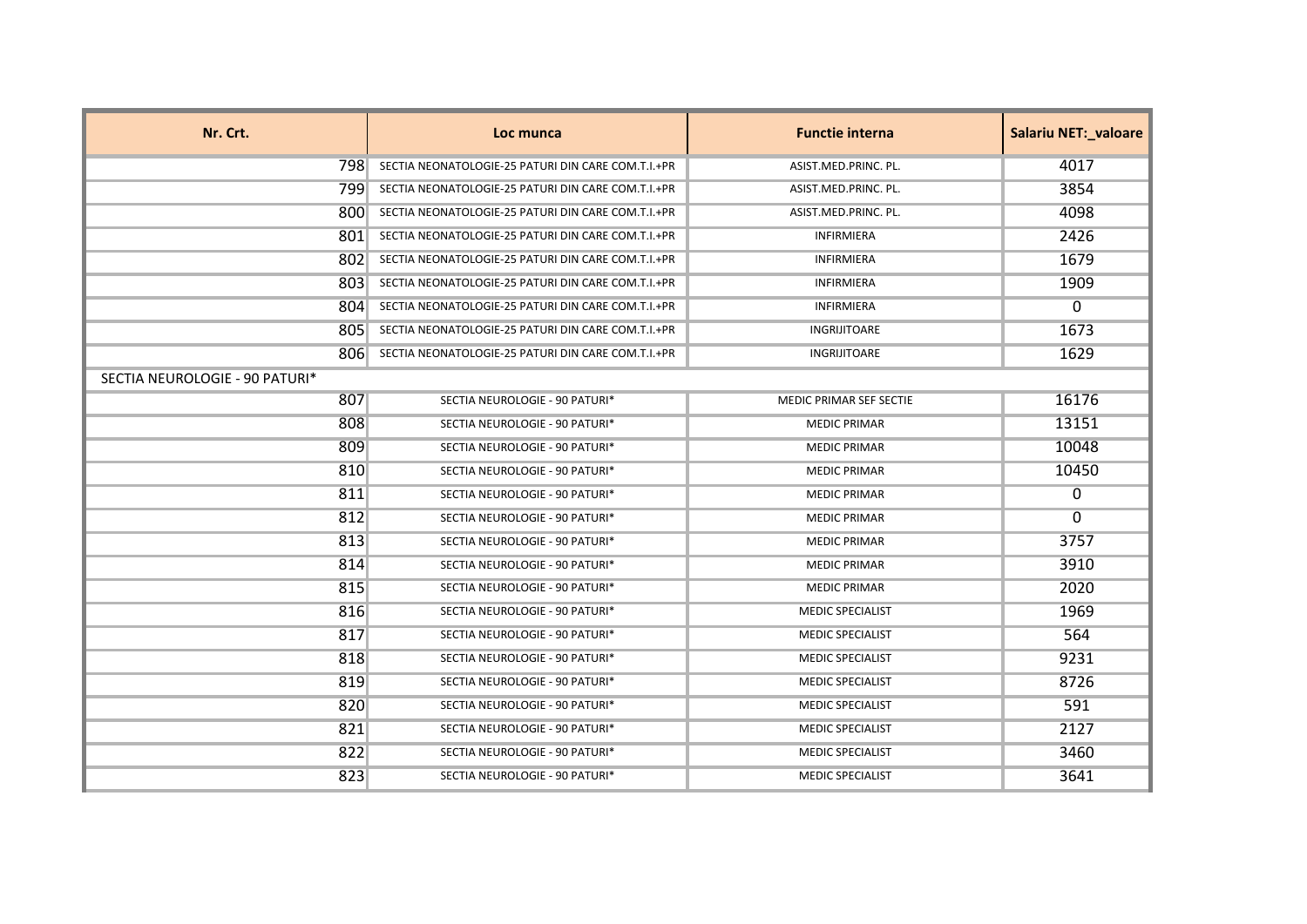| Nr. Crt. | Loc munca                      | <b>Functie interna</b> | <b>Salariu NET: valoare</b> |
|----------|--------------------------------|------------------------|-----------------------------|
| 824      | SECTIA NEUROLOGIE - 90 PATURI* | ASIST.MED.PRINC.PL SEF | 6499                        |
| 825      | SECTIA NEUROLOGIE - 90 PATURI* | ASISTENT MED. PRINC. S | 5040                        |
| 826      | SECTIA NEUROLOGIE - 90 PATURI* | ASISTENT MED. PRINC. S | 5108                        |
| 827      | SECTIA NEUROLOGIE - 90 PATURI* | ASISTENT MED. PRINC. S | 5073                        |
| 828      | SECTIA NEUROLOGIE - 90 PATURI* | ASISTENT MED. PRINC. S | 5914                        |
| 829      | SECTIA NEUROLOGIE - 90 PATURI* | ASIST. MED. DEB. S     | 4170                        |
| 830      | SECTIA NEUROLOGIE - 90 PATURI* | ASIST.MED.PRINC. PL.   | 4489                        |
| 831      | SECTIA NEUROLOGIE - 90 PATURI* | ASIST.MED.PRINC. PL.   | 4253                        |
| 832      | SECTIA NEUROLOGIE - 90 PATURI* | ASIST.MED.PRINC. PL.   | 4291                        |
| 833      | SECTIA NEUROLOGIE - 90 PATURI* | ASIST.MED.PRINC. PL.   | 4718                        |
| 834      | SECTIA NEUROLOGIE - 90 PATURI* | ASIST.MED.PRINC. PL.   | 4530                        |
| 835      | SECTIA NEUROLOGIE - 90 PATURI* | ASIST.MED.PRINC. PL.   | 4530                        |
| 836      | SECTIA NEUROLOGIE - 90 PATURI* | ASIST.MED.PRINC. PL.   | 4477                        |
| 837      | SECTIA NEUROLOGIE - 90 PATURI* | ASIST.MED.PRINC. PL.   | 4908                        |
| 838      | SECTIA NEUROLOGIE - 90 PATURI* | ASIST.MED.PRINC. PL.   | $\mathbf{0}$                |
| 839      | SECTIA NEUROLOGIE - 90 PATURI* | ASIST.MED.PRINC. PL.   | 4477                        |
| 840      | SECTIA NEUROLOGIE - 90 PATURI* | ASIST.MED.PRINC. PL.   | 4476                        |
| 841      | SECTIA NEUROLOGIE - 90 PATURI* | ASIST.MED. PL          | 4127                        |
| 842      | SECTIA NEUROLOGIE - 90 PATURI* | ASIST.MED. PL          | 5033                        |
| 843      | SECTIA NEUROLOGIE - 90 PATURI* | ASIST.MED. PL          | 4344                        |
| 844      | SECTIA NEUROLOGIE - 90 PATURI* | ASIST.MED. PL          | 3530                        |
| 845      | SECTIA NEUROLOGIE - 90 PATURI* | ASIST.MED.DEB.PL       | 3287                        |
| 846      | SECTIA NEUROLOGIE - 90 PATURI* | ASIST.MED.DEB.PL       | 3949                        |
| 847      | SECTIA NEUROLOGIE - 90 PATURI* | <b>INFIRMIERA</b>      | 2015                        |
| 848      | SECTIA NEUROLOGIE - 90 PATURI* | INFIRMIERA             | 2020                        |
| 849      | SECTIA NEUROLOGIE - 90 PATURI* | <b>INFIRMIERA</b>      | 2060                        |
| 850      | SECTIA NEUROLOGIE - 90 PATURI* | <b>INFIRMIERA</b>      | 1970                        |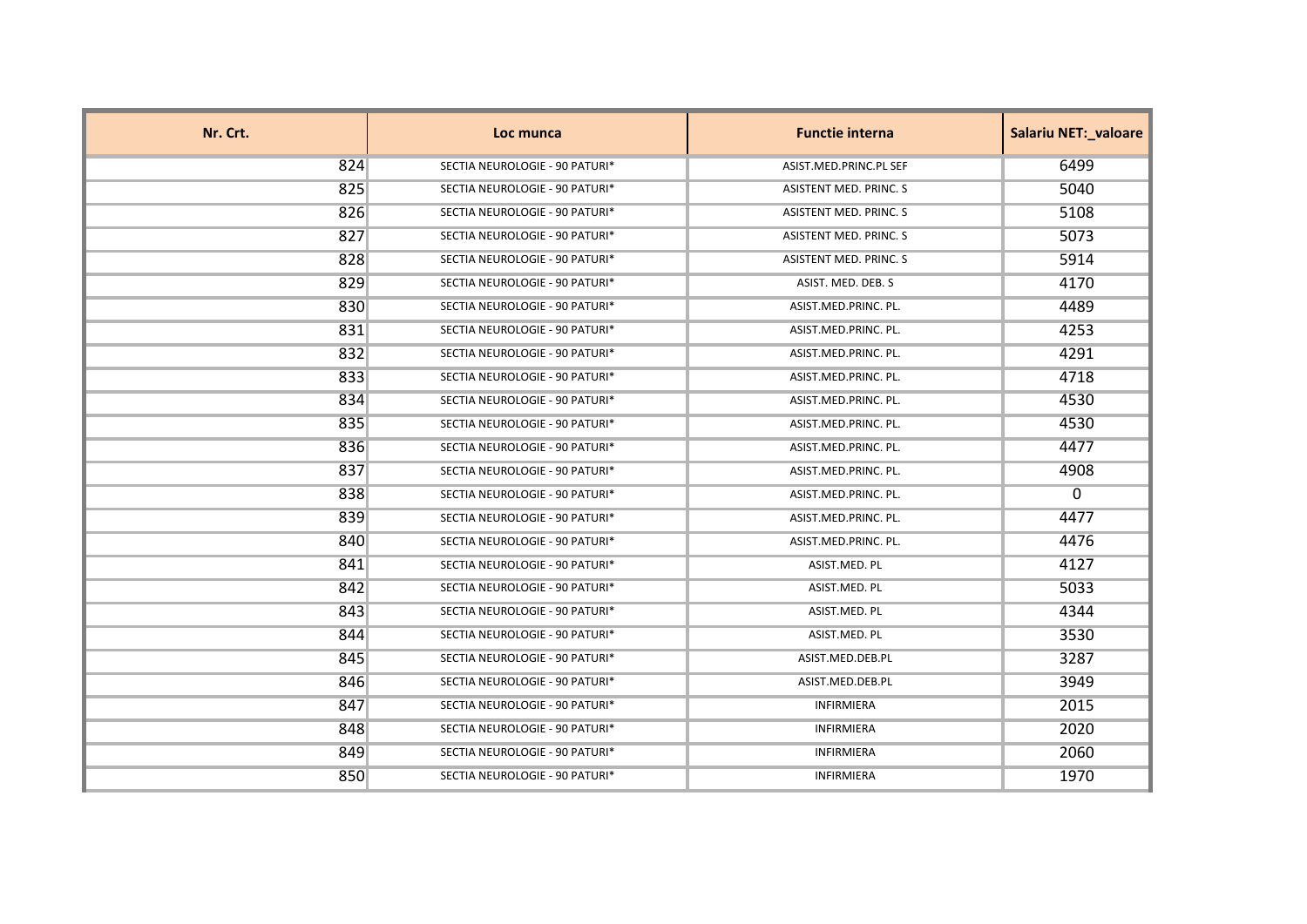| Nr. Crt.                                                | Loc munca                                                    | <b>Functie interna</b>  | <b>Salariu NET: valoare</b> |
|---------------------------------------------------------|--------------------------------------------------------------|-------------------------|-----------------------------|
| 851                                                     | SECTIA NEUROLOGIE - 90 PATURI*                               | <b>INFIRMIERA</b>       | 2056                        |
| 852                                                     | SECTIA NEUROLOGIE - 90 PATURI*                               | <b>INFIRMIERA</b>       | 1881                        |
| 853                                                     | SECTIA NEUROLOGIE - 90 PATURI*                               | <b>INFIRMIERA</b>       | 1922                        |
| 854                                                     | SECTIA NEUROLOGIE - 90 PATURI*                               | <b>INFIRMIERA</b>       | 1947                        |
| 855                                                     | SECTIA NEUROLOGIE - 90 PATURI*                               | <b>INFIRMIERA</b>       | 2060                        |
| 856                                                     | SECTIA NEUROLOGIE - 90 PATURI*                               | <b>INFIRMIERA DEB.</b>  | 2018                        |
| 857                                                     | SECTIA NEUROLOGIE - 90 PATURI*                               | INFIRMIERA DEB.         | 1841                        |
| 858                                                     | SECTIA NEUROLOGIE - 90 PATURI*                               | INGRIJITOARE            | 1826                        |
| 859                                                     | SECTIA NEUROLOGIE - 90 PATURI*                               | INGRIJITOARE            | 1604                        |
| SECTIA NEUROLOGIE-COMP. DE RECUP. NEUROLOGICA-12 paturi |                                                              |                         |                             |
| 860                                                     | SECTIA NEUROLOGIE-COIVIP. DE RECOP. NEUROLOGICA-12<br>paturi | KINETOTERAPEUT          | 3396                        |
| 861                                                     | SECTIA NEUROLOGIE-COIVIP. DE RECOP. NEUROLOGICA-12<br>paturi | ASIST.MED.PRINC. PL.    | 5424                        |
| SECTIA OBSTETRICA-GINECOLOGIE - 50 PATURI               |                                                              |                         |                             |
| 862                                                     | SECTIA OBSTETRICA-GINECOLOGIE - 50 PATURI                    | MEDIC PRIMAR SEF SECTIE | 12304                       |
| 863                                                     | SECTIA OBSTETRICA-GINECOLOGIE - 50 PATURI                    | <b>MEDIC PRIMAR</b>     | 2640                        |
| 864                                                     | SECTIA OBSTETRICA-GINECOLOGIE - 50 PATURI                    | <b>MEDIC PRIMAR</b>     | 1319                        |
| 865                                                     | SECTIA OBSTETRICA-GINECOLOGIE - 50 PATURI                    | <b>MEDIC PRIMAR</b>     | 10209                       |
| 866                                                     | SECTIA OBSTETRICA-GINECOLOGIE - 50 PATURI                    | <b>MEDIC PRIMAR</b>     | 10280                       |
| 867                                                     | SECTIA OBSTETRICA-GINECOLOGIE - 50 PATURI                    | <b>MEDIC PRIMAR</b>     | 10827                       |
| 868                                                     | SECTIA OBSTETRICA-GINECOLOGIE - 50 PATURI                    | <b>MEDIC PRIMAR</b>     | 3263                        |
| 869                                                     | SECTIA OBSTETRICA-GINECOLOGIE - 50 PATURI                    | <b>MEDIC PRIMAR</b>     | 10785                       |
| 870                                                     | SECTIA OBSTETRICA-GINECOLOGIE - 50 PATURI                    | <b>MEDIC PRIMAR</b>     | 10250                       |
| 871                                                     | SECTIA OBSTETRICA-GINECOLOGIE - 50 PATURI                    | <b>MEDIC PRIMAR</b>     | 5584                        |
| 872                                                     | SECTIA OBSTETRICA-GINECOLOGIE - 50 PATURI                    | <b>MEDIC PRIMAR</b>     | 2296                        |
| 873                                                     | SECTIA OBSTETRICA-GINECOLOGIE - 50 PATURI                    | <b>MEDIC PRIMAR</b>     | 5345                        |
| 874                                                     | SECTIA OBSTETRICA-GINECOLOGIE - 50 PATURI                    | <b>MEDIC PRIMAR</b>     | 4358                        |
| 875                                                     | SECTIA OBSTETRICA-GINECOLOGIE - 50 PATURI                    | <b>MEDIC PRIMAR</b>     | 4629                        |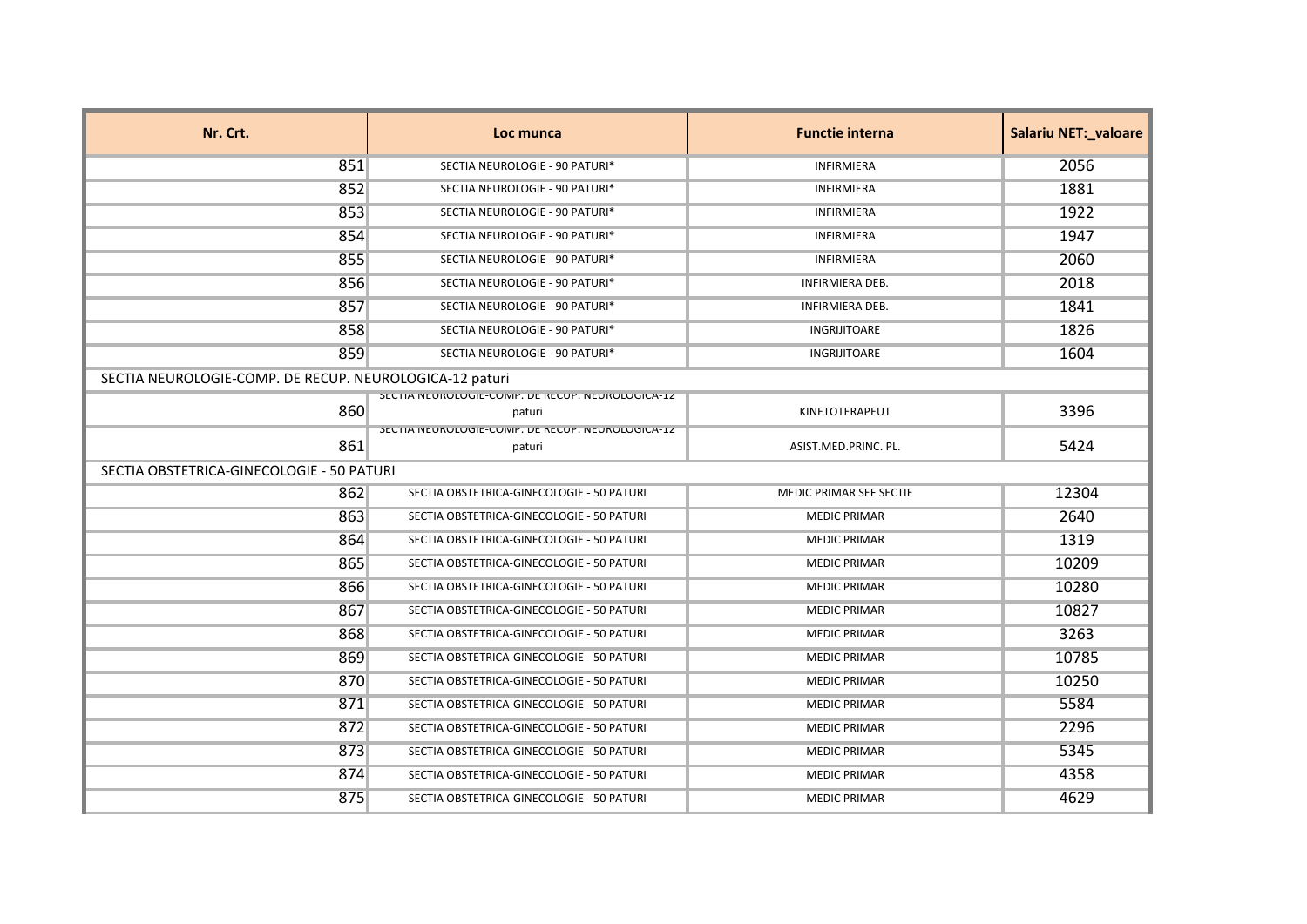| Nr. Crt. | Loc munca                                 | <b>Functie interna</b>    | <b>Salariu NET: valoare</b> |
|----------|-------------------------------------------|---------------------------|-----------------------------|
| 876      | SECTIA OBSTETRICA-GINECOLOGIE - 50 PATURI | <b>MEDIC PRIMAR</b>       | 4955                        |
| 877      | SECTIA OBSTETRICA-GINECOLOGIE - 50 PATURI | <b>MEDIC PRIMAR</b>       | 4840                        |
| 878      | SECTIA OBSTETRICA-GINECOLOGIE - 50 PATURI | <b>MEDIC SPECIALIST</b>   | 481                         |
| 879      | SECTIA OBSTETRICA-GINECOLOGIE - 50 PATURI | <b>MEDIC SPECIALIST</b>   | 7763                        |
| 880      | SECTIA OBSTETRICA-GINECOLOGIE - 50 PATURI | <b>MEDIC SPECIALIST</b>   | 7472                        |
| 881      | SECTIA OBSTETRICA-GINECOLOGIE - 50 PATURI | <b>MEDIC SPECIALIST</b>   | 8402                        |
| 882      | SECTIA OBSTETRICA-GINECOLOGIE - 50 PATURI | <b>MEDIC SPECIALIST</b>   | 2599                        |
| 883      | SECTIA OBSTETRICA-GINECOLOGIE - 50 PATURI | <b>MEDIC SPECIALIST</b>   | 3250                        |
| 884      | SECTIA OBSTETRICA-GINECOLOGIE - 50 PATURI | <b>MEDIC SPECIALIST</b>   | $\Omega$                    |
| 885      | SECTIA OBSTETRICA-GINECOLOGIE - 50 PATURI | <b>MEDIC SPECIALIST</b>   | 2317                        |
| 886      | SECTIA OBSTETRICA-GINECOLOGIE - 50 PATURI | <b>MEDIC SPECIALIST</b>   | 883                         |
| 887      | SECTIA OBSTETRICA-GINECOLOGIE - 50 PATURI | ASIST.MED.PRINC.PL SEF    | 5350                        |
| 888      | SECTIA OBSTETRICA-GINECOLOGIE - 50 PATURI | <b>MOASA PRINCIPALS</b>   | 4476                        |
| 889      | SECTIA OBSTETRICA-GINECOLOGIE - 50 PATURI | <b>MOASA PRINCIPALS</b>   | 4215                        |
| 890      | SECTIA OBSTETRICA-GINECOLOGIE - 50 PATURI | <b>ASISTENT MEDICAL S</b> | $\mathbf{0}$                |
| 891      | SECTIA OBSTETRICA-GINECOLOGIE - 50 PATURI | ASIST.MED.PRINC. PL.      | 3763                        |
| 892      | SECTIA OBSTETRICA-GINECOLOGIE - 50 PATURI | ASIST.MED.PRINC. PL.      | 3596                        |
| 893      | SECTIA OBSTETRICA-GINECOLOGIE - 50 PATURI | ASIST.MED.PRINC. PL.      | 3775                        |
| 894      | SECTIA OBSTETRICA-GINECOLOGIE - 50 PATURI | ASIST.MED.PRINC. PL.      | 3827                        |
| 895      | SECTIA OBSTETRICA-GINECOLOGIE - 50 PATURI | ASIST.MED.PRINC. PL.      | 4175                        |
| 896      | SECTIA OBSTETRICA-GINECOLOGIE - 50 PATURI | ASIST.MED.PRINC. PL.      | 3777                        |
| 897      | SECTIA OBSTETRICA-GINECOLOGIE - 50 PATURI | ASIST.MED.PRINC. PL.      | 3644                        |
| 898      | SECTIA OBSTETRICA-GINECOLOGIE - 50 PATURI | ASIST.MED.PRINC. PL.      | 4024                        |
| 899      | SECTIA OBSTETRICA-GINECOLOGIE - 50 PATURI | ASIST.MED. PL             | 3521                        |
| 900      | SECTIA OBSTETRICA-GINECOLOGIE - 50 PATURI | <b>INFIRMIERA</b>         | 1919                        |
| 901      | SECTIA OBSTETRICA-GINECOLOGIE - 50 PATURI | INFIRMIERA                | 1654                        |
| 902      | SECTIA OBSTETRICA-GINECOLOGIE - 50 PATURI | <b>INFIRMIERA</b>         | 1727                        |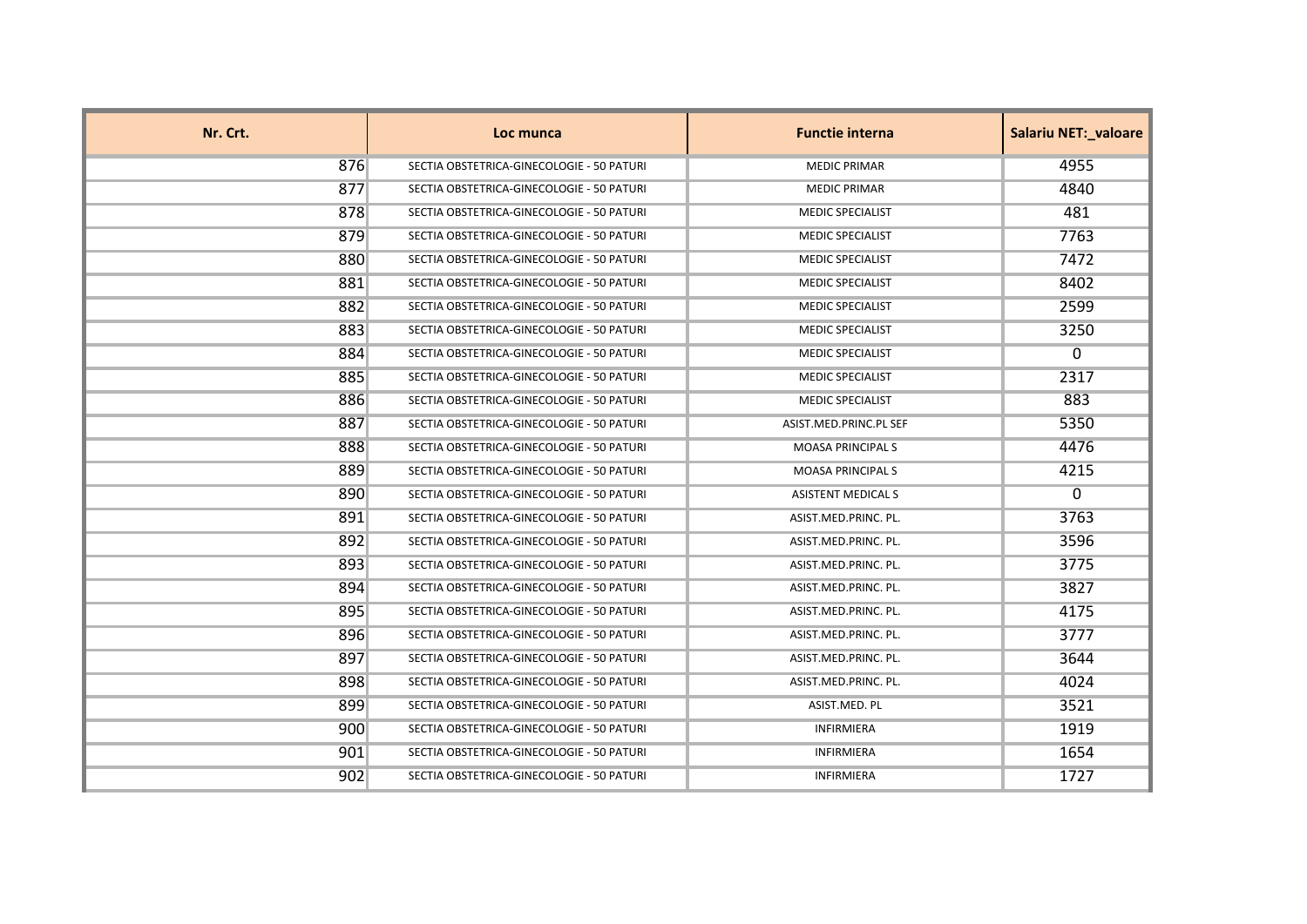| Nr. Crt.                        | Loc munca                                 | <b>Functie interna</b>  | <b>Salariu NET: valoare</b> |
|---------------------------------|-------------------------------------------|-------------------------|-----------------------------|
| 903                             | SECTIA OBSTETRICA-GINECOLOGIE - 50 PATURI | <b>INFIRMIERA</b>       | 1797                        |
| 904                             | SECTIA OBSTETRICA-GINECOLOGIE - 50 PATURI | INFIRMIERA DEB.         | 1566                        |
| 905                             | SECTIA OBSTETRICA-GINECOLOGIE - 50 PATURI | INGRIJITOARE            | 1613                        |
| SECTIA OFTALMOLOGIE - 35 PATURI |                                           |                         |                             |
| 906                             | SECTIA OFTALMOLOGIE - 35 PATURI           | MEDIC PRIMAR SEF SECTIE | 10914                       |
| 907                             | SECTIA OFTALMOLOGIE - 35 PATURI           | <b>MEDIC PRIMAR</b>     | 10753                       |
| 908                             | SECTIA OFTALMOLOGIE - 35 PATURI           | <b>MEDIC PRIMAR</b>     | 10455                       |
| 909                             | SECTIA OFTALMOLOGIE - 35 PATURI           | <b>MEDIC PRIMAR</b>     | 11142                       |
| 910                             | SECTIA OFTALMOLOGIE - 35 PATURI           | <b>MEDIC PRIMAR</b>     | 4446                        |
| 911                             | SECTIA OFTALMOLOGIE - 35 PATURI           | <b>MEDIC PRIMAR</b>     | 3939                        |
| 912                             | SECTIA OFTALMOLOGIE - 35 PATURI           | <b>MEDIC PRIMAR</b>     | 7231                        |
| 913                             | SECTIA OFTALMOLOGIE - 35 PATURI           | <b>MEDIC PRIMAR</b>     | 4963                        |
| 914                             | SECTIA OFTALMOLOGIE - 35 PATURI           | <b>MEDIC SPECIALIST</b> | 3201                        |
| 915                             | SECTIA OFTALMOLOGIE - 35 PATURI           | <b>MEDIC SPECIALIST</b> | 7976                        |
| 916                             | SECTIA OFTALMOLOGIE - 35 PATURI           | ASIST.MED.PRINC.PL SEF  | 4871                        |
| 917                             | SECTIA OFTALMOLOGIE - 35 PATURI           | ASISTENT MED. PRINC. S  | 4458                        |
| 918                             | SECTIA OFTALMOLOGIE - 35 PATURI           | ASIST.MED.PRINC. PL.    | 3963                        |
| 919                             | SECTIA OFTALMOLOGIE - 35 PATURI           | ASIST.MED.PRINC. PL.    | 3735                        |
| 920                             | SECTIA OFTALMOLOGIE - 35 PATURI           | ASIST.MED.PRINC. PL.    | 3951                        |
| 921                             | SECTIA OFTALMOLOGIE - 35 PATURI           | ASIST.MED.PRINC. PL.    | 3951                        |
| 922                             | SECTIA OFTALMOLOGIE - 35 PATURI           | ASIST.MED.PRINC. PL.    | 4043                        |
| 923                             | SECTIA OFTALMOLOGIE - 35 PATURI           | <b>INFIRMIERA</b>       | 1810                        |
| 924                             | SECTIA OFTALMOLOGIE - 35 PATURI           | <b>INFIRMIERA</b>       | 1768                        |
| 925                             | SECTIA OFTALMOLOGIE - 35 PATURI           | <b>INFIRMIERA</b>       | 1827                        |
| 926                             | SECTIA OFTALMOLOGIE - 35 PATURI           | INGRIJITOARE            | 1521                        |
| 927                             | SECTIA OFTALMOLOGIE - 35 PATURI           | INGRIJITOARE            | 1521                        |
| 928                             | SECTIA OFTALMOLOGIE - 35 PATURI           | INGRIJITOARE            | 1558                        |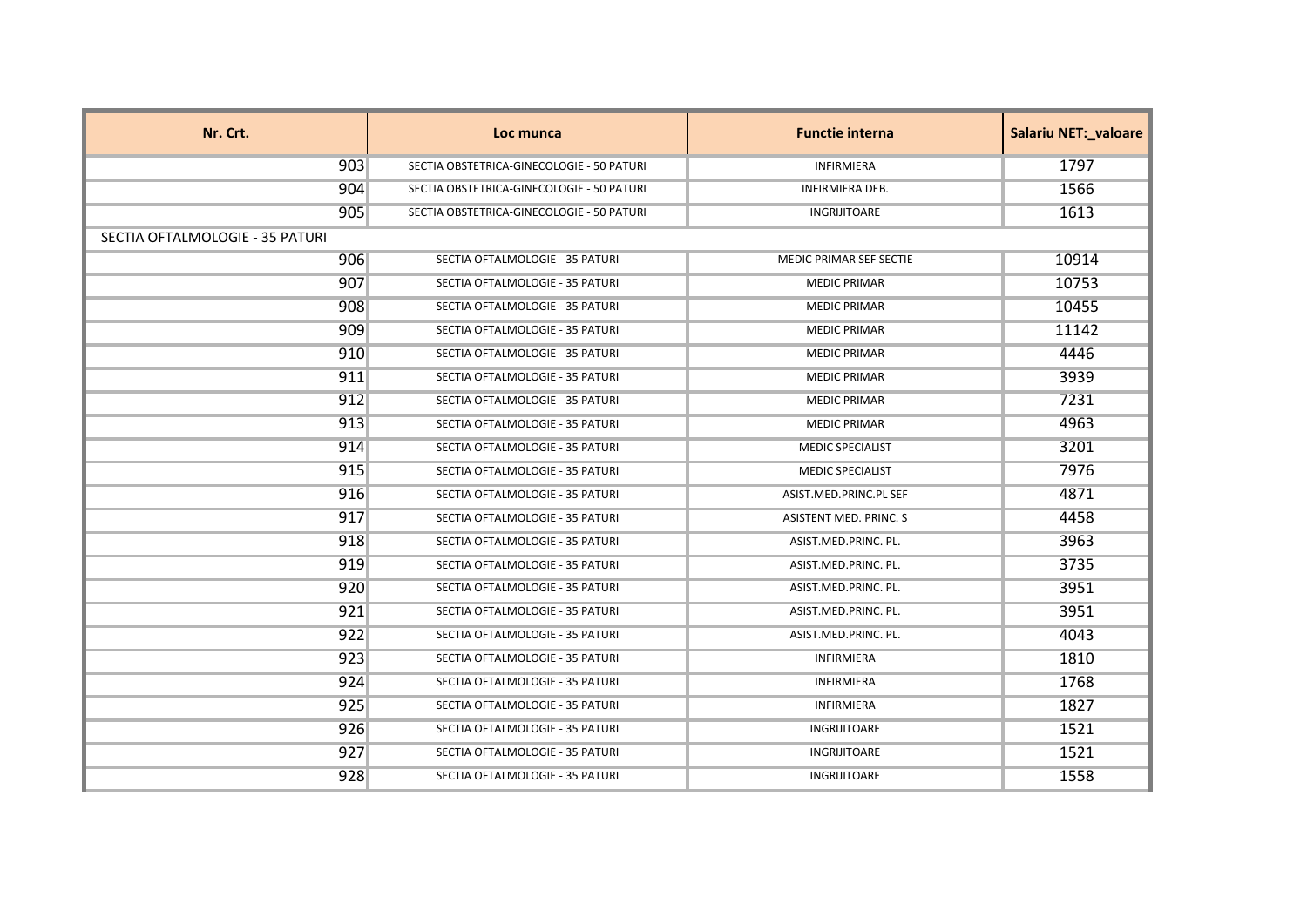| Nr. Crt.                     | Loc munca                    | <b>Functie interna</b>        | <b>Salariu NET:_valoare</b> |
|------------------------------|------------------------------|-------------------------------|-----------------------------|
| SECTIA ONCOLOGIE - 46 PATURI |                              |                               |                             |
| 929                          | SECTIA ONCOLOGIE - 46 PATURI | MEDIC PRIMAR SEF SECTIE       | 12350                       |
| 930                          | SECTIA ONCOLOGIE - 46 PATURI | <b>MEDIC PRIMAR</b>           | 3981                        |
| 931                          | SECTIA ONCOLOGIE - 46 PATURI | <b>MEDIC PRIMAR</b>           | 2153                        |
| 932                          | SECTIA ONCOLOGIE - 46 PATURI | <b>MEDIC SPECIALIST</b>       | 8062                        |
| 933                          | SECTIA ONCOLOGIE - 46 PATURI | <b>MEDIC SPECIALIST</b>       | 2066                        |
| 934                          | SECTIA ONCOLOGIE - 46 PATURI | ASIST.MED.PRINC.PL SEF        | 5758                        |
| 935                          | SECTIA ONCOLOGIE - 46 PATURI | ASISTENT MED. PRINC. S        | 4949                        |
| 936                          | SECTIA ONCOLOGIE - 46 PATURI | <b>ASISTENT MED. PRINC. S</b> | 5108                        |
| 937                          | SECTIA ONCOLOGIE - 46 PATURI | ASIST. MED. DEB. S            | 4072                        |
| 938                          | SECTIA ONCOLOGIE - 46 PATURI | ASIST.MED.PRINC. PL.          | 4581                        |
| 939                          | SECTIA ONCOLOGIE - 46 PATURI | ASIST.MED.PRINC. PL.          | 4780                        |
| 940                          | SECTIA ONCOLOGIE - 46 PATURI | ASIST.MED.PRINC. PL.          | 4501                        |
| 941                          | SECTIA ONCOLOGIE - 46 PATURI | ASIST.MED.PRINC. PL.          | 4384                        |
| 942                          | SECTIA ONCOLOGIE - 46 PATURI | ASIST.MED.PRINC. PL.          | 4473                        |
| 943                          | SECTIA ONCOLOGIE - 46 PATURI | ASIST.MED.PRINC. PL.          | 4272                        |
| 944                          | SECTIA ONCOLOGIE - 46 PATURI | ASIST.MED.PRINC. PL.          | 4606                        |
| 945                          | SECTIA ONCOLOGIE - 46 PATURI | ASIST.MED.PRINC. PL.          | 4668                        |
| 946                          | SECTIA ONCOLOGIE - 46 PATURI | ASIST.MED.DEB.PL              | 4161                        |
| 947                          | SECTIA ONCOLOGIE - 46 PATURI | ASIST.MED.DEB.PL              | 3773                        |
| 948                          | SECTIA ONCOLOGIE - 46 PATURI | <b>INFIRMIERA</b>             | 2435                        |
| 949                          | SECTIA ONCOLOGIE - 46 PATURI | <b>INFIRMIERA</b>             | 2450                        |
| 950                          | SECTIA ONCOLOGIE - 46 PATURI | INFIRMIERA                    | 2242                        |
| 951                          | SECTIA ONCOLOGIE - 46 PATURI | <b>INFIRMIERA</b>             | 2359                        |
| 952                          | SECTIA ONCOLOGIE - 46 PATURI | <b>INFIRMIERA</b>             | 2489                        |
| 953                          | SECTIA ONCOLOGIE - 46 PATURI | <b>INFIRMIERA DEB.</b>        | 2213                        |
| 954                          | SECTIA ONCOLOGIE - 46 PATURI | INGRIJITOARE                  | 2168                        |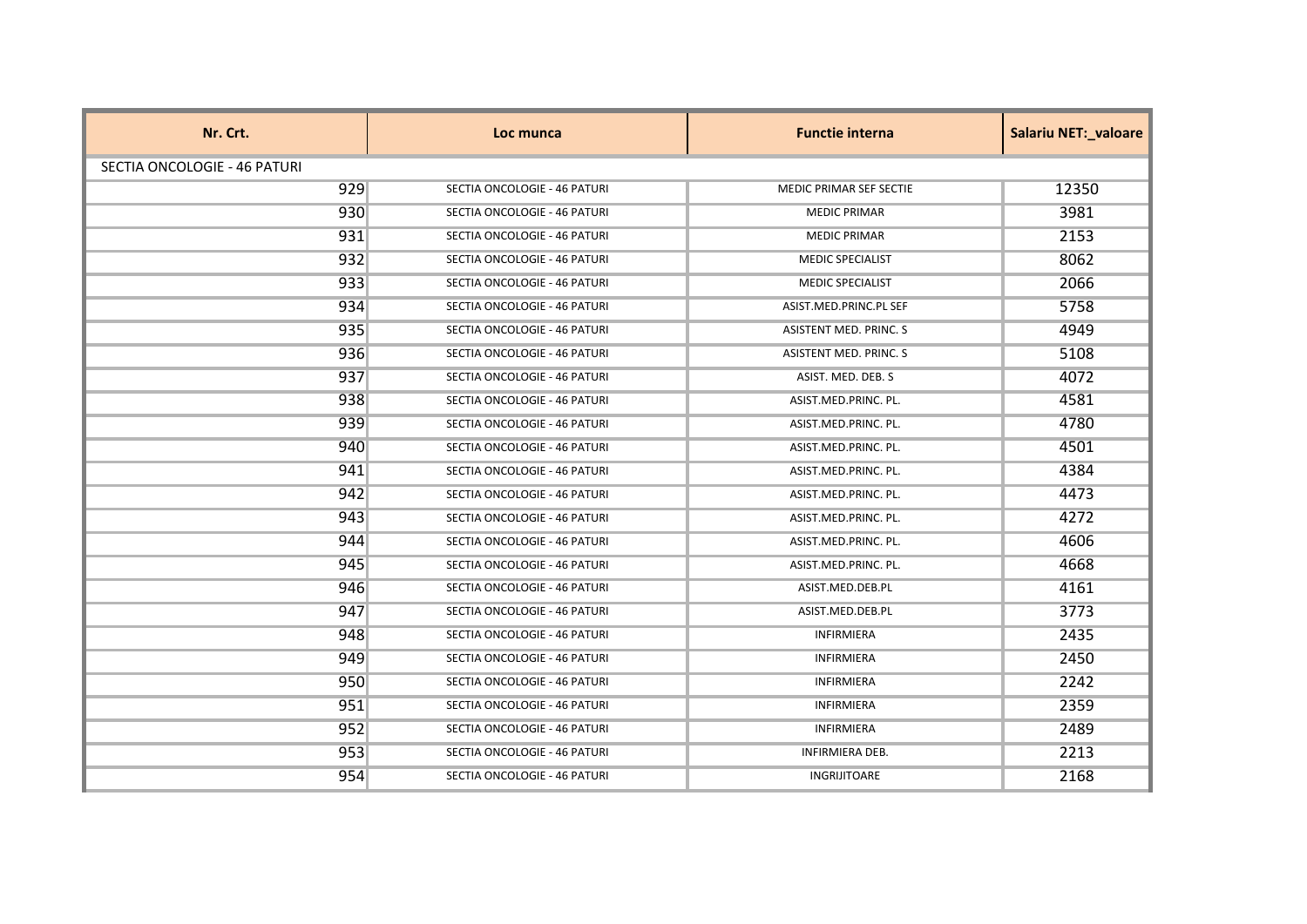| Nr. Crt.                                           | Loc munca                                          | <b>Functie interna</b>         | <b>Salariu NET: valoare</b> |
|----------------------------------------------------|----------------------------------------------------|--------------------------------|-----------------------------|
| SECTIA ORL-33 PATURI DIN CARE COMP.CHIR.ORALA MAXI |                                                    |                                |                             |
| 9551                                               | SECTIA ORL-33 PATURI DIN CARE COMP.CHIR.ORALA MAXI | <b>MEDIC PRIMAR SEF SECTIE</b> | 11949                       |
| 956                                                | SECTIA ORL-33 PATURI DIN CARE COMP.CHIR.ORALA MAXI | <b>MEDIC PRIMAR</b>            | 2969                        |
| 957                                                | SECTIA ORL-33 PATURI DIN CARE COMP.CHIR.ORALA MAXI | <b>MEDIC PRIMAR</b>            | 9833                        |
| 958                                                | SECTIA ORL-33 PATURI DIN CARE COMP.CHIR.ORALA MAXI | <b>MEDIC PRIMAR</b>            | 10293                       |
| 9591                                               | SECTIA ORL-33 PATURI DIN CARE COMP.CHIR.ORALA MAXI | <b>MEDIC PRIMAR</b>            | 5684                        |
| 9601                                               | SECTIA ORL-33 PATURI DIN CARE COMP.CHIR.ORALA MAXI | <b>MEDIC PRIMAR</b>            | 1608                        |
| 9611                                               | SECTIA ORL-33 PATURI DIN CARE COMP.CHIR.ORALA MAXI | <b>MEDIC PRIMAR</b>            | 4207                        |
| 9621                                               | SECTIA ORL-33 PATURI DIN CARE COMP.CHIR.ORALA MAXI | MEDIC SPECIALIST               | 3552                        |
| 963 <sup>1</sup>                                   | SECTIA ORL-33 PATURI DIN CARE COMP.CHIR.ORALA MAXI | <b>MEDIC SPECIALIST</b>        | 7678                        |
| 964                                                | SECTIA ORL-33 PATURI DIN CARE COMP.CHIR.ORALA MAXI | <b>MEDIC SPECIALIST</b>        | 8097                        |
| 9651                                               | SECTIA ORL-33 PATURI DIN CARE COMP.CHIR.ORALA MAXI | <b>MEDIC SPECIALIST</b>        | 3590                        |
| 9661                                               | SECTIA ORL-33 PATURI DIN CARE COMP.CHIR.ORALA MAXI | <b>MEDIC SPECIALIST</b>        | 1705                        |
| 9671                                               | SECTIA ORL-33 PATURI DIN CARE COMP.CHIR.ORALA MAXI | ASIST.MED.PRINC.S SEF          | 4988                        |
| 9681                                               | SECTIA ORL-33 PATURI DIN CARE COMP.CHIR.ORALA MAXI | ASIST.MED.PRINC. PL.           | 3651                        |
| 9691                                               | SECTIA ORL-33 PATURI DIN CARE COMP.CHIR.ORALA MAXI | ASIST.MED.PRINC. PL.           | 3711                        |
| 970                                                | SECTIA ORL-33 PATURI DIN CARE COMP.CHIR.ORALA MAXI | ASIST.MED.PRINC. PL.           | 3757                        |
| 971.                                               | SECTIA ORL-33 PATURI DIN CARE COMP.CHIR.ORALA MAXI | ASIST.MED.PRINC. PL.           | 3881                        |
| 9721                                               | SECTIA ORL-33 PATURI DIN CARE COMP.CHIR.ORALA MAXI | ASIST.MED.PRINC. PL.           | 3892                        |
| 9731                                               | SECTIA ORL-33 PATURI DIN CARE COMP.CHIR.ORALA MAXI | <b>INFIRMIERA</b>              | 1718                        |
| 974                                                | SECTIA ORL-33 PATURI DIN CARE COMP.CHIR.ORALA MAXI | <b>INFIRMIERA</b>              | 1683                        |
| 9751                                               | SECTIA ORL-33 PATURI DIN CARE COMP.CHIR.ORALA MAXI | <b>INFIRMIERA</b>              | 1709                        |
| 9761                                               | SECTIA ORL-33 PATURI DIN CARE COMP.CHIR.ORALA MAXI | <b>INFIRMIERA</b>              | 1872                        |
| 977                                                | SECTIA ORL-33 PATURI DIN CARE COMP.CHIR.ORALA MAXI | INFIRMIERA                     | 1711                        |
| 978.                                               | SECTIA ORL-33 PATURI DIN CARE COMP.CHIR.ORALA MAXI | <b>INGRIJITOARE</b>            | 1515                        |
| 9791                                               | SECTIA ORL-33 PATURI DIN CARE COMP.CHIR.ORALA MAXI | <b>INGRIJITOARE</b>            | 1558                        |
| SECTIA ORTOPEDIE-TRAUMATOLOGIE - 48 PATURI         |                                                    |                                |                             |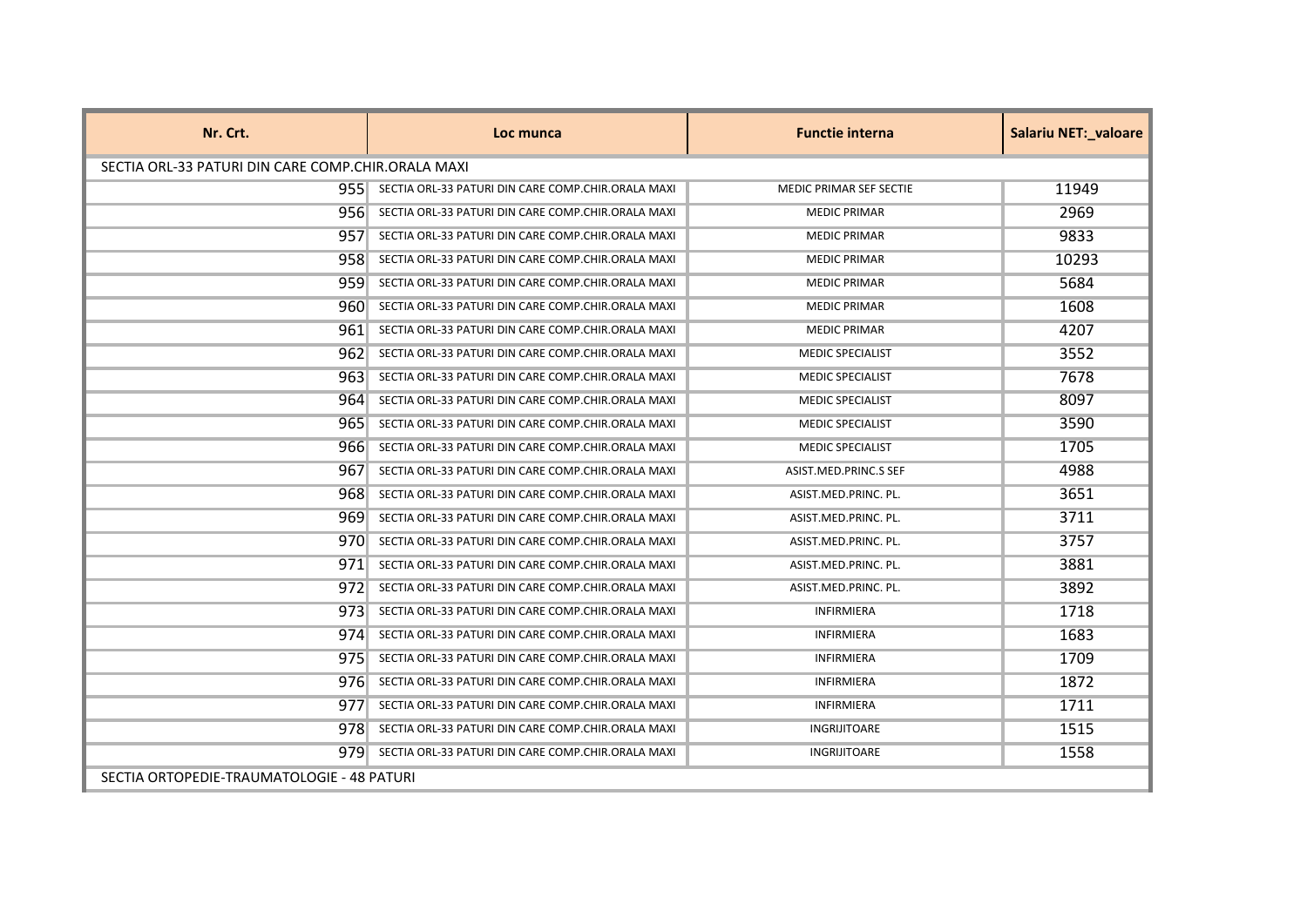| Nr. Crt. | Loc munca                                  | <b>Functie interna</b>  | <b>Salariu NET: valoare</b> |
|----------|--------------------------------------------|-------------------------|-----------------------------|
| 980      | SECTIA ORTOPEDIE-TRAUMATOLOGIE - 48 PATURI | MEDIC PRIMAR SEF SECTIE | 13820                       |
| 981      | SECTIA ORTOPEDIE-TRAUMATOLOGIE - 48 PATURI | <b>MEDIC PRIMAR</b>     | 12683                       |
| 982      | SECTIA ORTOPEDIE-TRAUMATOLOGIE - 48 PATURI | <b>MEDIC PRIMAR</b>     | 10616                       |
| 983      | SECTIA ORTOPEDIE-TRAUMATOLOGIE - 48 PATURI | <b>MEDIC PRIMAR</b>     | 10358                       |
| 984      | SECTIA ORTOPEDIE-TRAUMATOLOGIE - 48 PATURI | <b>MEDIC PRIMAR</b>     | 11692                       |
| 985      | SECTIA ORTOPEDIE-TRAUMATOLOGIE - 48 PATURI | <b>MEDIC PRIMAR</b>     | 0                           |
| 986      | SECTIA ORTOPEDIE-TRAUMATOLOGIE - 48 PATURI | <b>MEDIC PRIMAR</b>     | 4431                        |
| 987      | SECTIA ORTOPEDIE-TRAUMATOLOGIE - 48 PATURI | <b>MEDIC PRIMAR</b>     | 3883                        |
| 988      | SECTIA ORTOPEDIE-TRAUMATOLOGIE - 48 PATURI | <b>MEDIC PRIMAR</b>     | 5811                        |
| 989      | SECTIA ORTOPEDIE-TRAUMATOLOGIE - 48 PATURI | <b>MEDIC PRIMAR</b>     | $\Omega$                    |
| 990      | SECTIA ORTOPEDIE-TRAUMATOLOGIE - 48 PATURI | <b>MEDIC SPECIALIST</b> | 8414                        |
| 991      | SECTIA ORTOPEDIE-TRAUMATOLOGIE - 48 PATURI | <b>MEDIC SPECIALIST</b> | 1535                        |
| 992      | SECTIA ORTOPEDIE-TRAUMATOLOGIE - 48 PATURI | <b>MEDIC SPECIALIST</b> | 8836                        |
| 993      | SECTIA ORTOPEDIE-TRAUMATOLOGIE - 48 PATURI | <b>MEDIC SPECIALIST</b> | 3812                        |
| 994      | SECTIA ORTOPEDIE-TRAUMATOLOGIE - 48 PATURI | <b>MEDIC SPECIALIST</b> | 3452                        |
| 995      | SECTIA ORTOPEDIE-TRAUMATOLOGIE - 48 PATURI | KINETOTERAPEUT PRINC.S  | $\Omega$                    |
| 996      | SECTIA ORTOPEDIE-TRAUMATOLOGIE - 48 PATURI | ASIST.MED.PRINC.PL SEF  | 4858                        |
| 997      | SECTIA ORTOPEDIE-TRAUMATOLOGIE - 48 PATURI | ASISTENT MED. PRINC. S  | 4596                        |
| 998      | SECTIA ORTOPEDIE-TRAUMATOLOGIE - 48 PATURI | ASIST.MED.PRINC. PL.    | 3851                        |
| 999      | SECTIA ORTOPEDIE-TRAUMATOLOGIE - 48 PATURI | ASIST.MED.PRINC. PL.    | 3851                        |
| 1000     | SECTIA ORTOPEDIE-TRAUMATOLOGIE - 48 PATURI | ASIST.MED.PRINC. PL.    | 3641                        |
| 1001     | SECTIA ORTOPEDIE-TRAUMATOLOGIE - 48 PATURI | ASIST.MED.PRINC. PL.    | 3851                        |
| 1002     | SECTIA ORTOPEDIE-TRAUMATOLOGIE - 48 PATURI | ASIST.MED.PRINC. PL.    | 3851                        |
| 1003     | SECTIA ORTOPEDIE-TRAUMATOLOGIE - 48 PATURI | ASIST.MED.PRINC. PL.    | 3918                        |
| 1004     | SECTIA ORTOPEDIE-TRAUMATOLOGIE - 48 PATURI | ASIST.MED.PRINC. PL.    | 3851                        |
| 1005     | SECTIA ORTOPEDIE-TRAUMATOLOGIE - 48 PATURI | ASIST.MED.PRINC. PL.    | 3851                        |
| 1006     | SECTIA ORTOPEDIE-TRAUMATOLOGIE - 48 PATURI | ASIST.MED. PL           | 2527                        |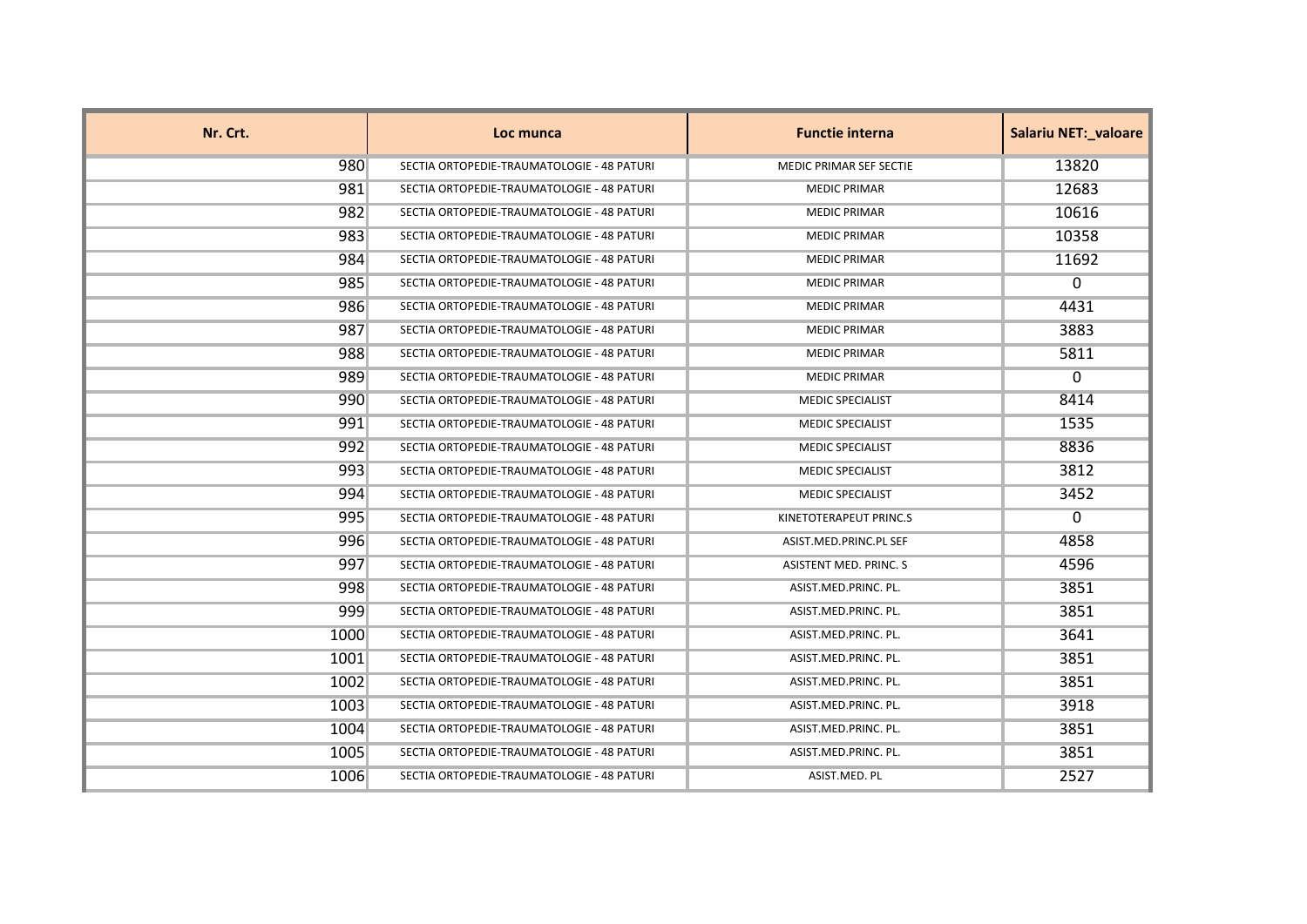| Nr. Crt.                     | Loc munca                                  | <b>Functie interna</b>  | <b>Salariu NET: valoare</b> |
|------------------------------|--------------------------------------------|-------------------------|-----------------------------|
| 1007                         | SECTIA ORTOPEDIE-TRAUMATOLOGIE - 48 PATURI | <b>INFIRMIERA</b>       | 1674                        |
| 1008                         | SECTIA ORTOPEDIE-TRAUMATOLOGIE - 48 PATURI | <b>INFIRMIERA</b>       | 1807                        |
| 1009                         | SECTIA ORTOPEDIE-TRAUMATOLOGIE - 48 PATURI | <b>INFIRMIERA</b>       | 1552                        |
| 1010                         | SECTIA ORTOPEDIE-TRAUMATOLOGIE - 48 PATURI | <b>INFIRMIERA</b>       | 1523                        |
| 1011                         | SECTIA ORTOPEDIE-TRAUMATOLOGIE - 48 PATURI | <b>BRANCARDIER</b>      | 1275                        |
| 1012                         | SECTIA ORTOPEDIE-TRAUMATOLOGIE - 48 PATURI | INGRIJITOARE            | 1703                        |
| 1013                         | SECTIA ORTOPEDIE-TRAUMATOLOGIE - 48 PATURI | INGRIJITOARE            | 1522                        |
| 1014                         | SECTIA ORTOPEDIE-TRAUMATOLOGIE - 48 PATURI | <b>INGRIJITOARE</b>     | 1323                        |
| 1015                         | SECTIA ORTOPEDIE-TRAUMATOLOGIE - 48 PATURI | INGRIJITOARE            | 1522                        |
| SECTIA PEDIATRIE - 69 PATURI |                                            |                         |                             |
| 1016                         | SECTIA PEDIATRIE - 69 PATURI               | MEDIC PRIMAR SEF SECTIE | 10843                       |
| 1017                         | SECTIA PEDIATRIE - 69 PATURI               | <b>MEDIC PRIMAR</b>     | 9581                        |
| 1018                         | SECTIA PEDIATRIE - 69 PATURI               | <b>MEDIC PRIMAR</b>     | 9875                        |
| 1019                         | SECTIA PEDIATRIE - 69 PATURI               | <b>MEDIC PRIMAR</b>     | 9725                        |
| 1020                         | SECTIA PEDIATRIE - 69 PATURI               | <b>MEDIC PRIMAR</b>     | 10315                       |
| 1021                         | SECTIA PEDIATRIE - 69 PATURI               | <b>MEDIC PRIMAR</b>     | 10313                       |
| 1022                         | SECTIA PEDIATRIE - 69 PATURI               | <b>MEDIC PRIMAR</b>     | 9863                        |
| 1023                         | SECTIA PEDIATRIE - 69 PATURI               | <b>MEDIC PRIMAR</b>     | 4741                        |
| 1024                         | SECTIA PEDIATRIE - 69 PATURI               | <b>MEDIC PRIMAR</b>     | 5572                        |
| 1025                         | SECTIA PEDIATRIE - 69 PATURI               | <b>MEDIC PRIMAR</b>     | $\Omega$                    |
| 1026                         | SECTIA PEDIATRIE - 69 PATURI               | <b>MEDIC PRIMAR</b>     | 4348                        |
| 1027                         | SECTIA PEDIATRIE - 69 PATURI               | <b>MEDIC PRIMAR</b>     | 3067                        |
| 1028                         | SECTIA PEDIATRIE - 69 PATURI               | <b>MEDIC PRIMAR</b>     | 3577                        |
| 1029                         | SECTIA PEDIATRIE - 69 PATURI               | <b>MEDIC PRIMAR</b>     | 5422                        |
| 1030                         | SECTIA PEDIATRIE - 69 PATURI               | <b>MEDIC SPECIALIST</b> | 7408                        |
| 1031                         | SECTIA PEDIATRIE - 69 PATURI               | <b>MEDIC SPECIALIST</b> | 3641                        |
| 1032                         | SECTIA PEDIATRIE - 69 PATURI               | ASIST.MED.PRINC.S SEF   | 4982                        |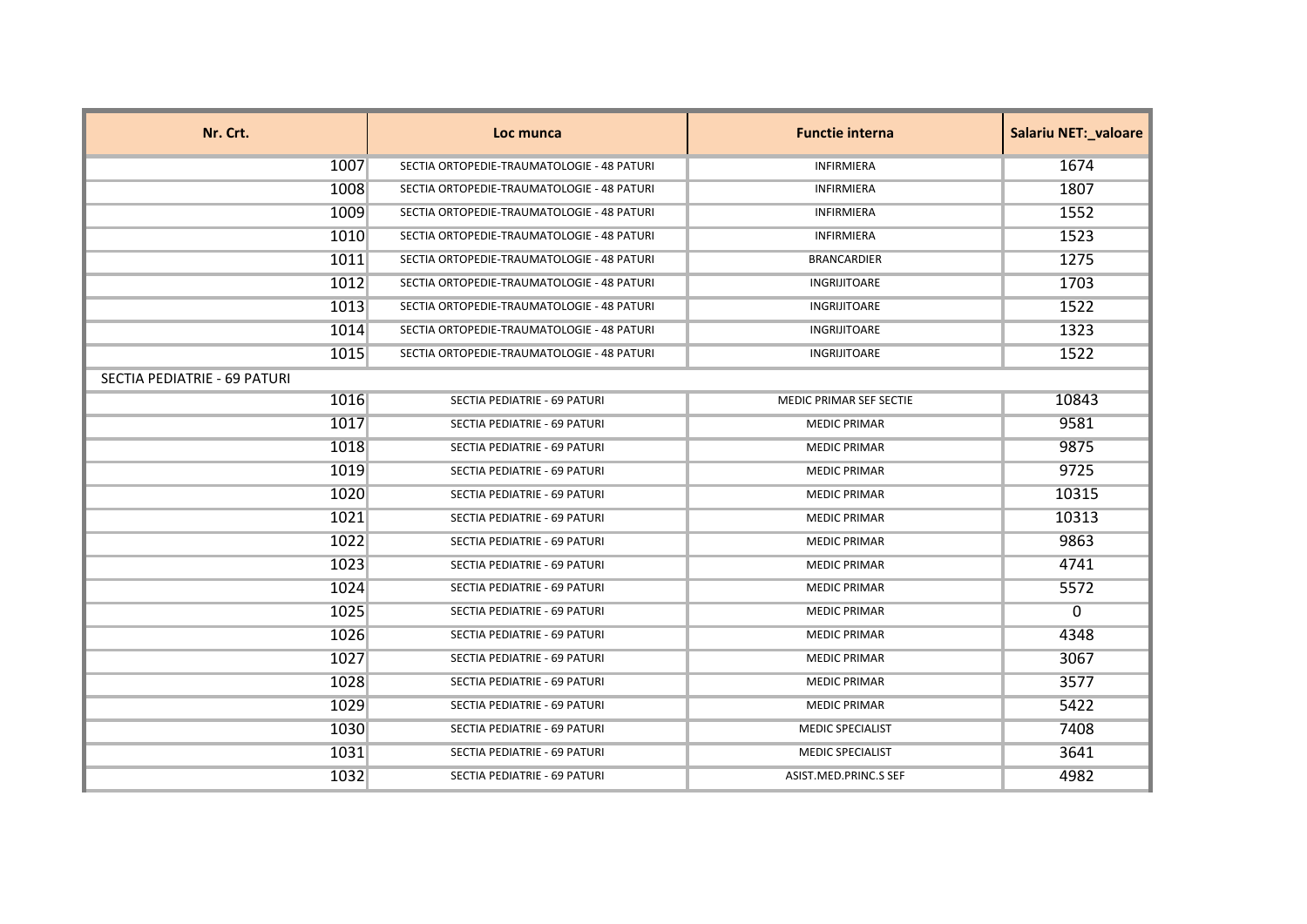| Nr. Crt.                            | Loc munca                           | <b>Functie interna</b>    | <b>Salariu NET:_valoare</b> |
|-------------------------------------|-------------------------------------|---------------------------|-----------------------------|
| 1033                                | SECTIA PEDIATRIE - 69 PATURI        | ASISTENT MED. PRINC. S    | 3953                        |
| 1034                                | SECTIA PEDIATRIE - 69 PATURI        | ASISTENT MED. PRINC. S    | 3984                        |
| 1035                                | SECTIA PEDIATRIE - 69 PATURI        | ASISTENT MED. PRINC. S    | 4451                        |
| 1036                                | SECTIA PEDIATRIE - 69 PATURI        | ASISTENT MED. PRINC. S    | 4558                        |
| 1037                                | SECTIA PEDIATRIE - 69 PATURI        | ASISTENT MED. PRINC. S    | 4398                        |
| 1038                                | SECTIA PEDIATRIE - 69 PATURI        | <b>ASISTENT MEDICAL S</b> | 3510                        |
| 1039                                | SECTIA PEDIATRIE - 69 PATURI        | ASIST.MED.PRINC. PL.      | 3914                        |
| 1040                                | SECTIA PEDIATRIE - 69 PATURI        | ASIST.MED.PRINC. PL.      | 3955                        |
| 1041                                | SECTIA PEDIATRIE - 69 PATURI        | ASIST.MED.PRINC. PL.      | 4682                        |
| 1042                                | SECTIA PEDIATRIE - 69 PATURI        | ASIST.MED.PRINC. PL.      | 1592                        |
| 1043                                | SECTIA PEDIATRIE - 69 PATURI        | ASIST.MED.PRINC. PL.      | 3136                        |
| 1044                                | SECTIA PEDIATRIE - 69 PATURI        | ASIST.MED.PRINC. PL.      | 3765                        |
| 1045                                | SECTIA PEDIATRIE - 69 PATURI        | ASIST.MED.PRINC. PL.      | 3386                        |
| 1046                                | SECTIA PEDIATRIE - 69 PATURI        | ASIST.MED.PRINC. PL.      | 3620                        |
| 1047                                | SECTIA PEDIATRIE - 69 PATURI        | INFIRMIERA                | 1797                        |
| 1048                                | SECTIA PEDIATRIE - 69 PATURI        | INFIRMIERA                | 1923                        |
| 1049                                | SECTIA PEDIATRIE - 69 PATURI        | <b>INFIRMIERA</b>         | 1724                        |
| 1050                                | SECTIA PEDIATRIE - 69 PATURI        | <b>INFIRMIERA</b>         | 1791                        |
| 1051                                | SECTIA PEDIATRIE - 69 PATURI        | <b>INFIRMIERA</b>         | 0                           |
| 1052                                | SECTIA PEDIATRIE - 69 PATURI        | <b>INFIRMIERA</b>         | 1603                        |
| 1053                                | SECTIA PEDIATRIE - 69 PATURI        | <b>INFIRMIERA DEB.</b>    | 1807                        |
| 1054                                | SECTIA PEDIATRIE - 69 PATURI        | INGRIJITOARE              | 1571                        |
| 1055                                | SECTIA PEDIATRIE - 69 PATURI        | INGRIJITOARE              | 1508                        |
| SECTIA PSIHIATRIE ACUTI - 60 PATURI |                                     |                           |                             |
| 1056                                | SECTIA PSIHIATRIE ACUTI - 60 PATURI | MEDIC PRIMAR SEF SECTIE   | 16157                       |
| 1057                                | SECTIA PSIHIATRIE ACUTI - 60 PATURI | <b>MEDIC PRIMAR</b>       | 12690                       |
| 1058                                | SECTIA PSIHIATRIE ACUTI - 60 PATURI | <b>MEDIC PRIMAR</b>       | 15431                       |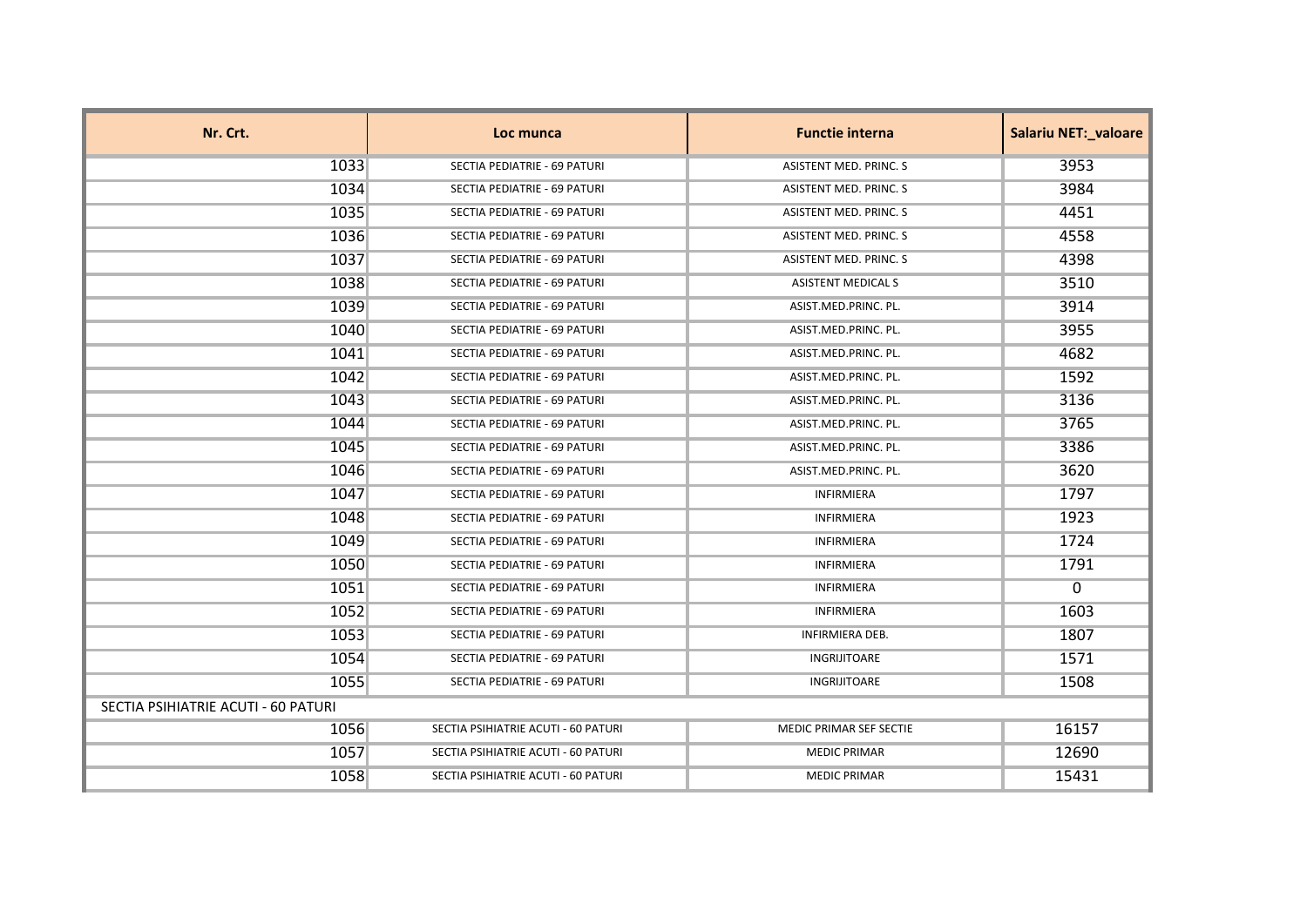| Nr. Crt. | Loc munca                           | <b>Functie interna</b>        | <b>Salariu NET: valoare</b> |
|----------|-------------------------------------|-------------------------------|-----------------------------|
| 1059     | SECTIA PSIHIATRIE ACUTI - 60 PATURI | <b>MEDIC PRIMAR</b>           | 3109                        |
| 1060     | SECTIA PSIHIATRIE ACUTI - 60 PATURI | <b>MEDIC PRIMAR</b>           | 3424                        |
| 1061     | SECTIA PSIHIATRIE ACUTI - 60 PATURI | <b>MEDIC SPECIALIST</b>       | 9051                        |
| 1062     | SECTIA PSIHIATRIE ACUTI - 60 PATURI | <b>MEDIC SPECIALIST</b>       | 10686                       |
| 1063     | SECTIA PSIHIATRIE ACUTI - 60 PATURI | <b>MEDIC SPECIALIST</b>       | 11179                       |
| 1064     | SECTIA PSIHIATRIE ACUTI - 60 PATURI | <b>MEDIC SPECIALIST</b>       | 2811                        |
| 1065     | SECTIA PSIHIATRIE ACUTI - 60 PATURI | <b>MEDIC SPECIALIST</b>       | 1906                        |
| 1066     | SECTIA PSIHIATRIE ACUTI - 60 PATURI | <b>MEDIC SPECIALIST</b>       | 1845                        |
| 1067     | SECTIA PSIHIATRIE ACUTI - 60 PATURI | PSIHOLOG PRINC.               | 4297                        |
| 1068     | SECTIA PSIHIATRIE ACUTI - 60 PATURI | ASIST.MED.PRINC.PL SEF        | 6627                        |
| 1069     | SECTIA PSIHIATRIE ACUTI - 60 PATURI | ASISTENT MED. PRINC. S        | 5916                        |
| 1070     | SECTIA PSIHIATRIE ACUTI - 60 PATURI | <b>ASISTENT MED. PRINC. S</b> | 5800                        |
| 1071     | SECTIA PSIHIATRIE ACUTI - 60 PATURI | ASISTENT MED. PRINC. S        | 5865                        |
| 1072     | SECTIA PSIHIATRIE ACUTI - 60 PATURI | ASISTENT MED. PRINC. S        | 5832                        |
| 1073     | SECTIA PSIHIATRIE ACUTI - 60 PATURI | ASISTENT MED. PRINC. S        | 5736                        |
| 1074     | SECTIA PSIHIATRIE ACUTI - 60 PATURI | ASISTENT MED. PRINC. S        | 5736                        |
| 1075     | SECTIA PSIHIATRIE ACUTI - 60 PATURI | ASIST.MED.PRINC. PL.          | 5102                        |
| 1076     | SECTIA PSIHIATRIE ACUTI - 60 PATURI | ASIST.MED.PRINC. PL.          | 5256                        |
| 1077     | SECTIA PSIHIATRIE ACUTI - 60 PATURI | ASIST.MED.PRINC. PL.          | 5244                        |
| 1078     | SECTIA PSIHIATRIE ACUTI - 60 PATURI | ASIST.MED.PRINC. PL.          | 4982                        |
| 1079     | SECTIA PSIHIATRIE ACUTI - 60 PATURI | ASIST.MED.PRINC. PL.          | 5256                        |
| 1080     | SECTIA PSIHIATRIE ACUTI - 60 PATURI | ASIST.MED.PRINC. PL.          | 5233                        |
| 1081     | SECTIA PSIHIATRIE ACUTI - 60 PATURI | ASIST.MED.PRINC. PL.          | 5338                        |
| 1082     | SECTIA PSIHIATRIE ACUTI - 60 PATURI | <b>INFIRMIERA</b>             | 2405                        |
| 1083     | SECTIA PSIHIATRIE ACUTI - 60 PATURI | <b>INFIRMIERA</b>             | 2156                        |
| 1084     | SECTIA PSIHIATRIE ACUTI - 60 PATURI | <b>INFIRMIERA DEB.</b>        | 2052                        |
| 1085     | SECTIA PSIHIATRIE ACUTI - 60 PATURI | <b>INFIRMIERA DEB.</b>        | 2478                        |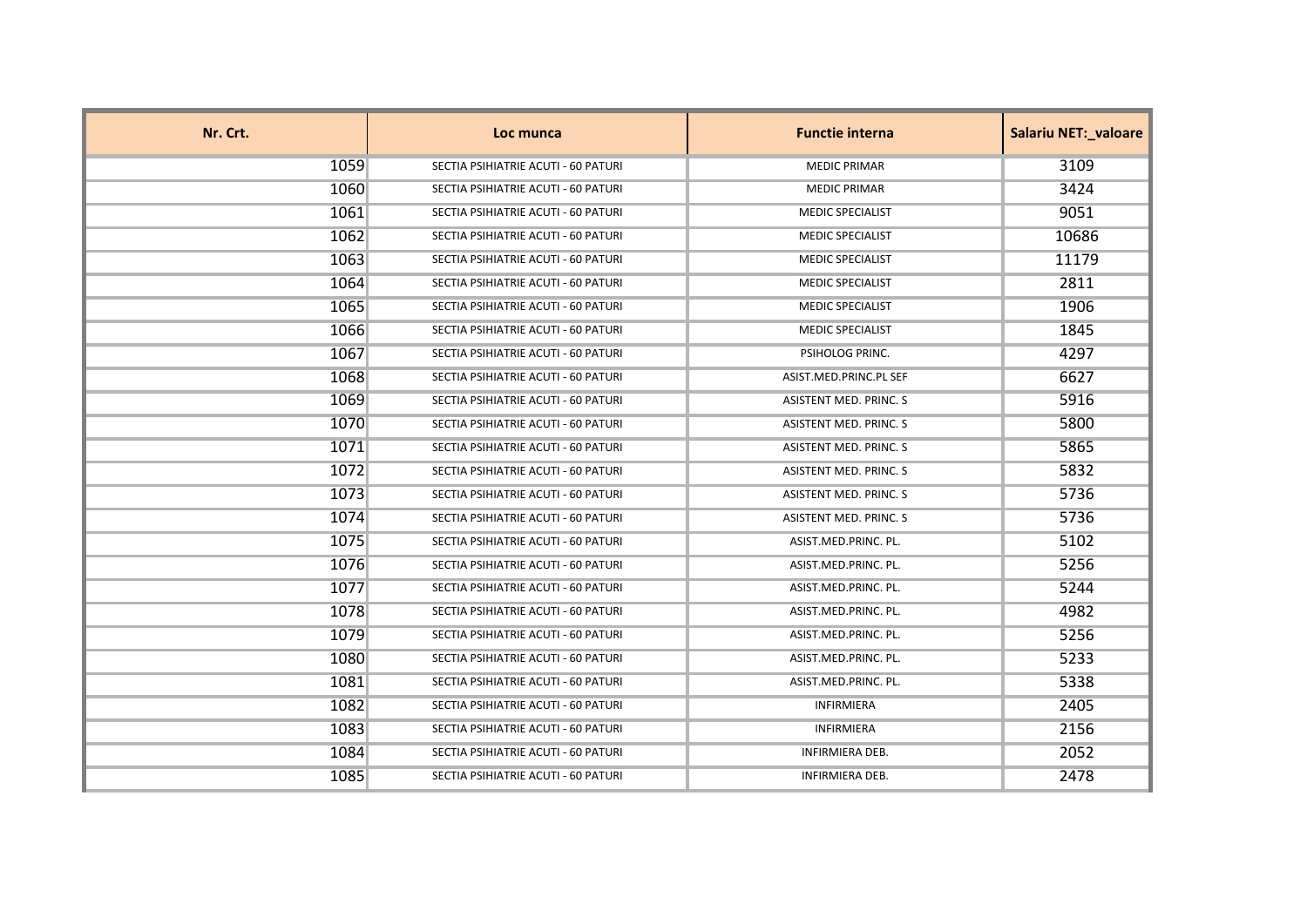| Nr. Crt.                                          | Loc munca                                         | <b>Functie interna</b>        | <b>Salariu NET: valoare</b> |
|---------------------------------------------------|---------------------------------------------------|-------------------------------|-----------------------------|
| 1086                                              | SECTIA PSIHIATRIE ACUTI - 60 PATURI               | <b>INGRIJITOARE</b>           | 2086                        |
| 1087                                              | SECTIA PSIHIATRIE ACUTI - 60 PATURI               | INGRIJITOARE                  | 2216                        |
| 1088                                              | SECTIA PSIHIATRIE ACUTI - 60 PATURI               | MUNCITOR NECALIFICAT I        | 2205                        |
| 1089                                              | SECTIA PSIHIATRIE ACUTI - 60 PATURI               | MUNCITOR NECALIFICAT I        | 2329                        |
| 1090                                              | SECTIA PSIHIATRIE ACUTI - 60 PATURI               | <b>MUNCITOR NECALIFICAT I</b> | 2247                        |
| SECTIA REC., MED. FIZICA SI BALNEOLOGIE-56 PATURI |                                                   |                               |                             |
| 1091                                              | SECTIA REC., MED. FIZICA SI BALNEOLOGIE-56 PATURI | MEDIC PRIMAR SEF SECTIE       | 10839                       |
| 1092                                              | SECTIA REC., MED. FIZICA SI BALNEOLOGIE-56 PATURI | <b>MEDIC PRIMAR</b>           | 8946                        |
| 1093                                              | SECTIA REC., MED. FIZICA SI BALNEOLOGIE-56 PATURI | <b>MEDIC PRIMAR</b>           | 3503                        |
| 1094                                              | SECTIA REC., MED. FIZICA SI BALNEOLOGIE-56 PATURI | <b>MEDIC PRIMAR</b>           | 3038                        |
| 1095                                              | SECTIA REC., MED. FIZICA SI BALNEOLOGIE-56 PATURI | <b>MEDIC PRIMAR</b>           | 3010                        |
| 1096                                              | SECTIA REC., MED. FIZICA SI BALNEOLOGIE-56 PATURI | <b>MEDIC PRIMAR</b>           | 10606                       |
| 1097                                              | SECTIA REC., MED. FIZICA SI BALNEOLOGIE-56 PATURI | <b>MEDIC SPECIALIST</b>       | 8277                        |
| 1098                                              | SECTIA REC., MED. FIZICA SI BALNEOLOGIE-56 PATURI | <b>MEDIC SPECIALIST</b>       | 7352                        |
| 1099                                              | SECTIA REC., MED. FIZICA SI BALNEOLOGIE-56 PATURI | <b>MEDIC SPECIALIST</b>       | 6367                        |
| 1100                                              | SECTIA REC., MED. FIZICA SI BALNEOLOGIE-56 PATURI | <b>MEDIC SPECIALIST</b>       | 2919                        |
| 1101                                              | SECTIA REC., MED. FIZICA SI BALNEOLOGIE-56 PATURI | <b>MEDIC SPECIALIST</b>       | 2127                        |
| 1102                                              | SECTIA REC., MED. FIZICA SI BALNEOLOGIE-56 PATURI | ASIST.MED.PRINC.PL SEF        | 4937                        |
| 1103                                              | SECTIA REC., MED. FIZICA SI BALNEOLOGIE-56 PATURI | ASISTENT MED. PRINC. S        | 4328                        |
| 1104                                              | SECTIA REC., MED. FIZICA SI BALNEOLOGIE-56 PATURI | ASISTENT MED. PRINC. S        | 4345                        |
| 1105                                              | SECTIA REC., MED. FIZICA SI BALNEOLOGIE-56 PATURI | ASIST.MED.PRINC. PL.          | 3608                        |
| 1106                                              | SECTIA REC., MED. FIZICA SI BALNEOLOGIE-56 PATURI | ASIST.MED.PRINC. PL.          | 3891                        |
| 1107                                              | SECTIA REC., MED. FIZICA SI BALNEOLOGIE-56 PATURI | ASIST.MED.PRINC. PL.          | 3650                        |
| 1108                                              | SECTIA REC., MED. FIZICA SI BALNEOLOGIE-56 PATURI | ASIST.MED.PRINC. PL.          | 3940                        |
| 1109                                              | SECTIA REC., MED. FIZICA SI BALNEOLOGIE-56 PATURI | ASIST.MED.DEB.PL              | 3265                        |
| 1110                                              | SECTIA REC., MED. FIZICA SI BALNEOLOGIE-56 PATURI | INFIRMIERA                    | 1760                        |
| 1111                                              | SECTIA REC., MED. FIZICA SI BALNEOLOGIE-56 PATURI | <b>INFIRMIERA</b>             | 1748                        |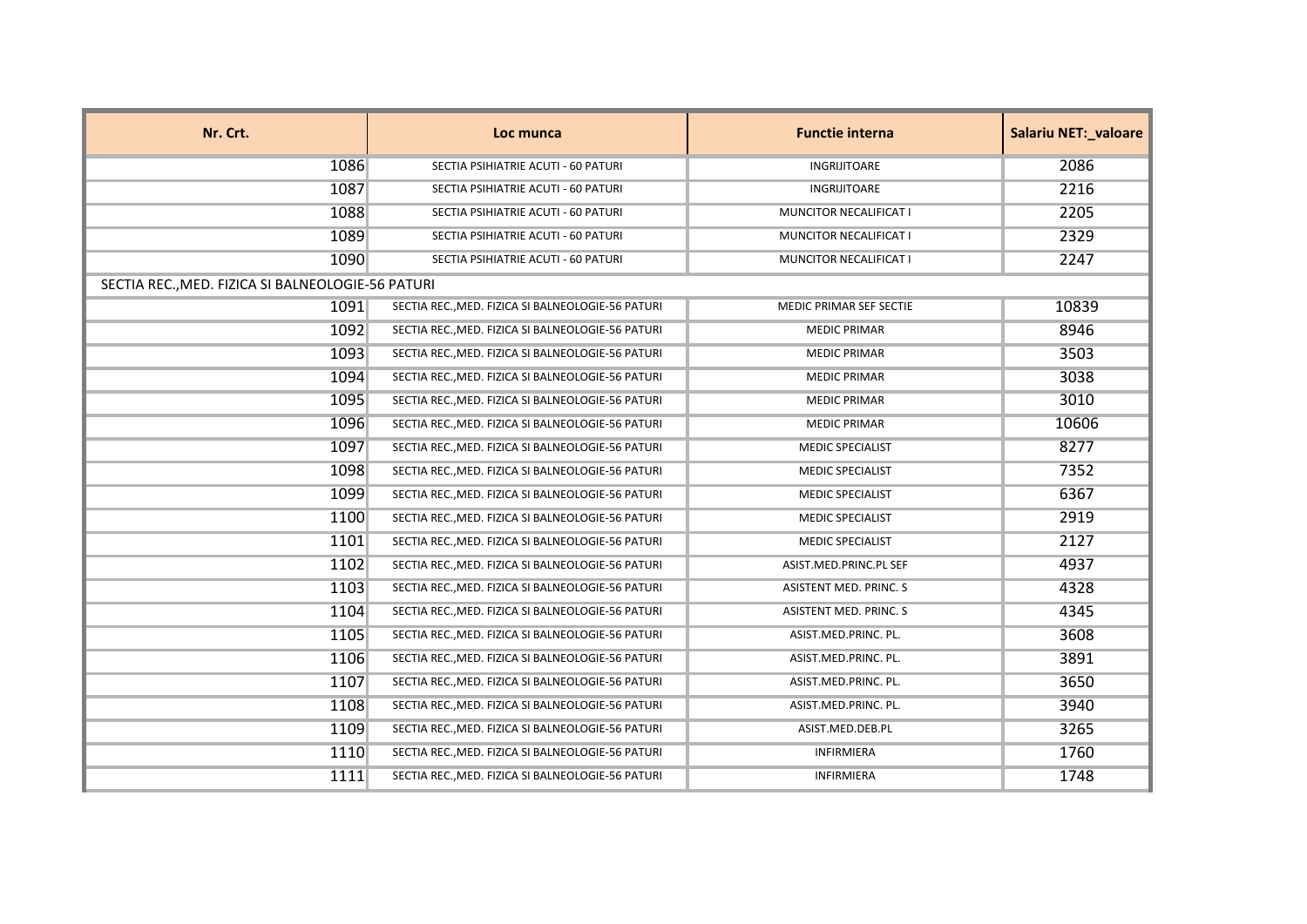| Nr. Crt.                    | Loc munca                                         | <b>Functie interna</b>  | <b>Salariu NET:_valoare</b> |
|-----------------------------|---------------------------------------------------|-------------------------|-----------------------------|
| 1112                        | SECTIA REC., MED. FIZICA SI BALNEOLOGIE-56 PATURI | <b>INFIRMIERA</b>       | 1760                        |
| 1113                        | SECTIA REC., MED. FIZICA SI BALNEOLOGIE-56 PATURI | INGRIJITOARE            | 1558                        |
| 1114                        | SECTIA REC., MED. FIZICA SI BALNEOLOGIE-56 PATURI | INGRIJITOARE            | 1558                        |
| 1115                        | SECTIA REC., MED. FIZICA SI BALNEOLOGIE-56 PATURI | INGRIJITOARE            | 1562                        |
| SECTIA UROLOGIE - 25 PATURI |                                                   |                         |                             |
| 1116                        | SECTIA UROLOGIE - 25 PATURI                       | MEDIC PRIMAR SEF SECTIE | 15170                       |
| 1117                        | SECTIA UROLOGIE - 25 PATURI                       | <b>MEDIC PRIMAR</b>     | 4136                        |
| 1118                        | SECTIA UROLOGIE - 25 PATURI                       | <b>MEDIC PRIMAR</b>     | 4024                        |
| 1119                        | SECTIA UROLOGIE - 25 PATURI                       | <b>MEDIC PRIMAR</b>     | 4333                        |
| 1120                        | SECTIA UROLOGIE - 25 PATURI                       | <b>MEDIC SPECIALIST</b> | 9615                        |
| 1121                        | SECTIA UROLOGIE - 25 PATURI                       | <b>MEDIC SPECIALIST</b> | 9237                        |
| 1122                        | SECTIA UROLOGIE - 25 PATURI                       | <b>MEDIC SPECIALIST</b> | 8836                        |
| 1123                        | SECTIA UROLOGIE - 25 PATURI                       | <b>MEDIC SPECIALIST</b> | 3190                        |
| 1124                        | SECTIA UROLOGIE - 25 PATURI                       | <b>MEDIC SPECIALIST</b> | 3702                        |
| 1125                        | SECTIA UROLOGIE - 25 PATURI                       | <b>MEDIC SPECIALIST</b> | 3822                        |
| 1126                        | SECTIA UROLOGIE - 25 PATURI                       | ASISTENT MED. PRINC. S  | 4463                        |
| 1127                        | SECTIA UROLOGIE - 25 PATURI                       | ASISTENT MED. PRINC. S  | 4443                        |
| 1128                        | SECTIA UROLOGIE - 25 PATURI                       | ASIST.MED.PRINC. PL.    | 4466                        |
| 1129                        | SECTIA UROLOGIE - 25 PATURI                       | ASIST.MED.PRINC. PL.    | 3851                        |
| 1130                        | SECTIA UROLOGIE - 25 PATURI                       | ASIST.MED.PRINC. PL.    | 3871                        |
| 1131                        | SECTIA UROLOGIE - 25 PATURI                       | ASIST.MED.PRINC. PL.    | 3943                        |
| 1132                        | SECTIA UROLOGIE - 25 PATURI                       | INFIRMIERA              | 1806                        |
| 1133                        | SECTIA UROLOGIE - 25 PATURI                       | <b>INFIRMIERA</b>       | 1821                        |
| 1134                        | SECTIA UROLOGIE - 25 PATURI                       | <b>INFIRMIERA</b>       | 1592                        |
| 1135                        | SECTIA UROLOGIE - 25 PATURI                       | INFIRMIERA              | 1582                        |
| 1136                        | SECTIA UROLOGIE - 25 PATURI                       | INGRIJITOARE            | 1521                        |
| 1137                        | SECTIA UROLOGIE - 25 PATURI                       | INGRIJITOARE            | 1500                        |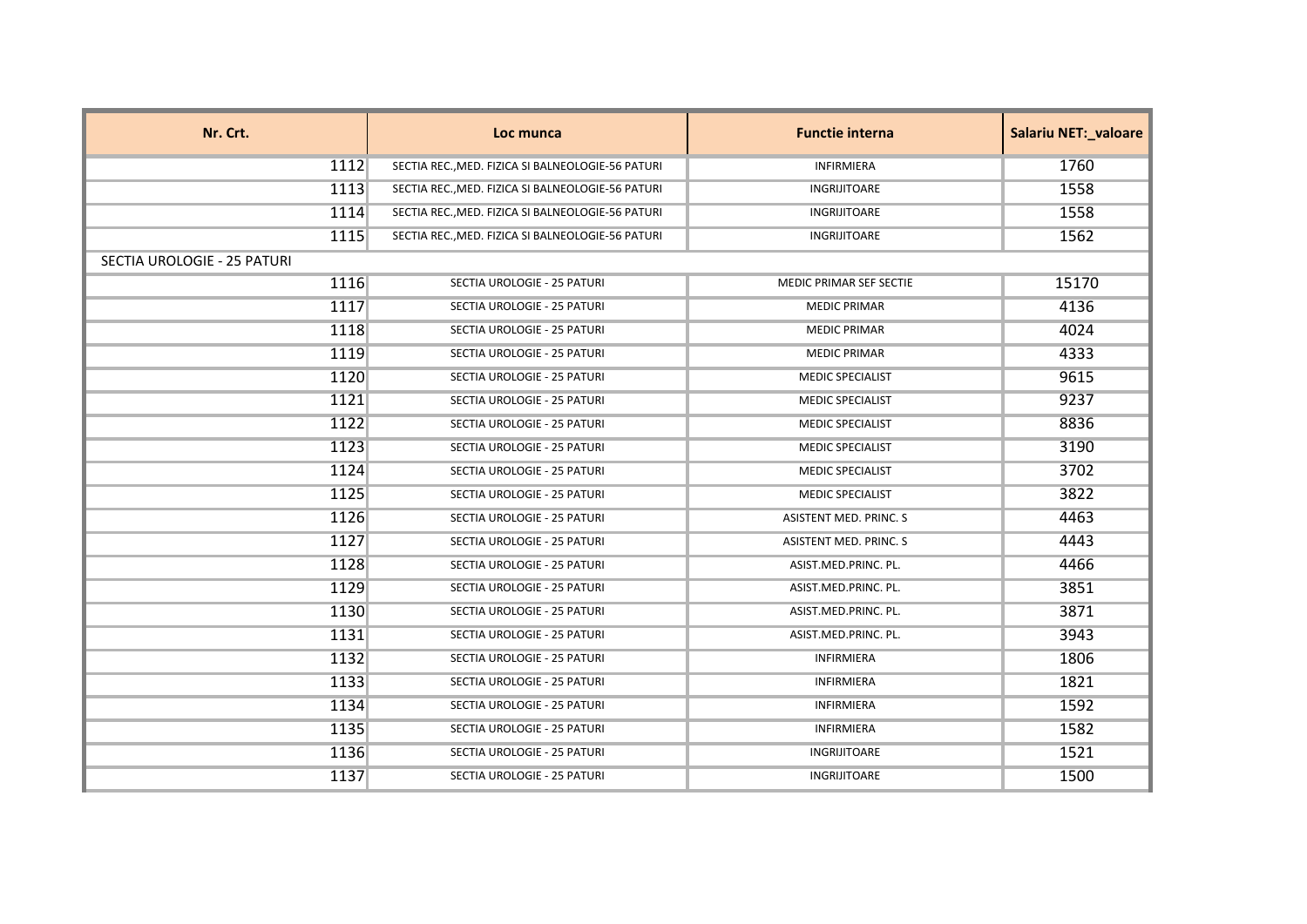| Nr. Crt.                                           | Loc munca                                          | <b>Functie interna</b>             | <b>Salariu NET: valoare</b> |
|----------------------------------------------------|----------------------------------------------------|------------------------------------|-----------------------------|
| SERV. A.T.A.P.C. BIROU-ACHIZ.PUBLICE CONTRACTARE   |                                                    |                                    |                             |
| 1138                                               | SERV. A.T.A.P.C. BIROU-ACHIZ.PUBLICE CONTRACTARE   | SEF SERVICIU - GRADUL II           | 3836                        |
| 1139                                               | SERV. A.T.A.P.C. BIROU-ACHIZ.PUBLICE CONTRACTARE   | ECONOMIST SPECIALIST IA            | 3156                        |
| 1140                                               | SERV. A.T.A.P.C. BIROU-ACHIZ.PUBLICE CONTRACTARE   | ECONOMIST SPECIALIST IA            | 3187                        |
| 1141                                               | SERV. A.T.A.P.C. BIROU-ACHIZ.PUBLICE CONTRACTARE   | <b>INGINER SPECIALIST IA</b>       | 3017                        |
| 1142                                               | SERV. A.T.A.P.C. BIROU-ACHIZ.PUBLICE CONTRACTARE   | <b>CONSILIER JURIDIC GRADUL IA</b> | 3358                        |
| SERV. A.T.A.P.C.- COMP. APROVIZIONARE-TRANSPORT    |                                                    |                                    |                             |
| 1143                                               | SERV. A.T.A.P.C.- COMP. APROVIZIONARE-TRANSPORT    | <b>ECONOMIST SPECIALIST IA</b>     | 2806                        |
| 1144                                               | SERV. A.T.A.P.C.- COMP. APROVIZIONARE-TRANSPORT    | <b>ECONOMIST SPECIALIST IA</b>     | 3177                        |
| 1145                                               | SERV. A.T.A.P.C.- COMP. APROVIZIONARE-TRANSPORT    | MAGAZINER                          | 1774                        |
| 1146                                               | SERV. A.T.A.P.C.- COMP. APROVIZIONARE-TRANSPORT    | MAGAZINER                          | 1698                        |
| 1147                                               | SERV. A.T.A.P.C.- COMP. APROVIZIONARE-TRANSPORT    | <b>MAGAZINER</b>                   | 1679                        |
| 1148                                               | SERV. A.T.A.P.C.- COMP. APROVIZIONARE-TRANSPORT    | <b>CURIER</b>                      | 1146                        |
| 1149                                               | SERV. A.T.A.P.C.- COMP. APROVIZIONARE-TRANSPORT    | SOFER II                           | 2029                        |
| 1150                                               | SERV. A.T.A.P.C.- COMP. APROVIZIONARE-TRANSPORT    | SOFER II                           | 2233                        |
| 1151                                               | SERV. A.T.A.P.C.- COMP. APROVIZIONARE-TRANSPORT    | SOFER II                           | 2029                        |
| 1152                                               | SERV. A.T.A.P.C.- COMP. APROVIZIONARE-TRANSPORT    | SOFER II                           | 1462                        |
| 1153                                               | SERV. A.T.A.P.C.- COMP. APROVIZIONARE-TRANSPORT    | SOFER II                           | 2743                        |
| 1154                                               | SERV. A.T.A.P.C.- COMP. APROVIZIONARE-TRANSPORT    | MUNCITOR CALIFICAT III             | 1474                        |
| 1155                                               | SERV. A.T.A.P.C.- COMP. APROVIZIONARE-TRANSPORT    | MUNCITOR NECALIFICAT I             | 1920                        |
| SERV. DE EVALUARE SI STATISTICA MED.-COMP. INF.MED |                                                    |                                    |                             |
| 1156                                               | SERV. DE EVALUARE SI STATISTICA MED.-COMP. INF.MED | SEF SERVICIU - GRADUL II           | 3833                        |
| 1157                                               | SERV. DE EVALUARE SI STATISTICA MED.-COMP. INF.MED | ECONOMIST SPECIALIST IA            | 3093                        |
| 1158                                               | SERV. DE EVALUARE SI STATISTICA MED.-COMP. INF.MED | INGINER DE SISTEM GRADUL I A       | 3224                        |
| SERV. DE MANAGEMENT AL CALITATII SERV. MEDICALE    |                                                    |                                    |                             |
| 1159                                               | SERV. DE MANAGEMENT AL CALITATII SERV. MEDICALE    | <b>ECONOMIST SPECIALIST IA</b>     | 3198                        |
| 1160                                               | SERV. DE MANAGEMENT AL CALITATII SERV. MEDICALE    | ECONOMIST SPECIALIST IA            | 3194                        |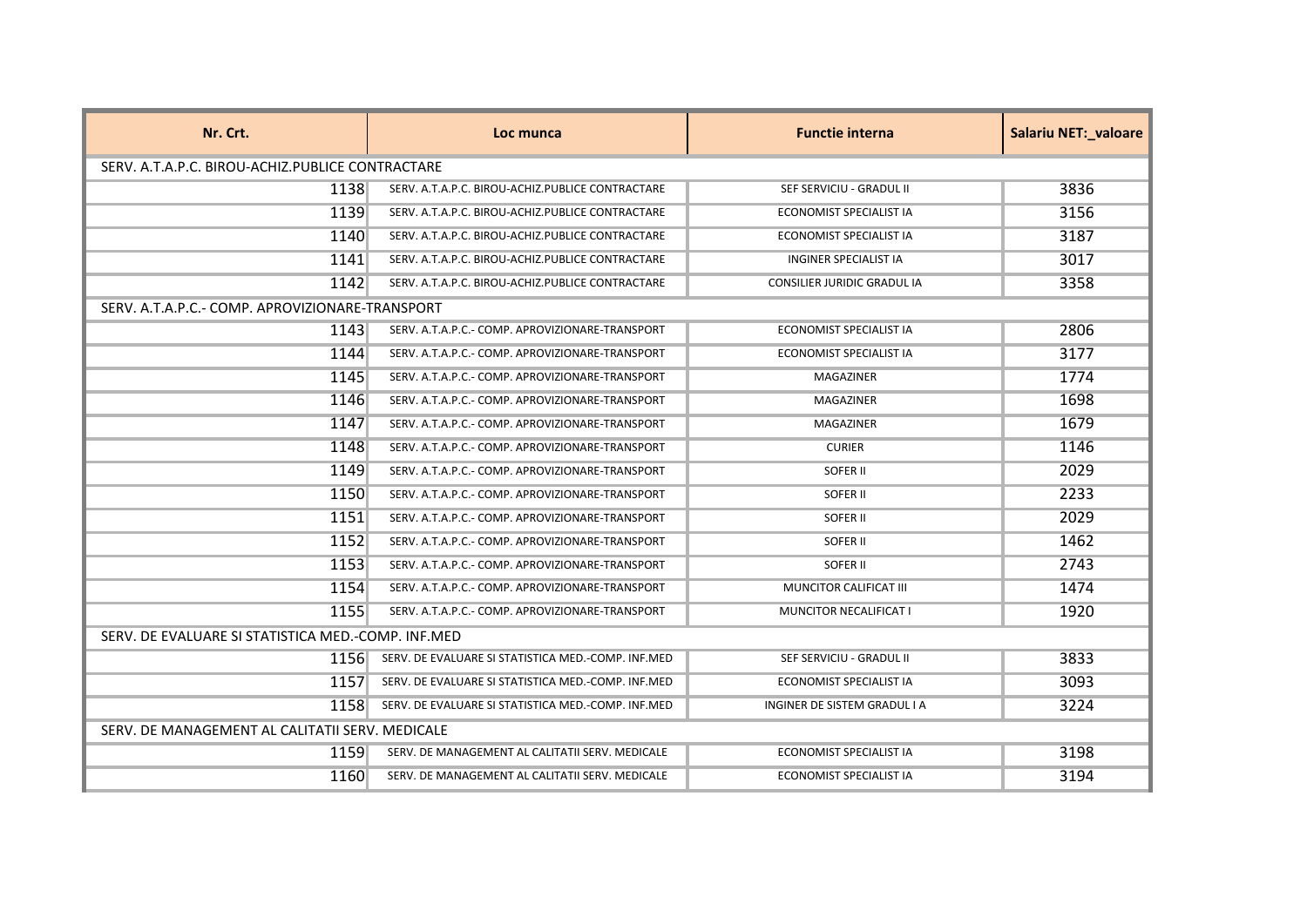| Nr. Crt.                              | Loc munca                                       | <b>Functie interna</b>         | Salariu NET:_valoare |
|---------------------------------------|-------------------------------------------------|--------------------------------|----------------------|
| 1161                                  | SERV. DE MANAGEMENT AL CALITATII SERV. MEDICALE | ECONOMIST SPECIALIST IA        | 2879                 |
| SERV. EVALUARE SI STATISTICA MEDICALA |                                                 |                                |                      |
| 1162                                  | SERV. EVALUARE SI STATISTICA MEDICALA           | STATIST.MED.PRINC. M           | 1787                 |
| 1163                                  | SERV. EVALUARE SI STATISTICA MEDICALA           | STATIST.MED.PRINC. M           | 1783                 |
| 1164                                  | SERV. EVALUARE SI STATISTICA MEDICALA           | STATIST.MED.PRINC. M           | 1796                 |
| 1165                                  | SERV. EVALUARE SI STATISTICA MEDICALA           | <b>ECONOMIST SPECIALIST IA</b> | 3174                 |
| 1166                                  | SERV. EVALUARE SI STATISTICA MEDICALA           | <b>REGISTRATOR MED.</b>        | 1413                 |
| 1167                                  | SERV. EVALUARE SI STATISTICA MEDICALA           | <b>REGISTRATOR MED.</b>        | 1502                 |
| 1168                                  | SERV. EVALUARE SI STATISTICA MEDICALA           | <b>REGISTRATOR MED.</b>        | 1566                 |
| 1169                                  | SERV. EVALUARE SI STATISTICA MEDICALA           | REGISTRATOR MED.               | 1875                 |
| 1170                                  | SERV. EVALUARE SI STATISTICA MEDICALA           | <b>REGISTRATOR MED.</b>        | 1505                 |
| 1171                                  | SERV. EVALUARE SI STATISTICA MEDICALA           | <b>REGISTRATOR MED.</b>        | 1422                 |
| 1172                                  | SERV. EVALUARE SI STATISTICA MEDICALA           | REGISTRATOR MED.               | 1429                 |
| 1173                                  | SERV. EVALUARE SI STATISTICA MEDICALA           | <b>REGISTRATOR MED.</b>        | 1231                 |
| 1174                                  | SERV. EVALUARE SI STATISTICA MEDICALA           | <b>REGISTRATOR MED.</b>        | 1578                 |
| 1175                                  | SERV. EVALUARE SI STATISTICA MEDICALA           | REGISTRATOR MED.               | 1421                 |
| 1176                                  | SERV. EVALUARE SI STATISTICA MEDICALA           | <b>REGISTRATOR MED.</b>        | 1243                 |
| 1177                                  | SERV. EVALUARE SI STATISTICA MEDICALA           | <b>REGISTRATOR MED.</b>        | 2169                 |
| 1178                                  | SERV. EVALUARE SI STATISTICA MEDICALA           | <b>REGISTRATOR MED.</b>        | 1487                 |
| 1179                                  | SERV. EVALUARE SI STATISTICA MEDICALA           | <b>REGISTRATOR MED.</b>        | 1235                 |
| 1180                                  | SERV. EVALUARE SI STATISTICA MEDICALA           | <b>REGISTRATOR MED.</b>        | $\mathbf{0}$         |
| 1181                                  | SERV. EVALUARE SI STATISTICA MEDICALA           | <b>REGISTRATOR MED.</b>        | 1921                 |
| 1182                                  | SERV. EVALUARE SI STATISTICA MEDICALA           | REGISTRATOR MED.               | 1828                 |
| 1183                                  | SERV. EVALUARE SI STATISTICA MEDICALA           | <b>REGISTRATOR MED.</b>        | 2969                 |
| 1184                                  | SERV. EVALUARE SI STATISTICA MEDICALA           | <b>REGISTRATOR MED.</b>        | 1400                 |
| 1185                                  | SERV. EVALUARE SI STATISTICA MEDICALA           | REGISTRATOR MED. DEB.          | 1738                 |
| 1186                                  | SERV. EVALUARE SI STATISTICA MEDICALA           | REGISTRATOR MED. DEB.          | 1207                 |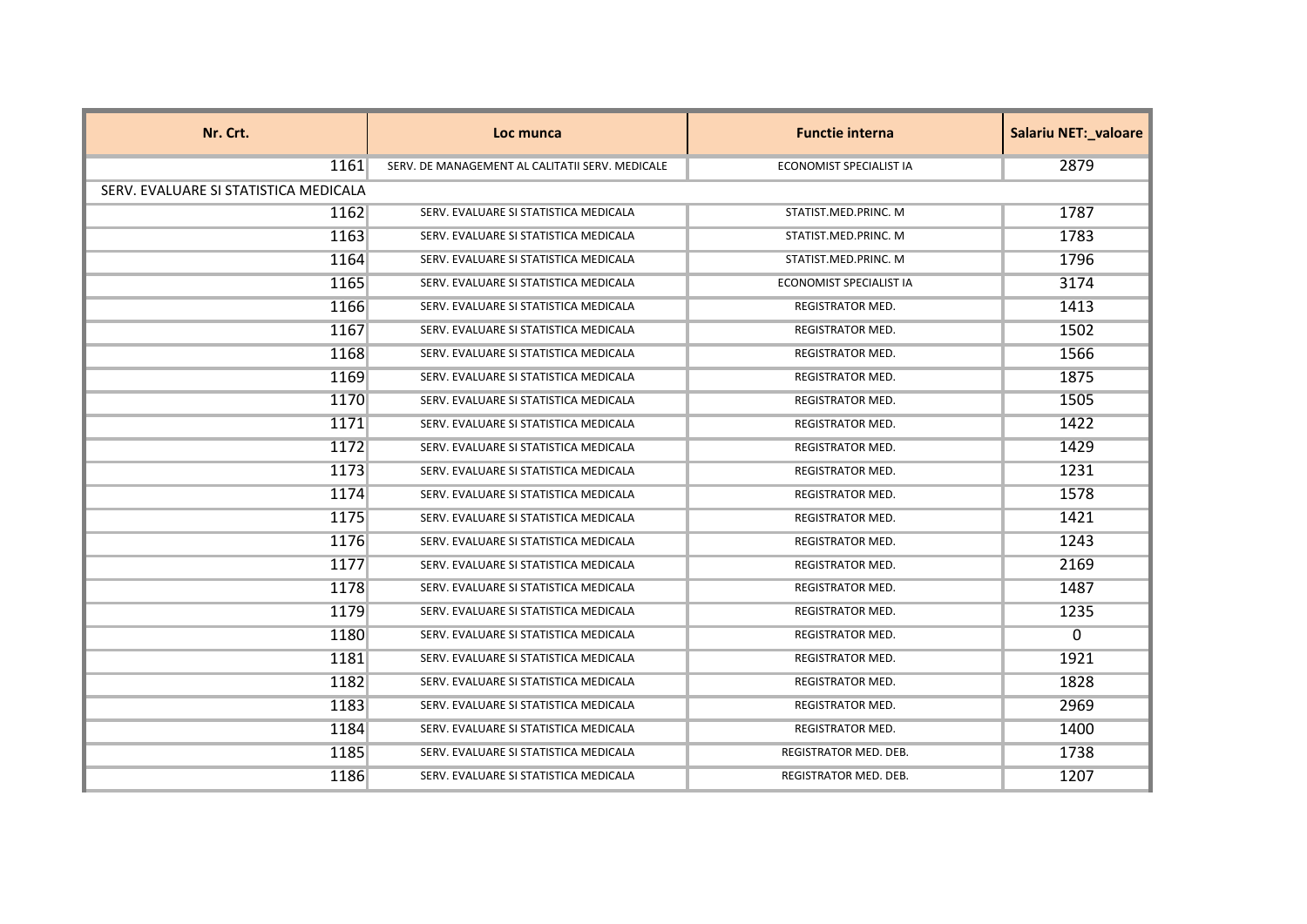| Nr. Crt.                                       | Loc munca                                      | <b>Functie interna</b>         | <b>Salariu NET:_valoare</b> |
|------------------------------------------------|------------------------------------------------|--------------------------------|-----------------------------|
| 1187                                           | SERV. EVALUARE SI STATISTICA MEDICALA          | <b>REGISTRATOR MED. DEB.</b>   | 1108                        |
| SERVICIU FINANCIAR-CONTABILITATE               |                                                |                                |                             |
| 1188                                           | SERVICIU FINANCIAR-CONTABILITATE               | SEF SERVICIU - GRADUL II       | 4234                        |
| 1189                                           | SERVICIU FINANCIAR-CONTABILITATE               | ECONOMIST SPECIALIST IA        | 3187                        |
| 1190                                           | SERVICIU FINANCIAR-CONTABILITATE               | ECONOMIST SPECIALIST IA        | 3516                        |
| 1191                                           | SERVICIU FINANCIAR-CONTABILITATE               | <b>ECONOMIST SPECIALIST IA</b> | 3181                        |
| 1192                                           | SERVICIU FINANCIAR-CONTABILITATE               | ECONOMIST SPECIALIST IA        | 3208                        |
| 1193                                           | SERVICIU FINANCIAR-CONTABILITATE               | <b>ECONOMIST SPECIALIST IA</b> | 3174                        |
| 1194                                           | SERVICIU FINANCIAR-CONTABILITATE               | ECONOMIST SPECIALIST IA        | 3071                        |
| SERVICIU MEDICINA LEGALA SPITAL                |                                                |                                |                             |
| 1195                                           | SERVICIU MEDICINA LEGALA SPITAL                | MEDIC PRIMAR SEF SECTIE APML   | 21639                       |
| 1196                                           | SERVICIU MEDICINA LEGALA SPITAL                | <b>MEDIC PRIMAR APML</b>       | 20600                       |
| 1197                                           | SERVICIU MEDICINA LEGALA SPITAL                | <b>MEDIC PRIMAR APML</b>       | 20616                       |
| 1198                                           | SERVICIU MEDICINA LEGALA SPITAL                | <b>MEDIC PRIMAR APML</b>       | 4132                        |
| 1199                                           | SERVICIU MEDICINA LEGALA SPITAL                | MEDIC PRIMAR APML              | 3339                        |
| 1200                                           | SERVICIU MEDICINA LEGALA SPITAL                | <b>MEDIC PRIMAR APML</b>       | 3406                        |
| 1201                                           | SERVICIU MEDICINA LEGALA SPITAL                | <b>MEDIC SPECIALIST APML</b>   | 16997                       |
| 1202                                           | SERVICIU MEDICINA LEGALA SPITAL                | MEDIC SPECIALIST APML          | 1424                        |
| 1203                                           | SERVICIU MEDICINA LEGALA SPITAL                | ASIST.MED.PRINC. PL. APML      | 6829                        |
| 1204                                           | SERVICIU MEDICINA LEGALA SPITAL                | ASIST.MED.PRINC. PL. APML      | 8359                        |
| 1205                                           | SERVICIU MEDICINA LEGALA SPITAL                | <b>BRANCARDIER APML</b>        | 3167                        |
| 1206                                           | SERVICIU MEDICINA LEGALA SPITAL                | <b>AUTOPSIER APML</b>          | 5078                        |
| 1207                                           | SERVICIU MEDICINA LEGALA SPITAL                | <b>INGRIJITOARE APML</b>       | 3007                        |
| SERVICIU RESURSE UMANE ORGANIZARE - SALARIZARE |                                                |                                |                             |
| 1208                                           | SERVICIU RESURSE UMANE ORGANIZARE - SALARIZARE | SEF SERVICIU - GRADUL II       | 4295                        |
| 1209                                           | SERVICIU RESURSE UMANE ORGANIZARE - SALARIZARE | ECONOMIST SPECIALIST IA        | 3187                        |
| 1210                                           | SERVICIU RESURSE UMANE ORGANIZARE - SALARIZARE | ECONOMIST SPECIALIST IA        | 3174                        |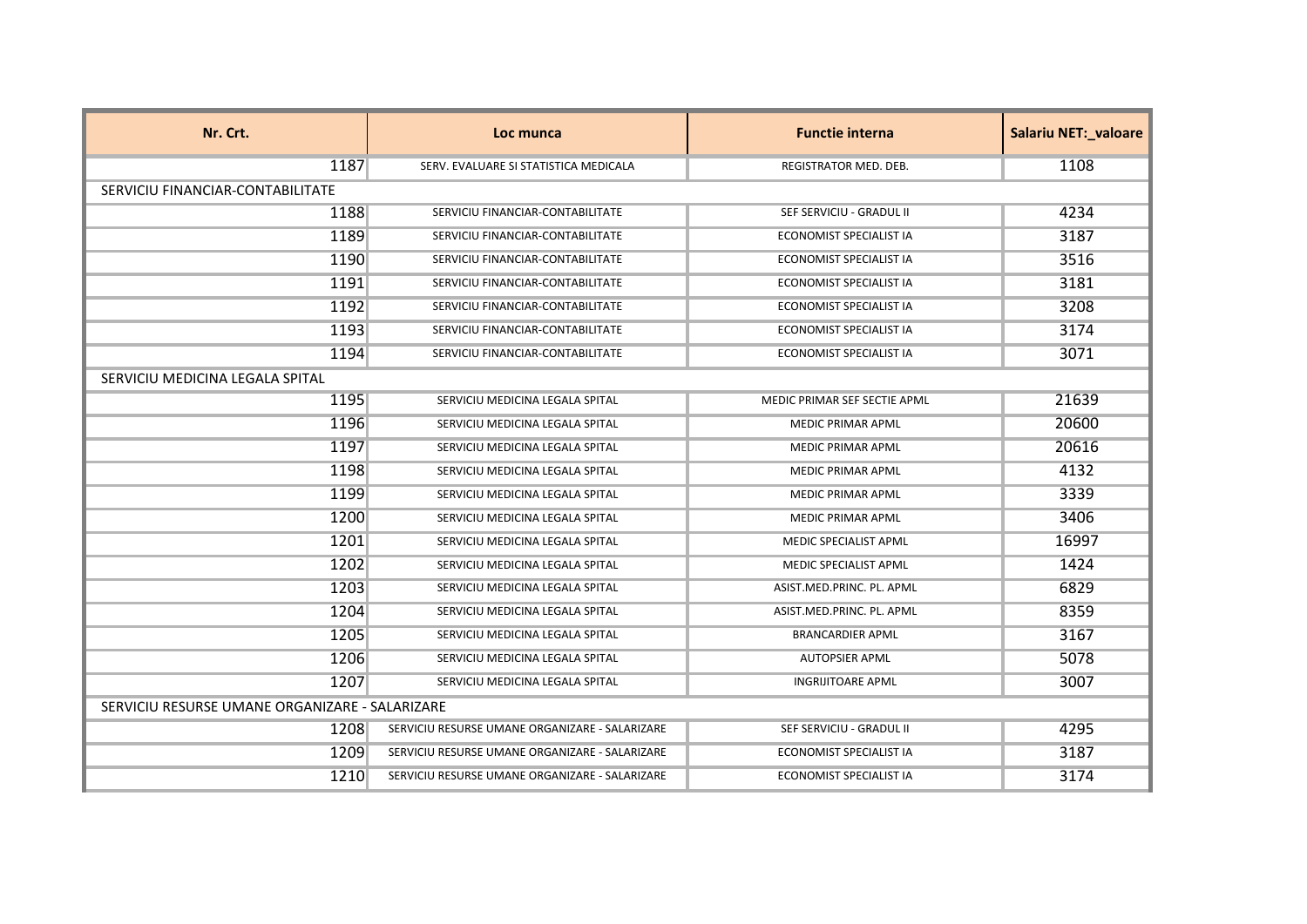| Nr. Crt.                                                          | Loc munca                                                                   | <b>Functie interna</b>         | Salariu NET:_valoare |
|-------------------------------------------------------------------|-----------------------------------------------------------------------------|--------------------------------|----------------------|
| 1211                                                              | SERVICIU RESURSE UMANE ORGANIZARE - SALARIZARE                              | <b>ECONOMIST SPECIALIST IA</b> | 3241                 |
| 1212                                                              | SERVICIU RESURSE UMANE ORGANIZARE - SALARIZARE                              | ECONOMIST SPECIALIST IA        | 3093                 |
| 1213                                                              | SERVICIU RESURSE UMANE ORGANIZARE - SALARIZARE                              | <b>ECONOMIST SPECIALIST IA</b> | 3013                 |
| 1214                                                              | SERVICIU RESURSE UMANE ORGANIZARE - SALARIZARE                              | <b>ECONOMIST SPECIALIST IA</b> | 3098                 |
| 1215                                                              | SERVICIU RESURSE UMANE ORGANIZARE - SALARIZARE                              | ECONOMIST SPECIALIST IA        | 3174                 |
| 1216                                                              | SERVICIU RESURSE UMANE ORGANIZARE - SALARIZARE                              | ECONOMIST SPECIALIST IA        | 3046                 |
| SERVICIUL ANATOMIE PATOLOGICA SPITAL                              |                                                                             |                                |                      |
| 1217                                                              | SERVICIUL ANATOMIE PATOLOGICA SPITAL                                        | MEDIC PRIMAR SEF SECTIE APML   | 22187                |
| 1218                                                              | SERVICIUL ANATOMIE PATOLOGICA SPITAL                                        | MEDIC PRIMAR APML              | 663                  |
| 1219                                                              | SERVICIUL ANATOMIE PATOLOGICA SPITAL                                        | <b>MEDIC SPECIALIST APML</b>   | 14049                |
| 1220                                                              | SERVICIUL ANATOMIE PATOLOGICA SPITAL                                        | <b>MEDIC SPECIALIST APML</b>   | 16024                |
| 1221                                                              | SERVICIUL ANATOMIE PATOLOGICA SPITAL                                        | MEDIC SPECIALIST APML          | 992                  |
| 1222                                                              | SERVICIUL ANATOMIE PATOLOGICA SPITAL                                        | MEDIC SPECIALIST APML          | 450                  |
| 1223                                                              | SERVICIUL ANATOMIE PATOLOGICA SPITAL                                        | ASIST.MED.PRINC.S APML         | 6912                 |
| 1224                                                              | SERVICIUL ANATOMIE PATOLOGICA SPITAL                                        | ASIST.MED.PRINC.S APML         | 7097                 |
| 1225                                                              | SERVICIUL ANATOMIE PATOLOGICA SPITAL                                        | ASIST.MED.PRINC. PL. APML      | 6187                 |
| 1226                                                              | SERVICIUL ANATOMIE PATOLOGICA SPITAL                                        | ASIST.MED.PRINC. PL. APML      | 6570                 |
| 1227                                                              | SERVICIUL ANATOMIE PATOLOGICA SPITAL                                        | ASIST.MED.PRINC. PL. APML      | 6342                 |
| 1228                                                              | SERVICIUL ANATOMIE PATOLOGICA SPITAL                                        | ASIST.MED.PRINC. PL. APML      | 6299                 |
| 1229                                                              | SERVICIUL ANATOMIE PATOLOGICA SPITAL                                        | ASIST.MED.PRINC. PL. APML      | 6475                 |
| 1230                                                              | SERVICIUL ANATOMIE PATOLOGICA SPITAL                                        | ASIST.MED.PRINC. PL. APML      | 6384                 |
| 1231                                                              | SERVICIUL ANATOMIE PATOLOGICA SPITAL                                        | <b>AUTOPSIER APML</b>          | 5309                 |
| 1232                                                              | SERVICIUL ANATOMIE PATOLOGICA SPITAL                                        | <b>INGRIJITOARE APML</b>       | 3688                 |
| SERVICIUL DE PREVENIRE A INFECTIILOR ASOCIATE ASISTENTEI MEDICALE |                                                                             |                                |                      |
| 1233                                                              | SERVICIUL DE PREVENIRE A INFECTIILOR ASOCIATE<br><b>ASISTENTEI MEDICALE</b> | <b>MEDIC PRIMAR</b>            | 7285                 |
| 1234                                                              | SERVICIUL DE PREVENIRE A INFECTIILUR ASUCIATE<br><b>ASISTENTEI MEDICALE</b> | <b>MEDIC SPECIALIST</b>        | 4056                 |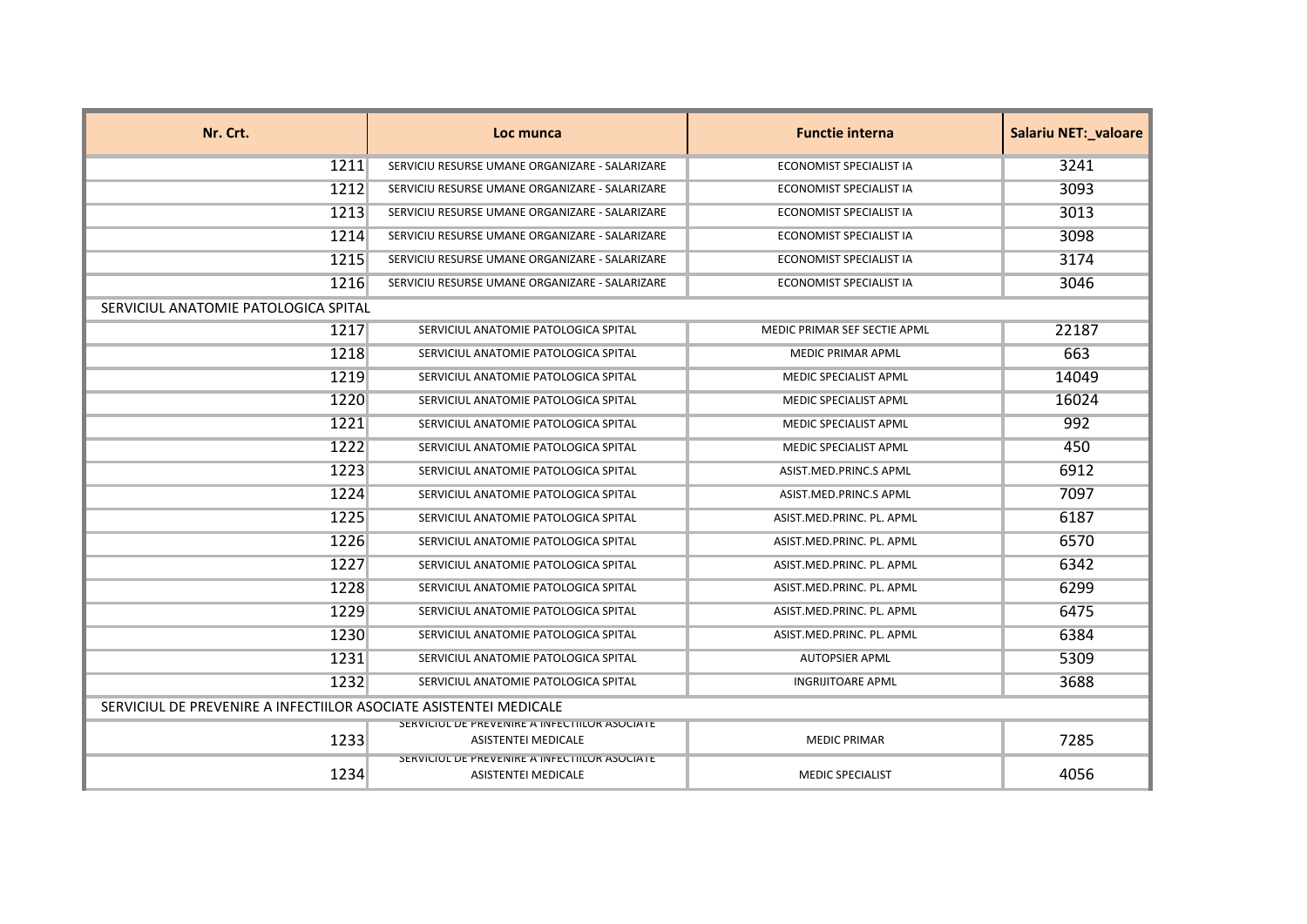| Nr. Crt.              | Loc munca                                                                    | <b>Functie interna</b>        | Salariu NET:_valoare |
|-----------------------|------------------------------------------------------------------------------|-------------------------------|----------------------|
|                       | SERVICIUL DE PREVENIRE A INFECTIILUR ASUCIATE                                |                               |                      |
| 1235                  | <b>ASISTENTEI MEDICALE</b>                                                   | ASIST.MED.PRINC. PL.          | 4389                 |
| 1236                  | SERVICIUL DE PREVEINIRE A INFECTIILUR ASUCIATE<br><b>ASISTENTEI MEDICALE</b> | ASIST.MED.PRINC. PL.          | 4389                 |
|                       | SERVICIUL DE PREVEINIRE A INFECTIILUR ASUCIATE                               |                               |                      |
| 1237                  | <b>ASISTENTEI MEDICALE</b>                                                   | ASIST.MED.DEB.PL              | 4264                 |
|                       | SERVICIUL DE PREVENIRE A INFECTIILUR ASUCIATE                                |                               |                      |
| 1238                  | ASISTENTEI MEDICALE                                                          | <b>INFIRMIERA</b>             | 1847                 |
| SIGURANTA CIRCULATIEI |                                                                              |                               |                      |
| 1239                  | SIGURANTA CIRCULATIEI                                                        | <b>MEDIC PRIMAR</b>           | 4554                 |
| 1240                  | SIGURANTA CIRCULATIEI                                                        | <b>MEDIC PRIMAR</b>           | 4554                 |
| 1241                  | SIGURANTA CIRCULATIEI                                                        | <b>MEDIC PRIMAR</b>           | 4554                 |
| 1242                  | SIGURANTA CIRCULATIEI                                                        | <b>MEDIC PRIMAR</b>           | 3253                 |
| 1243                  | SIGURANTA CIRCULATIEI                                                        | <b>MEDIC SPECIALIST</b>       | 2920                 |
| 1244                  | SIGURANTA CIRCULATIEI                                                        | <b>MEDIC SPECIALIST</b>       | 3606                 |
| 1245                  | SIGURANTA CIRCULATIEI                                                        | REGISTRATOR MED.              | 745                  |
| <b>START IN VIATA</b> |                                                                              |                               |                      |
| 1246                  | <b>START IN VIATA</b>                                                        | <b>ASISTENT PROIECT</b>       | 403                  |
| 1247                  | <b>START IN VIATA</b>                                                        | <b>ASISTENT PROIECT</b>       | 312                  |
| 1248                  | <b>START IN VIATA</b>                                                        | ASISTENT MED. PRINC. S        | 1262                 |
| 1249                  | <b>START IN VIATA</b>                                                        | ECONOMIST SPECIALIST IA       | 899                  |
| 1250                  | <b>START IN VIATA</b>                                                        | ECONOMIST SPECIALIST IA       | 1592                 |
| 1251                  | <b>START IN VIATA</b>                                                        | ECONOMIST SPECIALIST IA       | 1265                 |
| STERILIZARI           |                                                                              |                               |                      |
| 1252                  | STERILIZARI                                                                  | ASIST.MED.PRINC.PL SEF        | 5181                 |
| 1253                  | STERILIZARI                                                                  | ASISTENT MED. PRINC. S        | 4694                 |
| 1254                  | STERILIZARI                                                                  | ASISTENT MED. PRINC. S        | 4368                 |
| 1255                  | STERILIZARI                                                                  | <b>ASISTENT MED. PRINC. S</b> | 4206                 |
| 1256                  | STERILIZARI                                                                  | ASIST.MED.PRINC. PL.          | 3937                 |
| 1257                  | STERILIZARI                                                                  | ASIST.MED.PRINC. PL.          | 3918                 |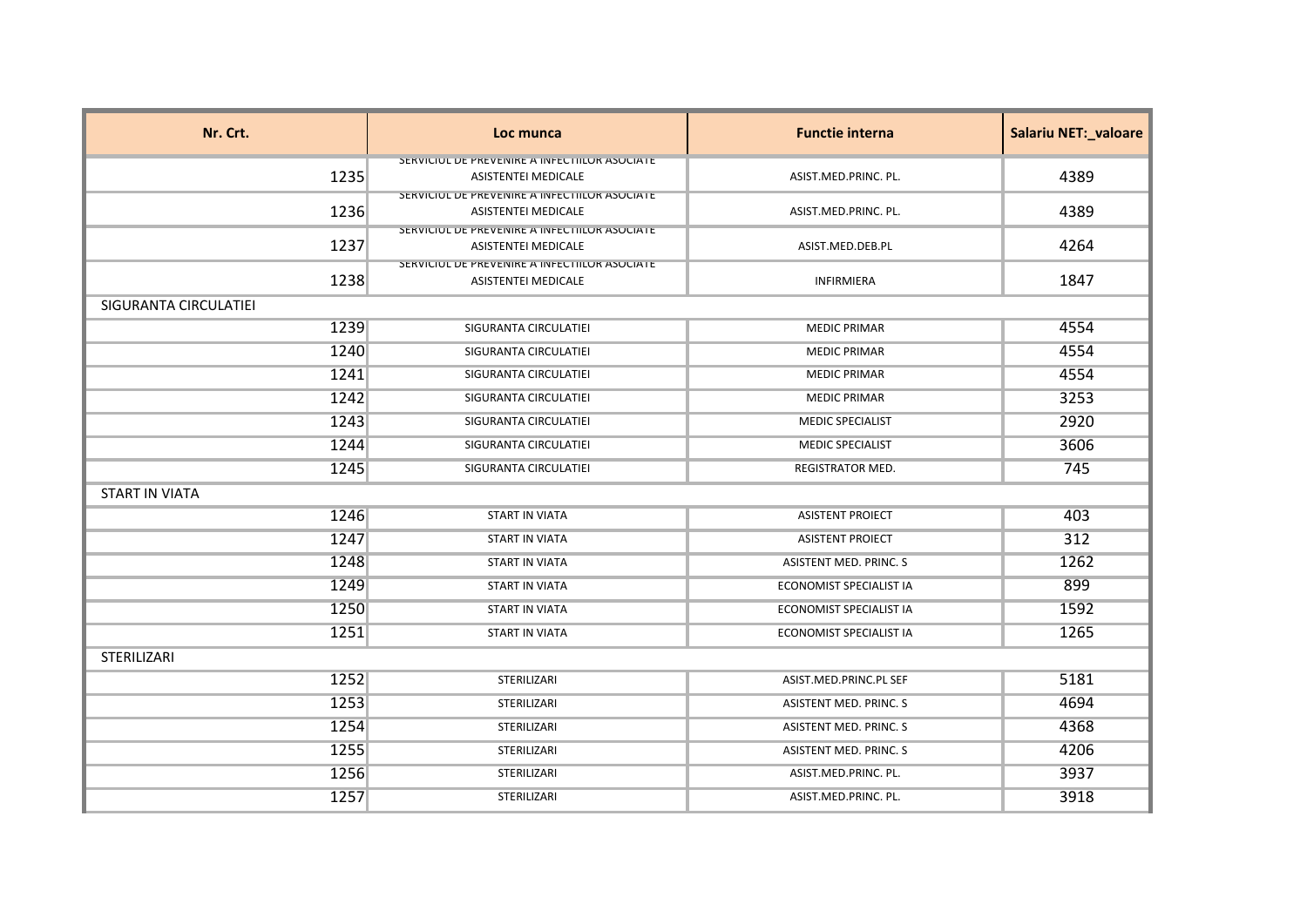| Nr. Crt.                               | Loc munca                              | <b>Functie interna</b>         | <b>Salariu NET:_valoare</b> |
|----------------------------------------|----------------------------------------|--------------------------------|-----------------------------|
| 1258                                   | STERILIZARI                            | ASIST.MED.PRINC. PL.           | 3977                        |
| 1259                                   | STERILIZARI                            | ASIST.MED.PRINC. PL.           | 3851                        |
| 1260                                   | STERILIZARI                            | ASIST.MED.PRINC. PL.           | 3951                        |
| 1261                                   | STERILIZARI                            | ASIST.MED.PRINC. PL.           | 3752                        |
| 1262                                   | STERILIZARI                            | ASIST.MED.PRINC. PL.           | 3752                        |
| 1263                                   | STERILIZARI                            | ASIST.MED.PRINC. PL.           | 3977                        |
| 1264                                   | STERILIZARI                            | ASIST.MED.PRINC. PL.           | 3824                        |
| 1265                                   | STERILIZARI                            | ASIST.MED.PRINC. PL.           | 3869                        |
| 1266                                   | STERILIZARI                            | ASIST.MED.PRINC. PL.           | 3824                        |
| 1267                                   | STERILIZARI                            | ASIST.MED.PRINC. PL.           | 3851                        |
| 1268                                   | STERILIZARI                            | ASIST.MED.PRINC. PL.           | 3764                        |
| 1269                                   | STERILIZARI                            | SORA MED.                      | 2193                        |
| UNITATE DE PRIMIRE A URGENTELOR- SMURD |                                        |                                |                             |
| 1270                                   | UNITATE DE PRIMIRE A URGENTELOR- SMURD | MEDIC SPECIALIST SEF - UPU+ATI | 13307                       |
| 1271                                   | UNITATE DE PRIMIRE A URGENTELOR- SMURD | MEDIC PRIMAR-UPU+ATI           | 16036                       |
| 1272                                   | UNITATE DE PRIMIRE A URGENTELOR- SMURD | MEDIC PRIMAR-UPU+ATI           | 2284                        |
| 1273                                   | UNITATE DE PRIMIRE A URGENTELOR- SMURD | MEDIC SPECIALIST-UPU+ATI       | 2711                        |
| 1274                                   | UNITATE DE PRIMIRE A URGENTELOR- SMURD | MEDIC SPECIALIST-UPU+ATI       | 13443                       |
| 1275                                   | UNITATE DE PRIMIRE A URGENTELOR- SMURD | MEDIC SPECIALIST-UPU+ATI       | 12671                       |
| 1276                                   | UNITATE DE PRIMIRE A URGENTELOR- SMURD | MEDIC SPECIALIST-UPU+ATI       | 12829                       |
| 1277                                   | UNITATE DE PRIMIRE A URGENTELOR- SMURD | MEDIC SPECIALIST-UPU+ATI       | 12054                       |
| 1278                                   | UNITATE DE PRIMIRE A URGENTELOR- SMURD | MEDIC SPECIALIST-UPU+ATI       | 12065                       |
| 1279                                   | UNITATE DE PRIMIRE A URGENTELOR- SMURD | MEDIC SPECIALIST-UPU+ATI       | 2934                        |
| 1280                                   | UNITATE DE PRIMIRE A URGENTELOR- SMURD | MEDIC SPECIALIST-UPU+ATI       | 2802                        |
| 1281                                   | UNITATE DE PRIMIRE A URGENTELOR- SMURD | MEDIC SPECIALIST-UPU+ATI       | 2934                        |
| 1282                                   | UNITATE DE PRIMIRE A URGENTELOR- SMURD | MEDIC SPECIALIST-UPU+ATI       | 2757                        |
| 1283                                   | UNITATE DE PRIMIRE A URGENTELOR- SMURD | MEDIC SPECIALIST-UPU+ATI       | 3006                        |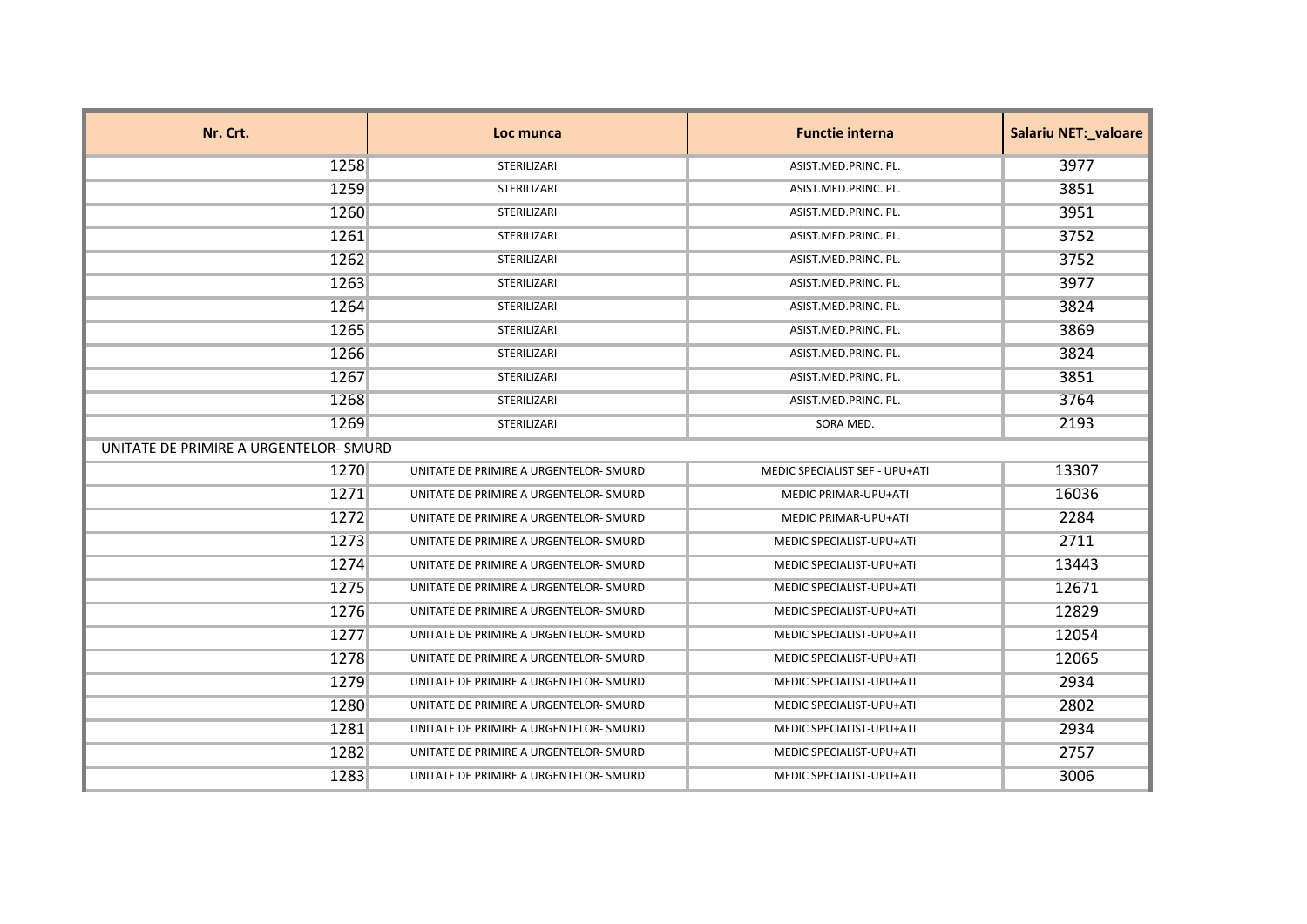| Nr. Crt. | Loc munca                              | <b>Functie interna</b>             | <b>Salariu NET:_valoare</b> |
|----------|----------------------------------------|------------------------------------|-----------------------------|
| 1284     | UNITATE DE PRIMIRE A URGENTELOR- SMURD | ASISTENT SOCIAL S - UPU+ATI        | 3886                        |
| 1285     | UNITATE DE PRIMIRE A URGENTELOR- SMURD | ASIST.MED.PRINC.S - SEF UPU+ATI    | 7707                        |
| 1286     | UNITATE DE PRIMIRE A URGENTELOR- SMURD | ASIST.MED. PRINC. S-UPU+ATI        | 6857                        |
| 1287     | UNITATE DE PRIMIRE A URGENTELOR- SMURD | ASIST.MED. PRINC. S-UPU+ATI        | 7554                        |
| 1288     | UNITATE DE PRIMIRE A URGENTELOR- SMURD | ASIST.MED. PRINC. S-UPU+ATI        | 6851                        |
| 1289     | UNITATE DE PRIMIRE A URGENTELOR- SMURD | ASIST.MED. PRINC. S-UPU+ATI        | 6851                        |
| 1290     | UNITATE DE PRIMIRE A URGENTELOR- SMURD | ASIST.MED. PRINC. S-UPU+ATI        | 6799                        |
| 1291     | UNITATE DE PRIMIRE A URGENTELOR- SMURD | ASIST.MED. PRINC. S-UPU+ATI        | 6141                        |
| 1292     | UNITATE DE PRIMIRE A URGENTELOR- SMURD | ASISTENT MED. S - UPU+ATI          | 5056                        |
| 1293     | UNITATE DE PRIMIRE A URGENTELOR- SMURD | ASISTENT SOCIAL PRINC.PL - UPU+ATI | 3495                        |
| 1294     | UNITATE DE PRIMIRE A URGENTELOR- SMURD | ASIST.MED. PRINC.PL-UPU+ATI        | 5705                        |
| 1295     | UNITATE DE PRIMIRE A URGENTELOR- SMURD | ASIST.MED. PRINC.PL-UPU+ATI        | 5952                        |
| 1296     | UNITATE DE PRIMIRE A URGENTELOR- SMURD | ASIST.MED. PRINC.PL-UPU+ATI        | 6253                        |
| 1297     | UNITATE DE PRIMIRE A URGENTELOR- SMURD | ASIST.MED. PRINC.PL-UPU+ATI        | 5757                        |
| 1298     | UNITATE DE PRIMIRE A URGENTELOR- SMURD | ASIST.MED. PRINC.PL-UPU+ATI        | $\Omega$                    |
| 1299     | UNITATE DE PRIMIRE A URGENTELOR- SMURD | ASIST.MED. PRINC.PL-UPU+ATI        | 5928                        |
| 1300     | UNITATE DE PRIMIRE A URGENTELOR- SMURD | ASIST.MED. PRINC.PL-UPU+ATI        | 5908                        |
| 1301     | UNITATE DE PRIMIRE A URGENTELOR- SMURD | ASIST.MED. PRINC.PL-UPU+ATI        | 5645                        |
| 1302     | UNITATE DE PRIMIRE A URGENTELOR- SMURD | ASIST.MED. PRINC.PL-UPU+ATI        | 6048                        |
| 1303     | UNITATE DE PRIMIRE A URGENTELOR- SMURD | ASIST.MED. PRINC.PL-UPU+ATI        | 5517                        |
| 1304     | UNITATE DE PRIMIRE A URGENTELOR- SMURD | ASIST.MED. PRINC.PL-UPU+ATI        | 5517                        |
| 1305     | UNITATE DE PRIMIRE A URGENTELOR- SMURD | ASIST.MED. PRINC.PL-UPU+ATI        | 5794                        |
| 1306     | UNITATE DE PRIMIRE A URGENTELOR- SMURD | ASIST.MED. PRINC.PL-UPU+ATI        | 5772                        |
| 1307     | UNITATE DE PRIMIRE A URGENTELOR- SMURD | ASIST.MED. PRINC.PL-UPU+ATI        | 5416                        |
| 1308     | UNITATE DE PRIMIRE A URGENTELOR- SMURD | ASIST.MED. PRINC.PL-UPU+ATI        | 5863                        |
| 1309     | UNITATE DE PRIMIRE A URGENTELOR- SMURD | ASIST.MED. PRINC.PL-UPU+ATI        | $\Omega$                    |
| 1310     | UNITATE DE PRIMIRE A URGENTELOR- SMURD | ASIST.MED. PRINC.PL-UPU+ATI        | 5785                        |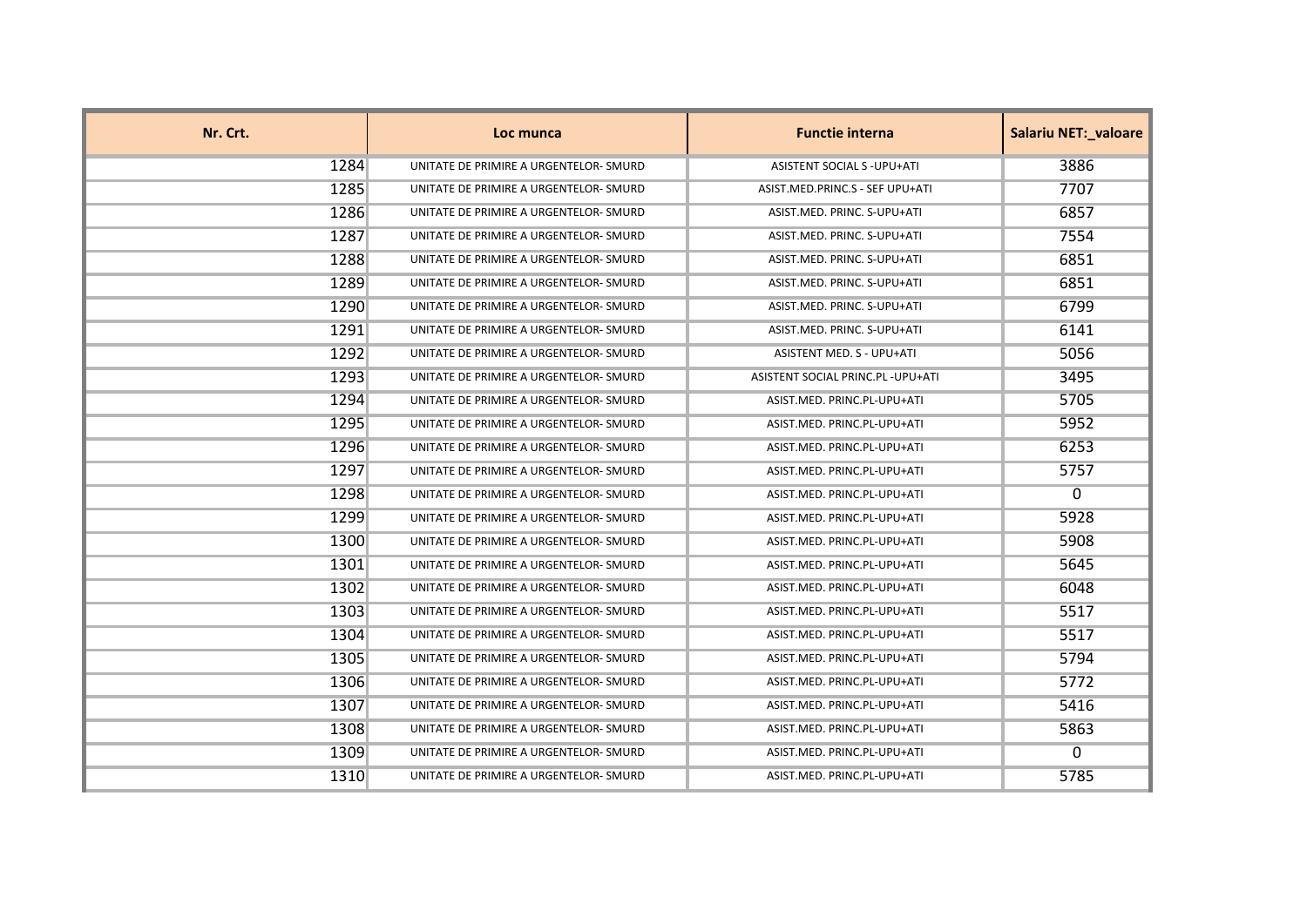| Nr. Crt. | Loc munca                              | <b>Functie interna</b>       | <b>Salariu NET:_valoare</b> |
|----------|----------------------------------------|------------------------------|-----------------------------|
| 1311     | UNITATE DE PRIMIRE A URGENTELOR- SMURD | ASIST.MED. PRINC.PL-UPU+ATI  | 6009                        |
| 1312     | UNITATE DE PRIMIRE A URGENTELOR- SMURD | ASIST.MED. PRINC.PL-UPU+ATI  | 5597                        |
| 1313     | UNITATE DE PRIMIRE A URGENTELOR- SMURD | ASIST.MED. PRINC.PL-UPU+ATI  | 5783                        |
| 1314     | UNITATE DE PRIMIRE A URGENTELOR- SMURD | ASIST.MED. PRINC.PL-UPU+ATI  | 5765                        |
| 1315     | UNITATE DE PRIMIRE A URGENTELOR- SMURD | ASIST.MED. PRINC.PL-UPU+ATI  | 6207                        |
| 1316     | UNITATE DE PRIMIRE A URGENTELOR- SMURD | ASIST.MED. PRINC.PL-UPU+ATI  | 6070                        |
| 1317     | UNITATE DE PRIMIRE A URGENTELOR- SMURD | ASIST.MED. PRINC.PL-UPU+ATI  | 6024                        |
| 1318     | UNITATE DE PRIMIRE A URGENTELOR- SMURD | ASIST. MED. PL-UPU+ATI       | 4985                        |
| 1319     | UNITATE DE PRIMIRE A URGENTELOR- SMURD | INFIRMIERA - UPU+ATI         | 2972                        |
| 1320     | UNITATE DE PRIMIRE A URGENTELOR- SMURD | INFIRMIERA - UPU+ATI         | 2793                        |
| 1321     | UNITATE DE PRIMIRE A URGENTELOR- SMURD | INFIRMIERA - UPU+ATI         | 2876                        |
| 1322     | UNITATE DE PRIMIRE A URGENTELOR- SMURD | INFIRMIERA - UPU+ATI         | 2867                        |
| 1323     | UNITATE DE PRIMIRE A URGENTELOR- SMURD | INFIRMIERA - UPU+ATI         | 2989                        |
| 1324     | UNITATE DE PRIMIRE A URGENTELOR- SMURD | INFIRMIERA - UPU+ATI         | 2799                        |
| 1325     | UNITATE DE PRIMIRE A URGENTELOR- SMURD | INFIRMIERA - UPU+ATI         | 2891                        |
| 1326     | UNITATE DE PRIMIRE A URGENTELOR- SMURD | INFIRMIERA - UPU+ATI         | 2836                        |
| 1327     | UNITATE DE PRIMIRE A URGENTELOR- SMURD | INFIRMIERA - UPU+ATI         | 2857                        |
| 1328     | UNITATE DE PRIMIRE A URGENTELOR- SMURD | INFIRMIERA - UPU+ATI         | 2825                        |
| 1329     | UNITATE DE PRIMIRE A URGENTELOR- SMURD | INFIRMIERA - UPU+ATI         | 2989                        |
| 1330     | UNITATE DE PRIMIRE A URGENTELOR- SMURD | INFIRMIERA - UPU+ATI         | 2825                        |
| 1331     | UNITATE DE PRIMIRE A URGENTELOR- SMURD | <b>BRANCARDIER-UPU+ATI</b>   | 2962                        |
| 1332     | UNITATE DE PRIMIRE A URGENTELOR- SMURD | <b>BRANCARDIER - UPU+ATI</b> | 2804                        |
| 1333     | UNITATE DE PRIMIRE A URGENTELOR- SMURD | <b>BRANCARDIER - UPU+ATI</b> | 2754                        |
| 1334     | UNITATE DE PRIMIRE A URGENTELOR- SMURD | <b>BRANCARDIER - UPU+ATI</b> | 2700                        |
| 1335     | UNITATE DE PRIMIRE A URGENTELOR- SMURD | <b>BRANCARDIER-UPU+ATI</b>   | 2863                        |
| 1336     | UNITATE DE PRIMIRE A URGENTELOR- SMURD | <b>BRANCARDIER-UPU+ATI</b>   | 2700                        |
| 1337     | UNITATE DE PRIMIRE A URGENTELOR- SMURD | <b>BRANCARDIER - UPU+ATI</b> | 2793                        |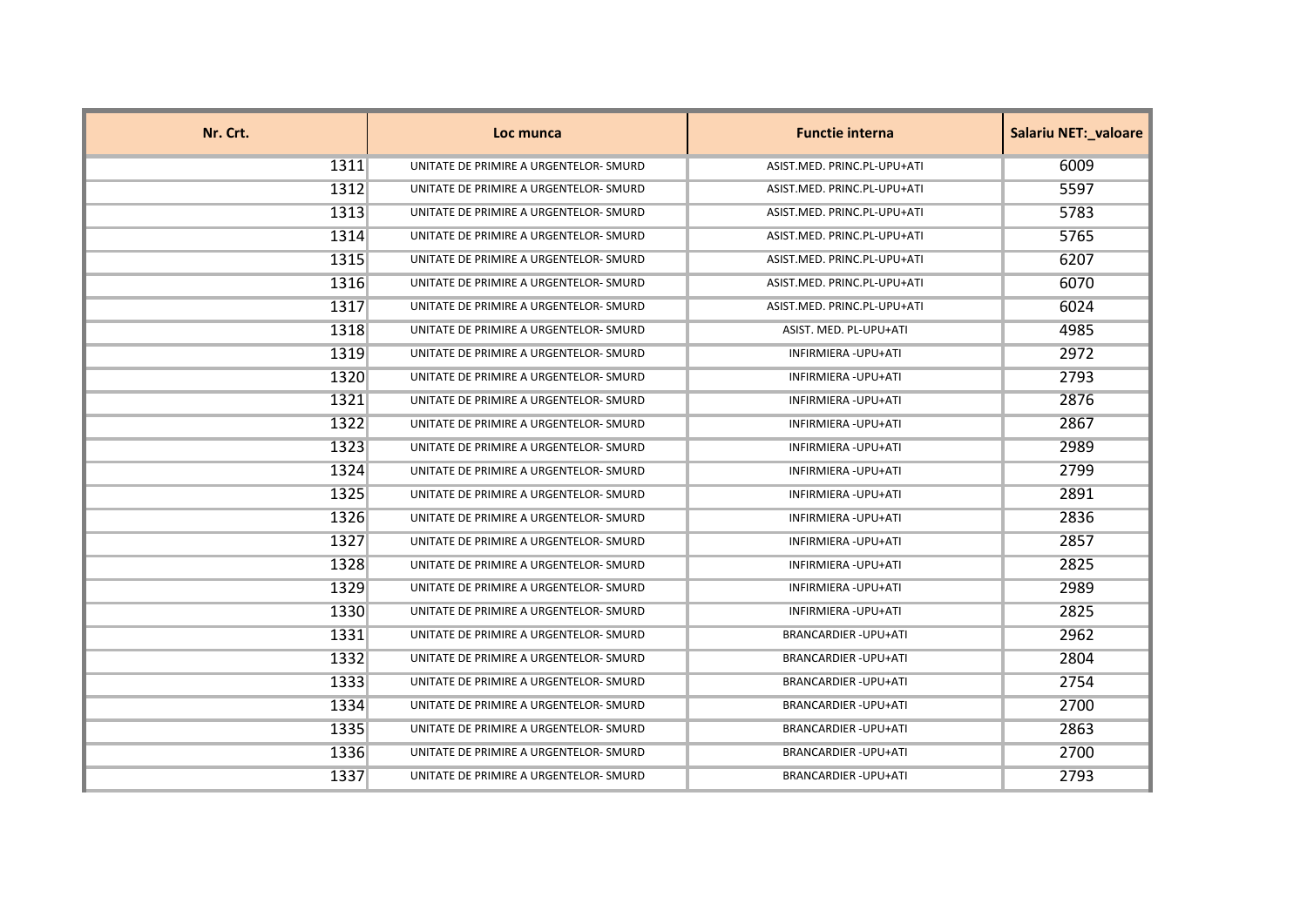| Nr. Crt.                                                    | Loc munca                                                      | <b>Functie interna</b>         | <b>Salariu NET: valoare</b> |
|-------------------------------------------------------------|----------------------------------------------------------------|--------------------------------|-----------------------------|
| 1338                                                        | UNITATE DE PRIMIRE A URGENTELOR- SMURD                         | <b>BRANCARDIER-UPU+ATI</b>     | 2864                        |
| 1339                                                        | UNITATE DE PRIMIRE A URGENTELOR- SMURD                         | <b>BRANCARDIER-UPU+ATI</b>     | $\Omega$                    |
| 1340                                                        | UNITATE DE PRIMIRE A URGENTELOR- SMURD                         | <b>BRANCARDIER - UPU+ATI</b>   | 2492                        |
| 1341                                                        | UNITATE DE PRIMIRE A URGENTELOR- SMURD                         | <b>BRANCARDIER - UPU+ATI</b>   | 2564                        |
| 1342                                                        | UNITATE DE PRIMIRE A URGENTELOR- SMURD                         | <b>BRANCARDIER-UPU+ATI</b>     | 2468                        |
| 1343                                                        | UNITATE DE PRIMIRE A URGENTELOR- SMURD                         | INGRIJITOARE-UPU+ATI           | 2420                        |
| 1344                                                        | UNITATE DE PRIMIRE A URGENTELOR- SMURD                         | INGRIJITOARE-UPU+ATI           | 2466                        |
| 1345                                                        | UNITATE DE PRIMIRE A URGENTELOR- SMURD                         | <b>ADMINISTRATOR I</b>         | 3009                        |
| 1346                                                        | UNITATE DE PRIMIRE A URGENTELOR- SMURD                         | REGISTR. MED. PRINC. - UPU+ATI | 3679                        |
| 1347                                                        | UNITATE DE PRIMIRE A URGENTELOR- SMURD                         | REGISTR. MED. PRINC. - UPU+ATI | 3613                        |
| 1348                                                        | UNITATE DE PRIMIRE A URGENTELOR- SMURD                         | REGISTR. MED. PRINC. - UPU+ATI | 3913                        |
| 1349                                                        | UNITATE DE PRIMIRE A URGENTELOR- SMURD                         | REGISTR. MED. PRINC. - UPU+ATI | 3837                        |
| 1350                                                        | UNITATE DE PRIMIRE A URGENTELOR- SMURD                         | REGISTR. MED. PRINC. - UPU+ATI | 3772                        |
| UNITATEA DE SPITALIZARE DE ZI (CLADIREA CENTRALA)           |                                                                |                                |                             |
| 1351                                                        | UNITATEA DE SPITALIZARE DE ZI (CLADIREA CENTRALA)              | <b>ASISTENT MEDICAL S</b>      | 2538                        |
| 1352                                                        | UNITATEA DE SPITALIZARE DE ZI (CLADIREA CENTRALA)              | ASIST.MED.PRINC. PL.           | 2819                        |
| 1353                                                        | UNITATEA DE SPITALIZARE DE ZI (CLADIREA CENTRALA)              | ASIST.MED. PL                  | 2641                        |
| UNITATI DE TRANSFUZII SANGUINE ( SPITAL TUDOR VLADIMIRESCU) |                                                                |                                |                             |
| 1354                                                        | UNITATI DE TRANSFUZII SANGUINE ( SPITAL TUDUR<br>VLADIMIRESCU) | <b>ASISTENT MED. PRINC. S</b>  | 6158                        |
| 1355                                                        | UNITATI DE TRANSFUZII SANGUINE ( SPITAL TUDUR<br>VLADIMIRESCU) | ASIST.MED.PRINC. PL.           | 5895                        |
| 1356                                                        | UNITATI DE TRANSFUZII SANGUINE ( SPITAL TUDUR<br>VLADIMIRESCU) | ASIST.MED.PRINC. PL.           | 5682                        |
| 1357                                                        | UNITATI DE TRANSFUZII SANGUINE ( SPITAL TUDUR<br>VLADIMIRESCU) | ASIST.MED.PRINC. PL.           | 5334                        |
| 1358                                                        | UNITATI DE TRANSFUZII SANGUINE ( SPITAL TUDUR<br>VLADIMIRESCU) | ASIST.MED.PRINC. PL.           | 5477                        |
| UNITATI DE TRANSFUZII SANGUINE (SPITAL 700)                 |                                                                |                                |                             |
| 1359                                                        | UNITATI DE TRANSFUZII SANGUINE (SPITAL 700)                    | ASISTENT MED. PRINC. S         | 6373                        |